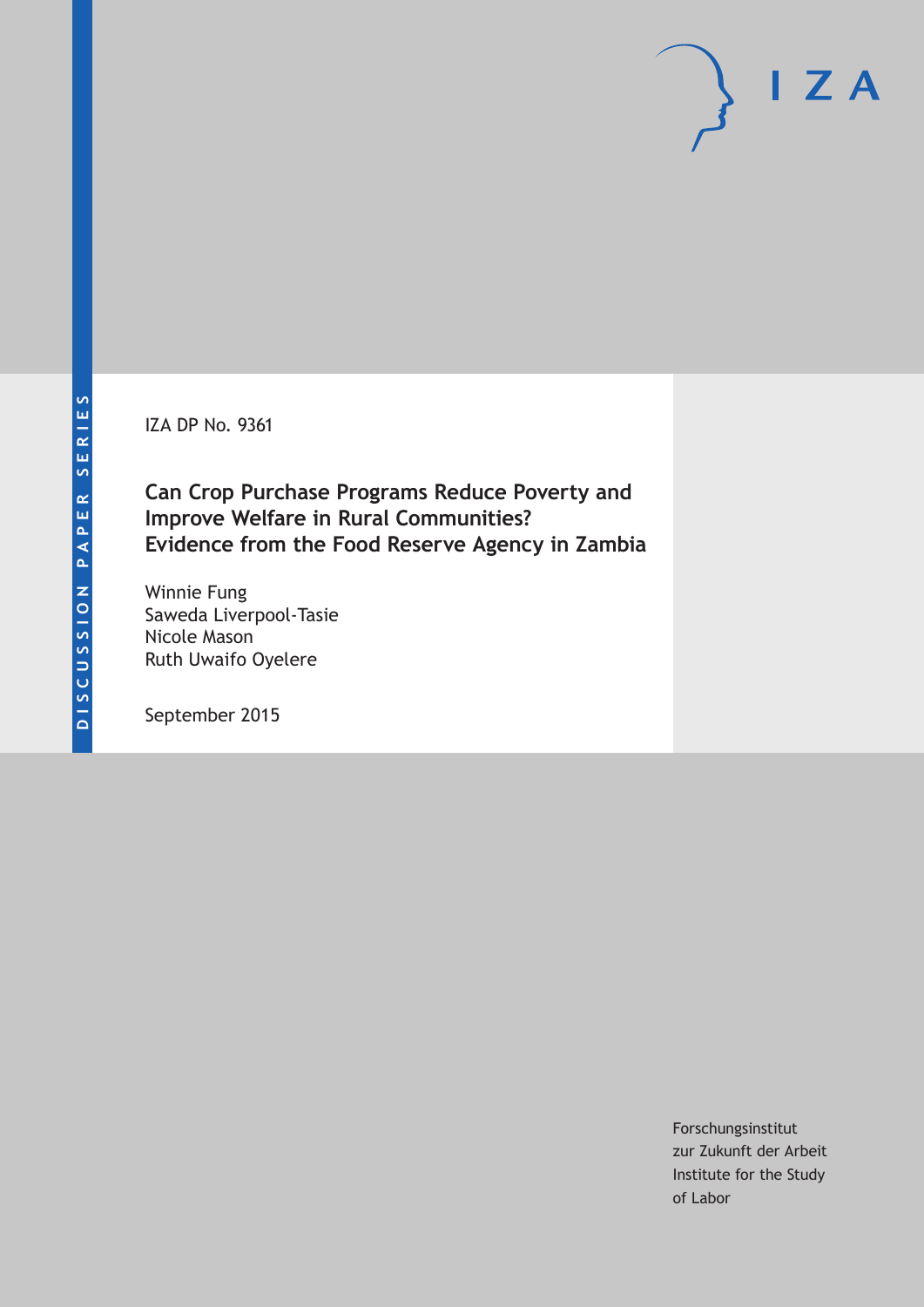# **Can Crop Purchase Programs Reduce Poverty and Improve Welfare in Rural Communities? Evidence from the Food Reserve Agency in Zambia**

**Winnie Fung**  *Wheaton College* 

**Nicole Mason**  *Michigan State University*

**Saweda Liverpool-Tasie**  *Michigan State University* 

**Ruth Uwaifo Oyelere**  *Emory University and IZA*

Discussion Paper No. 9361 September 2015

IZA

P.O. Box 7240 53072 Bonn **Germany** 

Phone: +49-228-3894-0 Fax: +49-228-3894-180 E-mail: iza@iza.org

Any opinions expressed here are those of the author(s) and not those of IZA. Research published in this series may include views on policy, but the institute itself takes no institutional policy positions. The IZA research network is committed to the IZA Guiding Principles of Research Integrity.

The Institute for the Study of Labor (IZA) in Bonn is a local and virtual international research center and a place of communication between science, politics and business. IZA is an independent nonprofit organization supported by Deutsche Post Foundation. The center is associated with the University of Bonn and offers a stimulating research environment through its international network, workshops and conferences, data service, project support, research visits and doctoral program. IZA engages in (i) original and internationally competitive research in all fields of labor economics, (ii) development of policy concepts, and (iii) dissemination of research results and concepts to the interested public.

IZA Discussion Papers often represent preliminary work and are circulated to encourage discussion. Citation of such a paper should account for its provisional character. A revised version may be available directly from the author.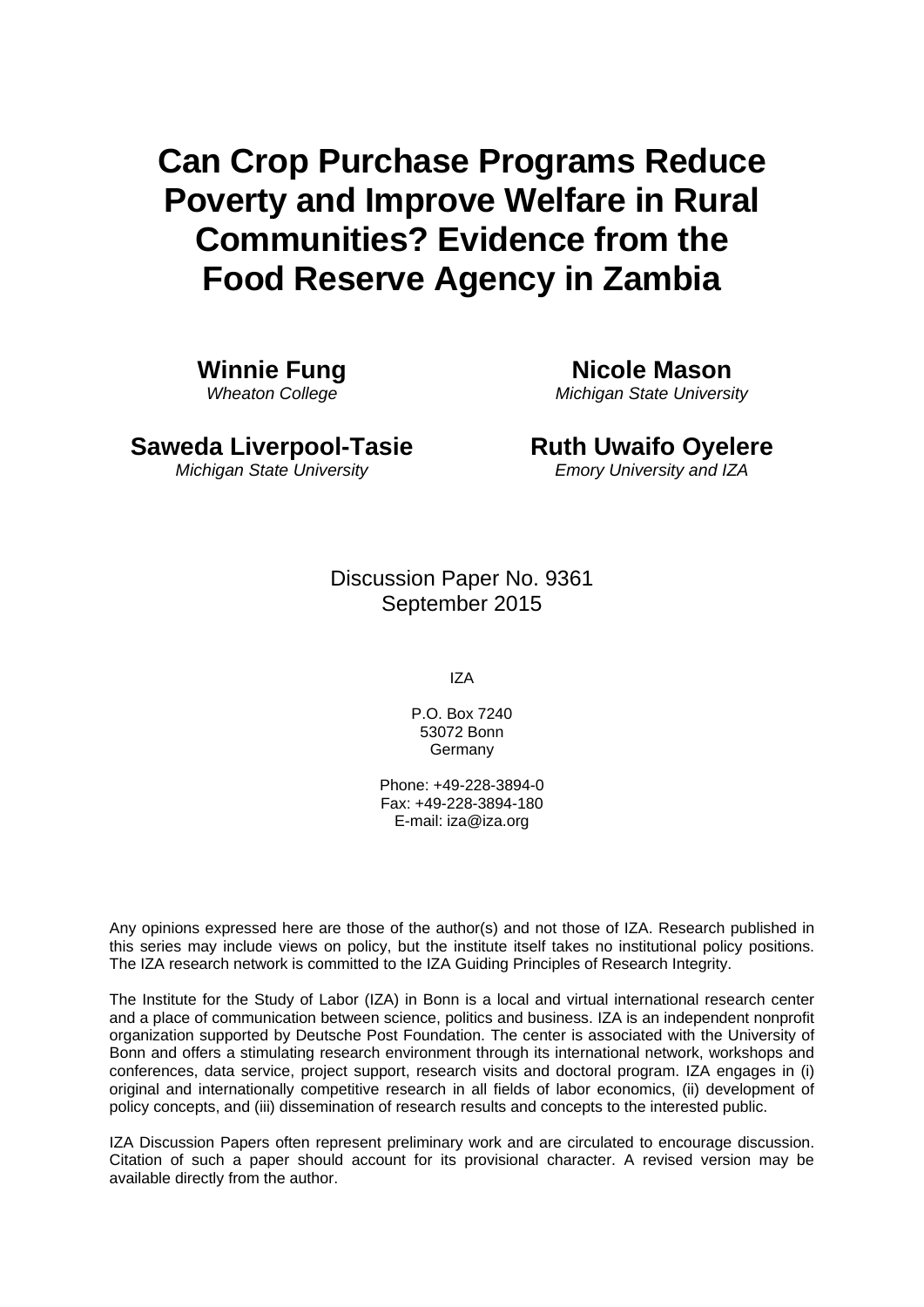IZA Discussion Paper No. 9361 September 2015

# **ABSTRACT**

### **Can Crop Purchase Programs Reduce Poverty and Improve Welfare in Rural Communities? Evidence from the Food Reserve Agency in Zambia**

The last decade has seen a resurgence of parastatal crop marketing institutions in sub-Saharan Africa, many of which cite improving food security and incomes as key goals. However, there is limited empirical evidence on the welfare effects of these programs. This article considers one such program, the Zambian Food Reserve Agency (FRA), which purchases maize from smallholder farmers at a pan-territorial price that typically exceeds maize market prices in surplus production areas. Using both fixed effects and an instrumental variables approach combined with correlated random effects, we estimate the effects of the FRA's maize marketing activities on smallholder farm household welfare. Results suggest that FRA activities have positive direct welfare effects on the small minority of smallholder households that are able to sell to it. However, the results also suggest negative indirect FRA effects, as higher levels of FRA activity in a district are associated with higher levels of poverty.

JEL Classification: Q12, Q13, Q18, I38, D31, O13

Keywords: crop marketing boards, strategic grain reserves, maize, smallholder farmers, income, poverty, Zambia, sub-Saharan Africa

Corresponding author:

Ruth Uwaifo Oyelere Emory University Department of Economics Rich Memorial Building Atlanta, GA 30322-2240 USA E-mail: ruth.oyelere@emory.edu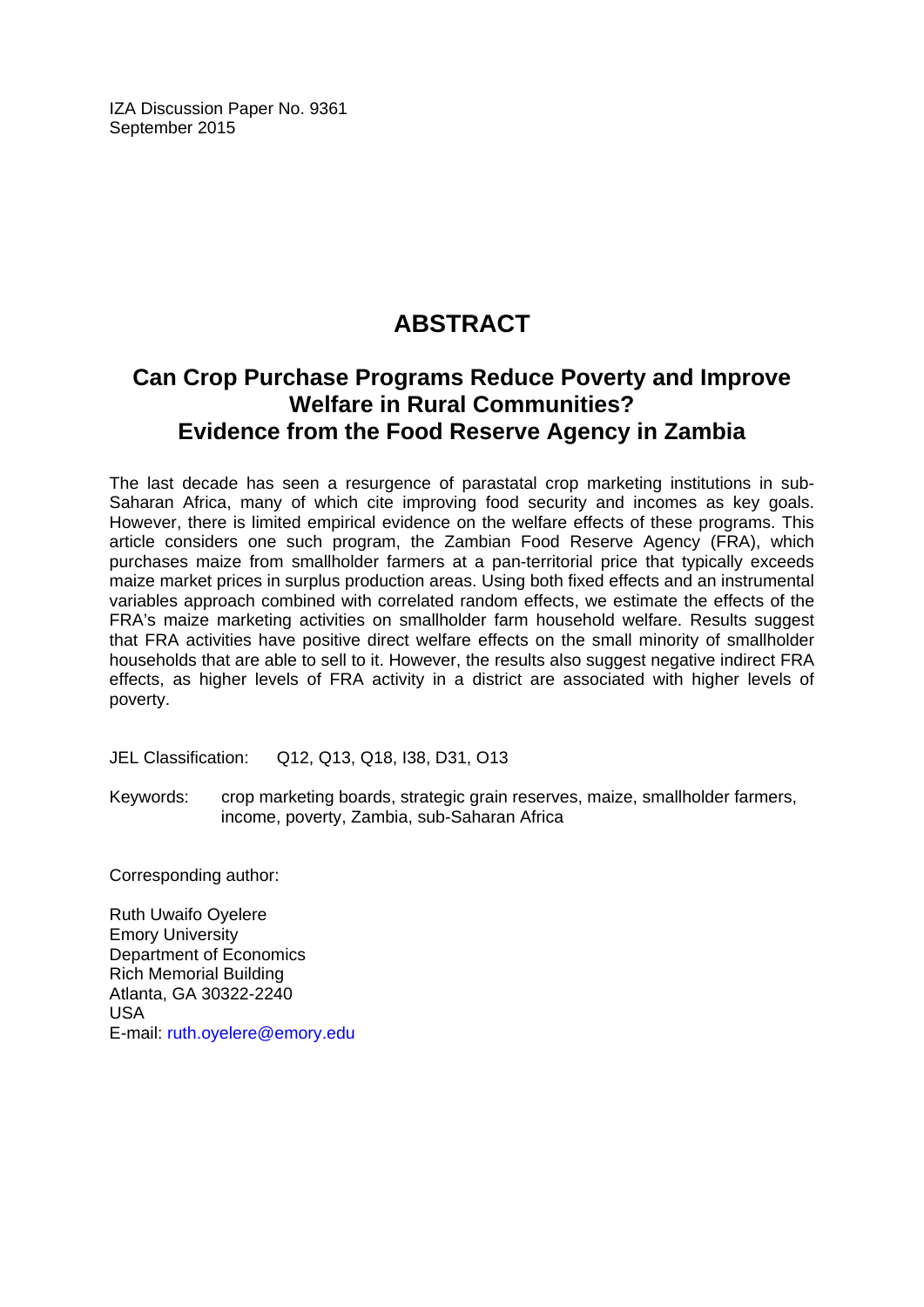IZA Discussion Paper No. 9361 September 2015

# **NON-TECHNICAL SUMMARY**

In recent years, marketing boards have again become commonplace in eastern and southern Africa. The recent rise in crop marketing boards can be linked to the potential of these agencies in addressing key challenges of smallholder farmer access to output markets and price stability for producers and consumers. Despite their proliferation, there is limited empirical evidence as to how the activities of these marketing boards are affecting crop markets and even less on the welfare effects of these programs. This paper begins to fill this gap by empirically estimating the effects of the activities of the Zambian Food Reserve Agency (FRA) on the economic well-being of smallholder farmers. The FRA is a parastatal grain marketing board/strategic food reserve. Its goal is to ensure national food security and stabilize crop prices by maintaining a national strategic food reserve.

The authors find that despite FRA's core value of wealth creation for farmers and its being one of the Zambian government's two flagship agricultural sector Poverty Reduction Programs, its effects on smallholder welfare are mixed. Specifically the results suggest that FRA activities have positive direct effects on the small minority of smallholder households that are able to sell to it. However, the results also suggest negative indirect FRA effects, as higher levels of FRA activity in a district are associated with higher levels of poverty. This research adds to the growing literature that highlights the unintended negative consequences of well-intended program interventions in developing countries.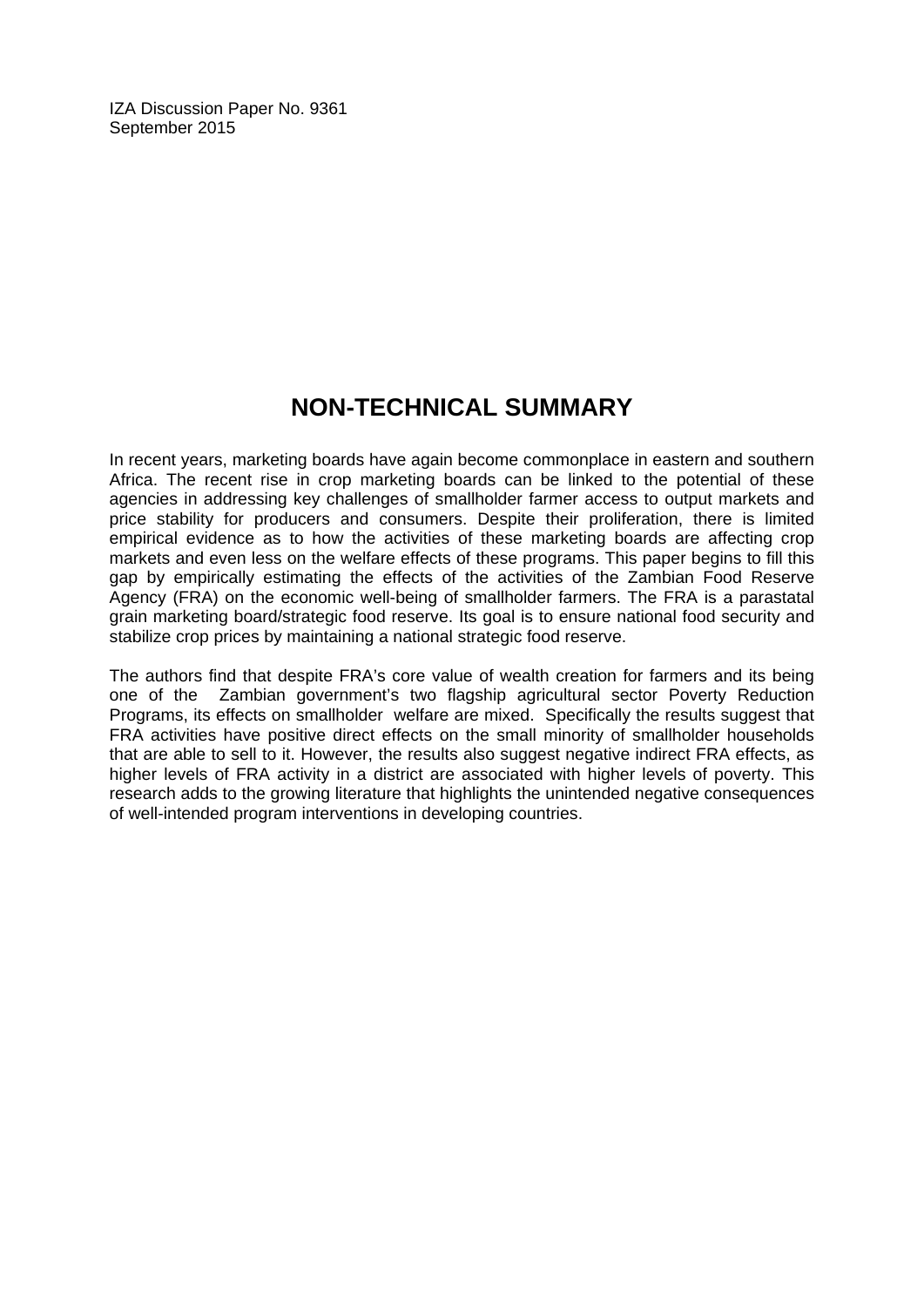### **Introduction**

Historically, agricultural policies and crop marketing institutions in developed countries<sup>1</sup> tended to subsidize farmers at the expense of urban consumers, whereas such policies and institutions in developing countries often taxed farmers<sup>2</sup> to the benefit of urban consumers (Barrett and Mutambatsere 2005). Following the push for government exit from private markets that accompanied structural adjustment policies in the 1980s and 1990s, numerous government or parastatal crop marketing boards throughout the developing world were completely dismantled or had their activities markedly scaled back. However, in recent years, increasing attention is being paid to the potential for crop marketing boards to address key challenges of smallholder access to output markets and price stability for producers and consumers (Jayne, Myers, and Nyoro 2008; Chapoto and Jayne 2009; Jayne, Chapoto, and Govereh 2010; Mason and Myers 2013; Mason, Jayne, and Myers 2015). Though now sometimes restricted to the management of strategic grain reserves or insurance against extraordinary price fluctuations, such marketing boards have again become commonplace in eastern and southern Africa (ibid.). However, there is limited empirical evidence about how the activities of these marketing boards are affecting crop markets and even less on the welfare effects of these programs.

This article begins to fill this gap by empirically estimating the effects of the activities of the Zambian Food Reserve Agency (FRA) on the economic well-being of smallholder farmers.<sup>3</sup> The FRA, a parastatal grain marketing board/strategic food reserve, was established by the Food Reserve Act of 1995. The FRA's goal is to ensure national food security and stabilize crop prices by maintaining a national strategic food reserve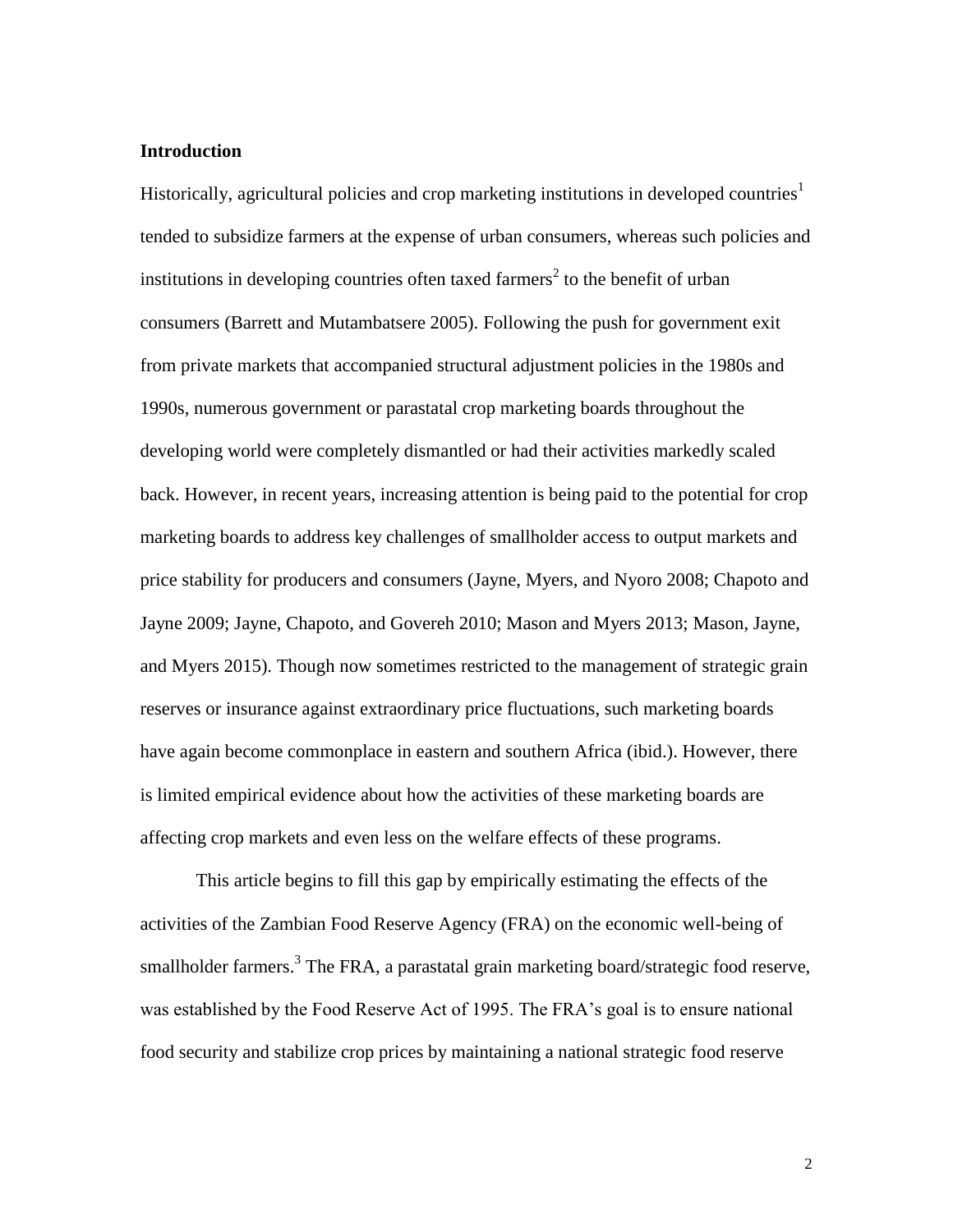(FRA n.d.). FRA's crop marketing activities have focused almost exclusively on maize, and the Agency is the country's dominant buyer of maize in most years (table 1). It purchases maize from farmers at its depots throughout rural Zambia at a pan-territorial price that is typically higher than the wholesale private sector price in major maizeproducing areas (Govereh, Jayne, and Chapoto 2008; Chapoto and Jayne 2009; Mason and Myers 2013; Mason, Jayne, and Myers 2015). It then stores the maize, exports it or sells it on the domestic market at potentially below-market prices (mainly to select largescale millers to be ground into maize meal, and occasionally to traders or the general public) (ibid.).

Although selling to FRA at above-market prices has the potential to increase farmer incomes and improve their food security, FRA activities could also have unintended, negative effects on Zambian producers and consumers, particularly those who are not able to sell to FRA. For example, FRA's pricing and buying/selling activities are rarely announced in advance, and when they are, pronouncements are rarely respected. This creates a great deal of uncertainty in Zambian maize markets and discourages involvement by traders and other private sector actors at various levels of the maize value chain (Sitko and Kuteya 2013). Furthermore, FRA's maize marketing activities tend to siphon maize out of rural markets and concentrate it at main FRA depots in the district, provincial, and national capitals; this puts upward pressure on private sector wholesale and retail maize prices to the benefit of maize net sellers but to the detriment of rural maize net buyers and urban consumers (Mason and Myers 2013; Sitko and Kuteya  $2013$ ).<sup>4</sup> The concentration of maize at FRA depots also means that less grain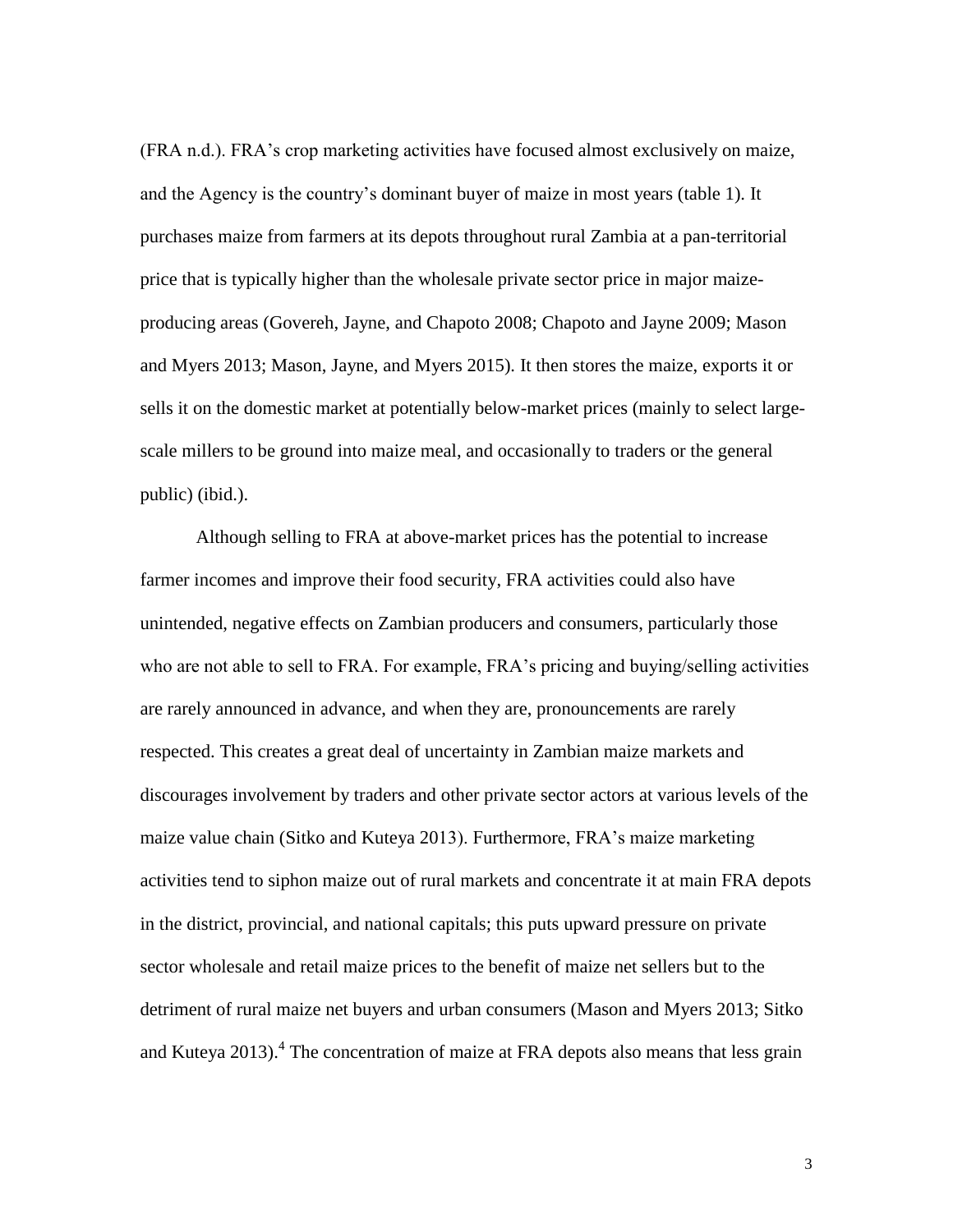is circulating in rural and urban markets, making it difficult for consumers to source grain and mill it into maize meal at hammermills – typically a more affordable option than buying maize meal produced in large-scale commercial mills (Mason and Jayne 2009; Sitko and Kuteya 2013). Moreover, analysis by Mason and Myers (2013) suggests that FRA activities stabilized maize prices between 1996 and 2008, but that this price stabilization is likely to have mainly benefited large-scale farmers.

Only a small minority of smallholders sells maize to the FRA (e.g., 10% of all smallholders in 2007/08 and 27% in 2011/12), and these tend to be wealthier households with more land (Mason, Jayne, and Myers 2015; see also table 2). Although such farmers may earn higher incomes from these sales due to the above-market prices typically offered by the Agency, given their already elevated wealth status, this may have little or no impact on rural poverty rates, which have remained near 80% since the FRA was established (Mason, Jayne, and Myers  $2015$ ).<sup>5</sup> Moreover, given the myriad of potential unintended consequences of FRA operations, the net welfare effects of FRA activities on Zambian smallholders are difficult to predict *a priori.* This is despite FRA's core value of wealth creation for farmers and its being one of the Zambian government's two flagship agricultural sector Poverty Reduction Programs (FRA n.d.).<sup>6</sup>

This paper contributes to the literature in three main ways. First, it adds to the thin knowledge base on the effects of the FRA and similar post-structural adjustment crop marketing boards on the welfare of African smallholders. While several studies have considered the effects of these agencies on maize market prices (Jayne, Myers, and Nyoro 2008; Mason and Myers 2013) or smallholder crop production patterns (Mather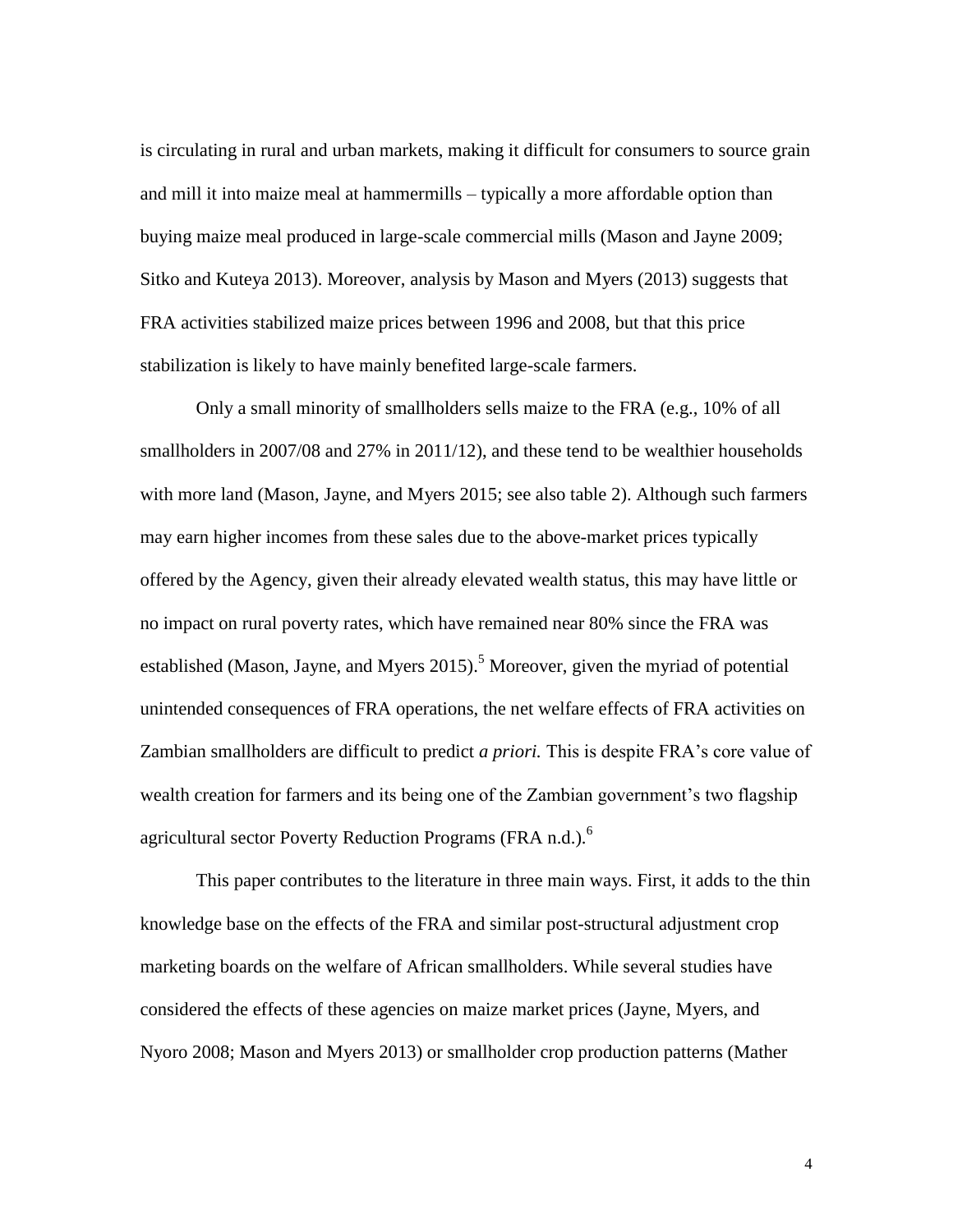and Jayne 2011; Mason, Jayne, and Myers 2015), to the best of our knowledge, only Mghenyi, Myers, and Jayne (2011) and Mather and Jayne (2011) have quantified the effects of these programs on rural households' economic well-being. Mghenyi, Myers, and Jayne (2011) estimate the welfare effects of a large, discrete maize price increase in Kenya on rural income and poverty. They attribute this price increase to the Kenyan National Cereals and Produce Board (NCPB) but do not directly estimate the welfare effects of changes in the level of NCPB activities. Mather and Jayne (2011), also studying the case of Kenya, estimate the impacts of the NCPB on rural net crop income. While they find positive effects of NCPB activities during the *previous* season on current season net crop income, they do not consider the effects of *current* season NCPB activities, nor do they investigate the effects of the NCPB on total household income, poverty, or other welfare indicators.

The second contribution of this paper is that it is the first to econometrically estimate the effects of the Zambian FRA on smallholder incomes and poverty. While previous studies have speculated about the welfare effects of the FRA based on other empirical findings, none have explicitly estimated the welfare effects of the FRA. For example, Mason and Myers (2013) estimate the effects of the FRA on maize market prices, and discuss the likely distributional effects of the higher and more stable prices brought about by FRA activities. Mason, Jayne, and Myers (2015) estimate the effects of FRA's purchase quantities and prices on smallholder area planted with maize versus other crops, as well as crop yields and quantities harvested. They find that an increase in the lagged FRA farm gate price raises smallholders' maize price expectations, which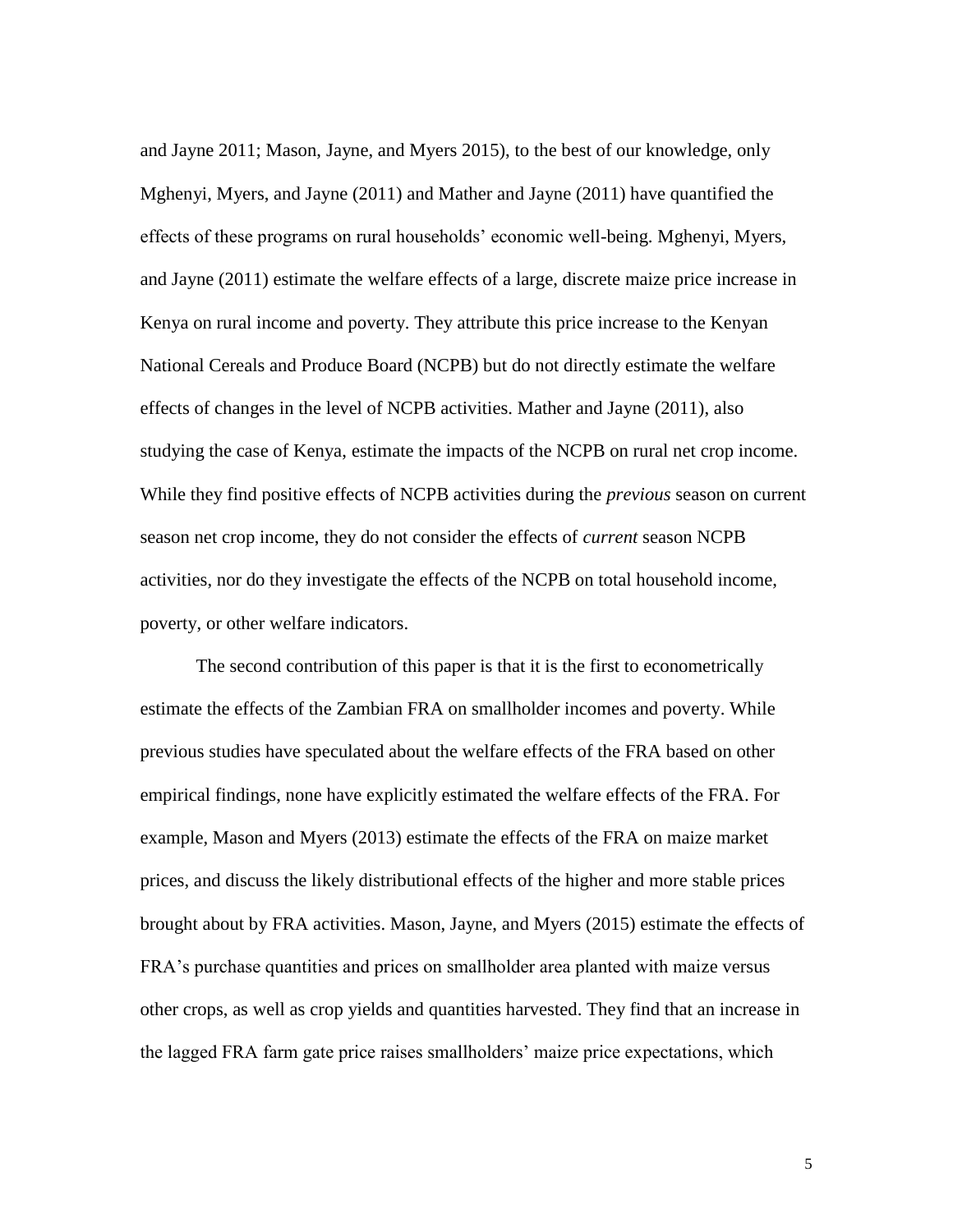induces a maize production response through area expansion (extensification) but not through increased yields (intensification). They find no evidence of statistically significant FRA effects on the production of other crops. Their estimates suggest that the maize supply response is very small and mainly among relatively better-off smallholders with more land. They argue that FRA activities are therefore unlikely to have major impacts on rural poverty, although they do not test this directly. Sitko and Kuteya (2013) contend that the FRA's maize marketing activities are likely responsible for the paradox of higher maize prices in Zambia in recent years despite consecutive bumper maize harvests, and discuss the likely distributional effects. Though relevant, none of these studies explicitly estimates the welfare effects of the FRA.

The third contribution of this article is that it estimates both the direct effects of a household's own sales to the FRA on its welfare, as well as the indirect effects of greater FRA activity in a district on the welfare of households in that district. Previous studies focus mainly on the direct effects, but given the discussion above, there are several indirect pathways through which FRA activities could positively or negatively affect smallholder welfare. It is possible that the indirect effects of the FRA could be larger than its direct effects. In addition given our findings, this article adds to the growing literature that highlights the unintended negative consequences of well-intended program interventions in developing countries.

To estimate the direct and indirect effects of the FRA on the incomes and poverty status of Zambian smallholders, we use household panel survey data spanning years before and during the scale-up of FRA activities, and exploit household- and district-level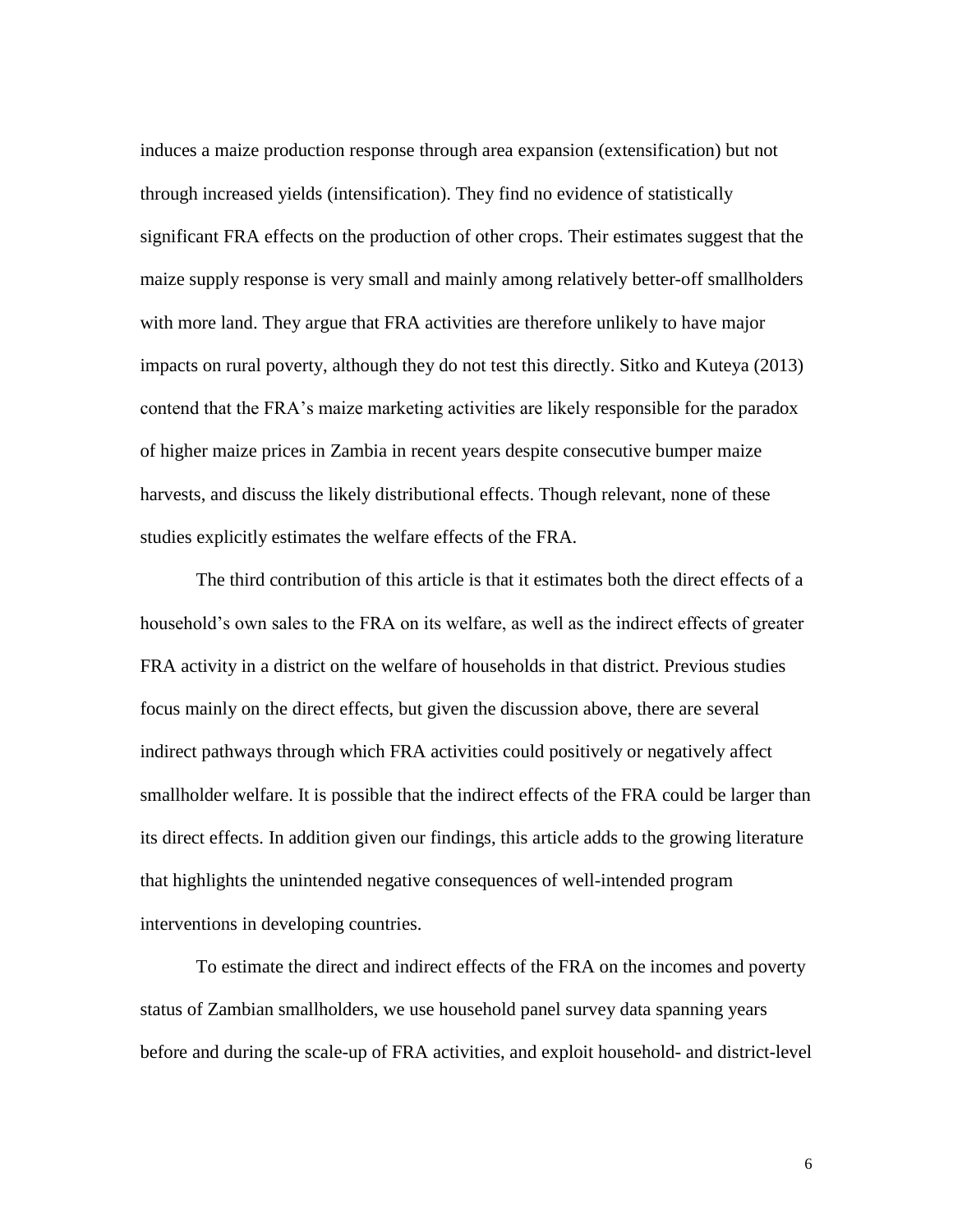differences in maize sales to the  $FRA$ .<sup>7</sup> We use both a fixed effects (FE) approach and an instrumental variables (IV) approach combined with correlated random effects to control for time invariant heterogeneity and correct for the potential endogeneity of householdlevel sales to the FRA. Our results suggest that FRA activities have positive *direct* effects on households that sell to it. However, the results also suggest negative *indirect* FRA effects on smallholder welfare: an increase in district-level maize purchases by the FRA is associated with higher poverty incidence, gap and severity. We explore the pathways through which these effects occur.

The remainder of the article is organized as follows. In the next section, we briefly describe the data used in the analysis. We then present the conceptual model, the empirical approach and results. We conclude with a discussion of the policy implications of these results.

### **Data**

The data are drawn mainly from the Zambia Supplemental Survey to the 1999/2000 Post-Harvest Survey (SS), a nationally representative, three-wave longitudinal survey of smallholder farm households implemented by the Central Statistical Office (CSO), Ministry of Agriculture and Cooperatives (MACO), and the Food Security Research Project (FSRP) in mid-2001, 2004, and 2008. The SS covers the 1999/2000, 2002/03, and 2006/07 agricultural years (October-September) and the subsequent crop marketing years (May-April of  $2000/01$ ,  $2003/04$ , and  $2007/08$ ).<sup>8</sup> The SS contains detailed information on household demographics, crop production and sales, livestock activities, income from all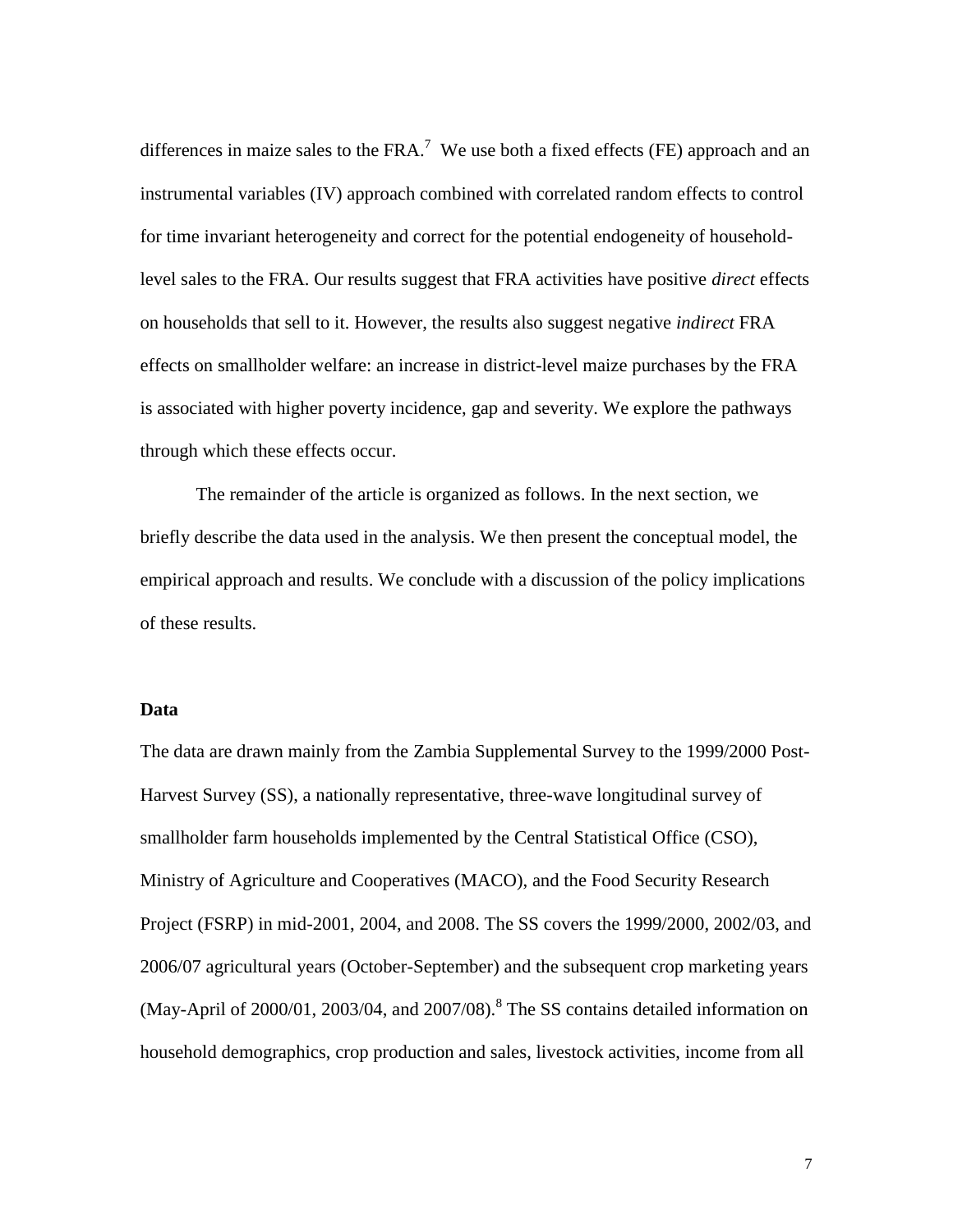on- and off-farm sources, and other socio-economic factors. Of the 6,922 households interviewed in the first wave of the SS, 5,358 (77%) were interviewed in the second wave; and of those, 4,286 (80%) were interviewed in the third wave. The balanced panel therefore consists of 4,286 households and 12,858 observations (4,286 households times three survey waves). Given attrition between survey waves, there is the potential for attrition bias, so we test for it using the regression-based approach described in Wooldridge (2010, p. 837). We fail to reject the null hypothesis of no attrition bias  $(p>0.34)$  for all dependent variables used in the article. For more information on the SS data, attrition rates, and sampling design see Megill (2005) and Mason, Jayne, and Myers (2015).

We supplement the SS data with information from FRA administrative records on district-level maize purchases by the Agency each crop marketing year; geo-referenced rainfall data from the Tropical Applications of Meteorology using SATellite data (TAMSAT) (Milford and Dugdale 1990; Grimes, Pardo-Igúzquiza, and Bonifacio 1999; Maidment et al. 2014; Tarnavsky et al. 2014); and crop prices from CSO/MACO Post-Harvest Surveys for 1998/99, 2001/02 and 2005/06.

#### **Conceptual Framework**

Rural Zambia, like most parts of rural SSA, is characterized by imperfect credit and labor markets as well as poor infrastructure. Consequently, our conceptual framework is based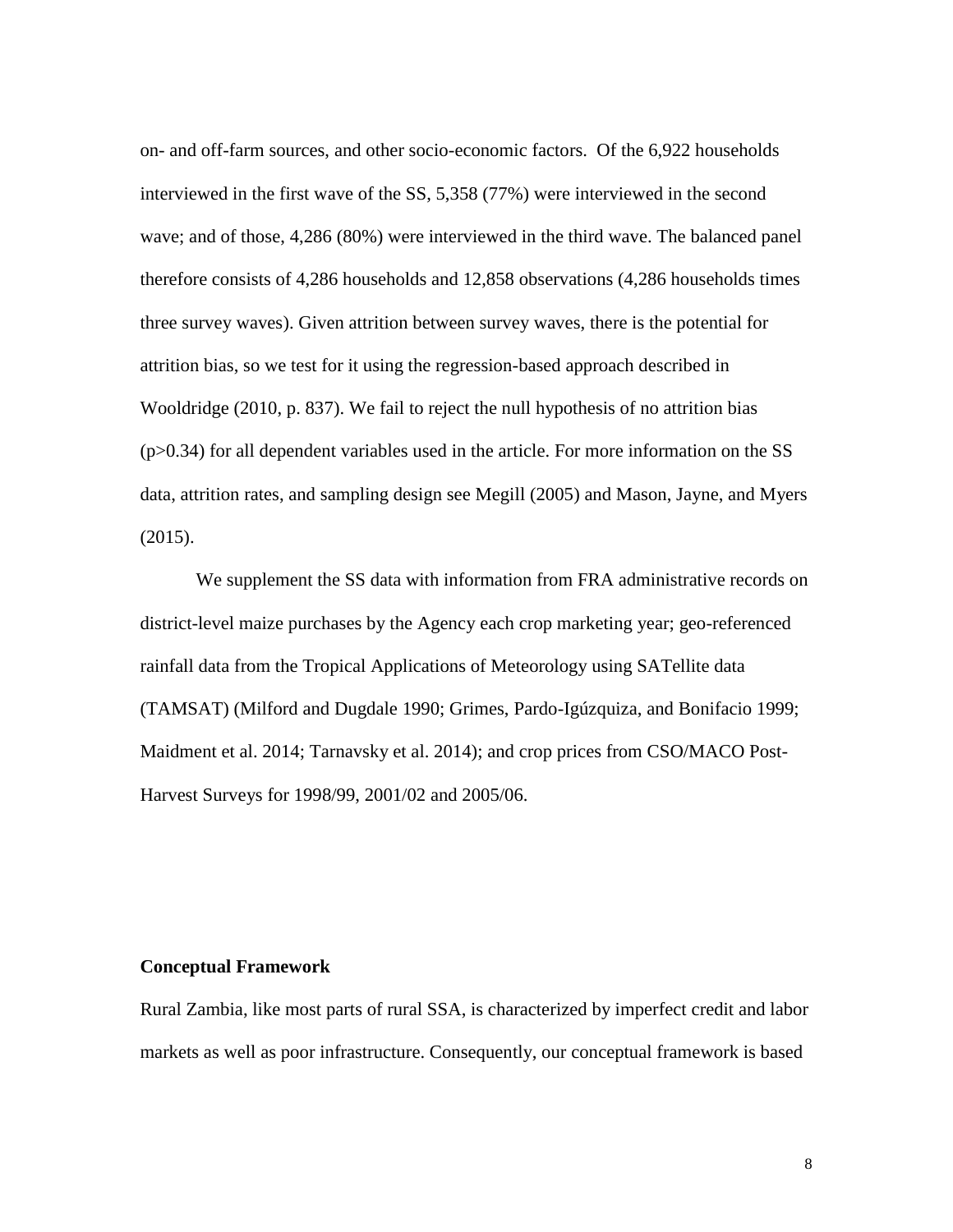on the well-established prototype of the agricultural household farm with imperfectly functioning markets (Singh, Squire, and Strauss 1986; Sadoulet and de Janvry 1995; Bardhan and Udry 1999). Following Otsuka, Cordova, and David (1992) we assume that the agricultural household solves a constrained utility maximization problem by allocating its resources such as land to crop production, household labor time to various farm and non-farm income earning activities and capital inputs to various productive activities. The household faces budget, time and endowment constraints and is subject to the relevant crop production functions. The solution to this constrained utility maximization problem yields a reduced form for household income as a function of factor prices (w) and product prices in expectation as of planting time  $(p^e)$ , household labor supply  $(l)$  and land  $(A)$  as well as other household characteristics  $(z)$  such as nonland assets, variables that are likely to affect the household's production environment, shocks likely to affect income and other socio-demographic variables.<sup>9</sup> Consequently, the reduced form of household income can be expressed as follows:

$$
(1) \t y = f(w, p^e, A, l, z)
$$

In this article, we consider both the direct and indirect effects of household maize sales to and purchases by the FRA on household income. A household's income can be directly affected through its sale of maize to the FRA. The intensity of FRA activity in a household's district of residence could also indirectly affect the household's income through various channels.<sup>10</sup> For example, an increase in maize purchases at above-market prices by the FRA in a district could put upward pressure on private sector maize prices in the district (Mason and Myers 2013). Thus, holding maize production constant, an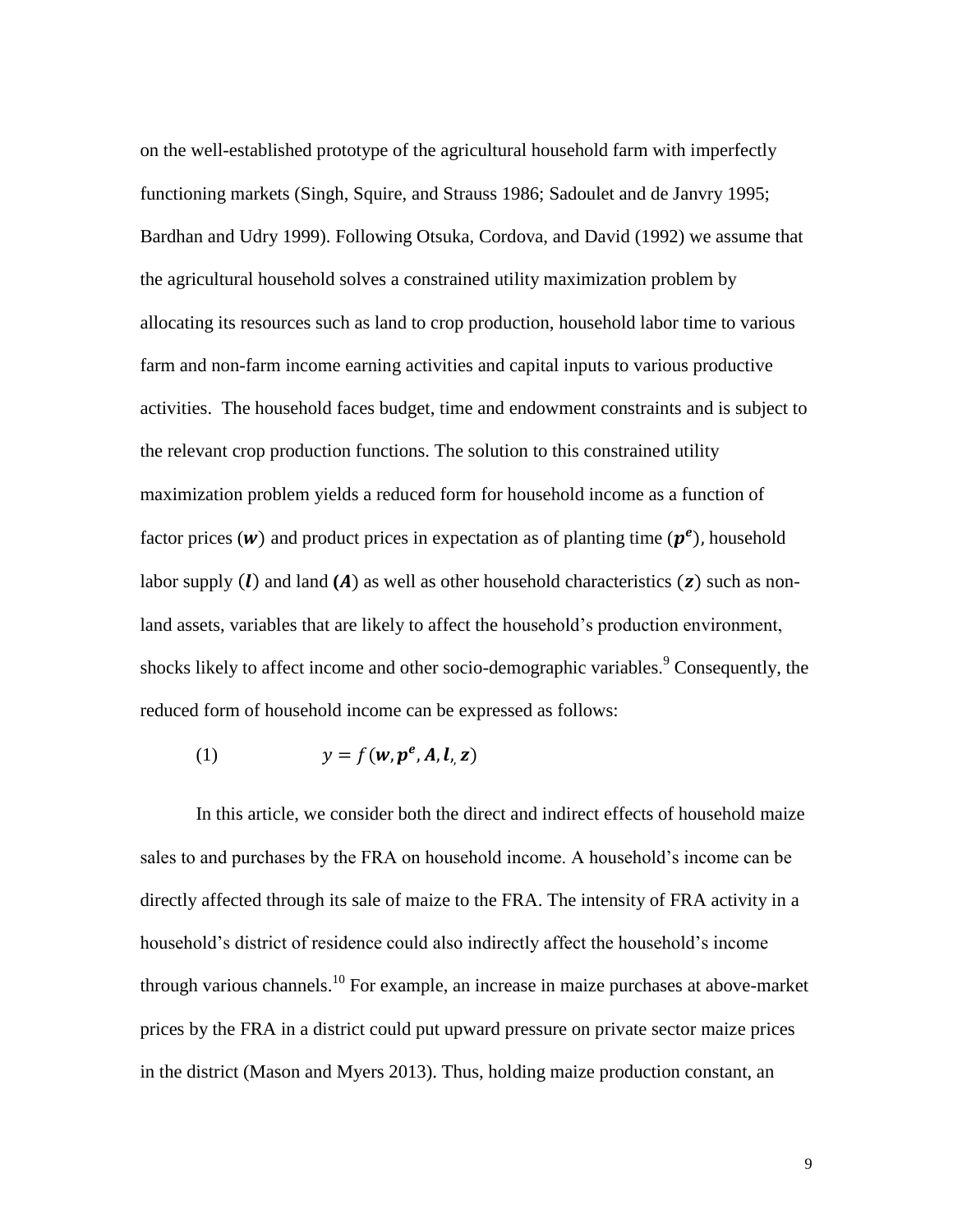increase in household farm income could come through increased sales to FRA or through an increase in the price farmers receive for maize sold to private sector buyers.<sup>11</sup>

It is also possible that an increase in FRA activity could result in lower private sector prices for maize and/or other crops, resulting in lower household incomes. FRA activity has been shown to raise farmers' maize price expectations and stimulate a maize production response (Mason, Jayne, and Myers 2015). If there is not a concomitant increase in maize demand, then private sector maize prices could actually fall in regions with higher FRA activity.<sup>12</sup> Furthermore, if intense FRA activity crowds out some private crop traders (who are unable to compete with the FRA on price and may be involved in trading maize and other crops), then reduced competition and increased market power among the remaining traders could result in lower prices being paid to smallholder farmers for maize and/or other crops. On the demand side, increased maize production in response to FRA activities could increase household maize supply for home consumption and reduce the demand for other staples that are substitutes in consumption. This could also lower the price of these other staples, potentially resulting in lower household incomes. Thus, while we expect the direct effect of the FRA on household income to be positive (because the household is being paid a higher price for its maize), both positive and negative indirect FRA effects on household income are plausible. Whether the net indirect effect of FRA activity is positive or negative is ultimately an empirical question.

To capture the potential direct and indirect effects of the FRA on household welfare in rural Zambia, we add two additional right-hand-side variables to equation (1):

(2) 
$$
y = f(\mathbf{w}, \mathbf{p}^e, \mathbf{A}, \mathbf{l}, \mathbf{z}, FRA_D, FRA_I)
$$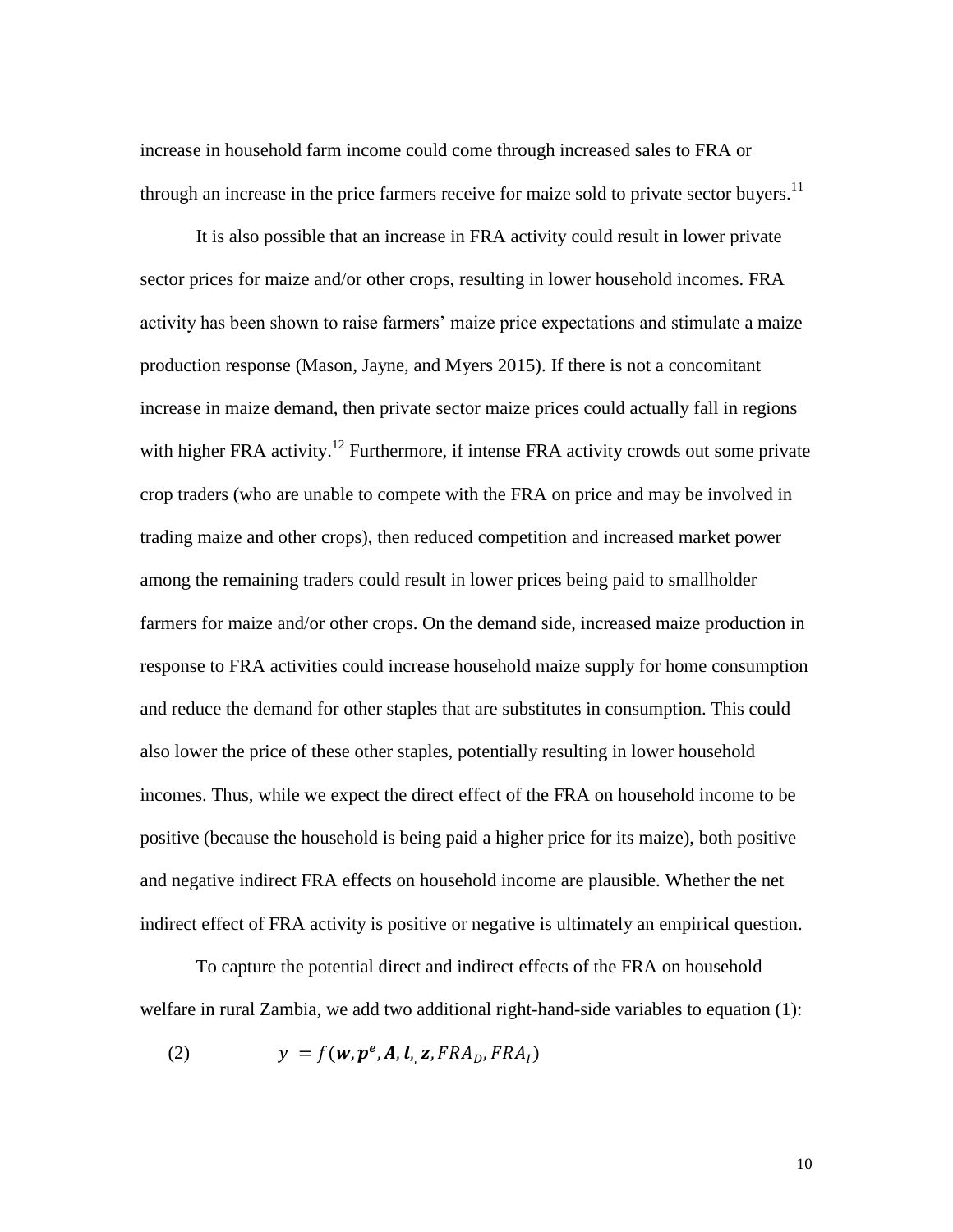$FRA<sub>D</sub>$  is intended to capture the direct effect and  $FRA<sub>I</sub>$  captures the (net) indirect effect of FRA activities on household welfare. The empirical specifications of these variables are discussed in the next section.

Following equation (2) above, the effects of FRA on other welfare indicators determined by income can also be explored. We are primarily concerned with whether FRA improves farmers' incomes and reduces poverty in rural Zambia. Our income measures capture the various crop and non-crop income sources available to farmers, and our poverty measures are based on the traditional Foster-Greer-Thorbecke (FGT) poverty measures (Foster, Greer, and Thorbecke 1984).

### **Empirical Strategy**

We empirically estimate the effects of FRA's maize purchase program on smallholder farmer incomes and poverty by exploiting the panel nature of the dataset. Equation (3) represents the basic empirical model:

(3) 
$$
y_{it} = \alpha_i + \beta_1 FRA_{D_{it}} + \beta_2 FRA_{I_{it}} + \rho x_{it} + \mu_t + \varepsilon_{it}
$$

where  $y_{it}$  is a measure of welfare for household *i* in year *t*;  $FRA_{Dit}$  and  $FRA_{lit}$  are the direct and indirect measures of a households exposure to FRA activities.  $x_{it}$  is a vector of other regressors that affect household welfare (more details below);  $\alpha_i$  are time-invariant household-specific effects;  $\mu_t$  are year fixed effects;  $\varepsilon_{it}$  is the idiosyncratic error term; and  $\beta_1$ ,  $\beta_2$  and  $\rho$  are parameters to be estimated.

We measure a household's participation in FRA's maize purchase program, the direct effect ( $FRA_{Dit}$ ) in two ways: (i) a binary variable equal to one if a household sold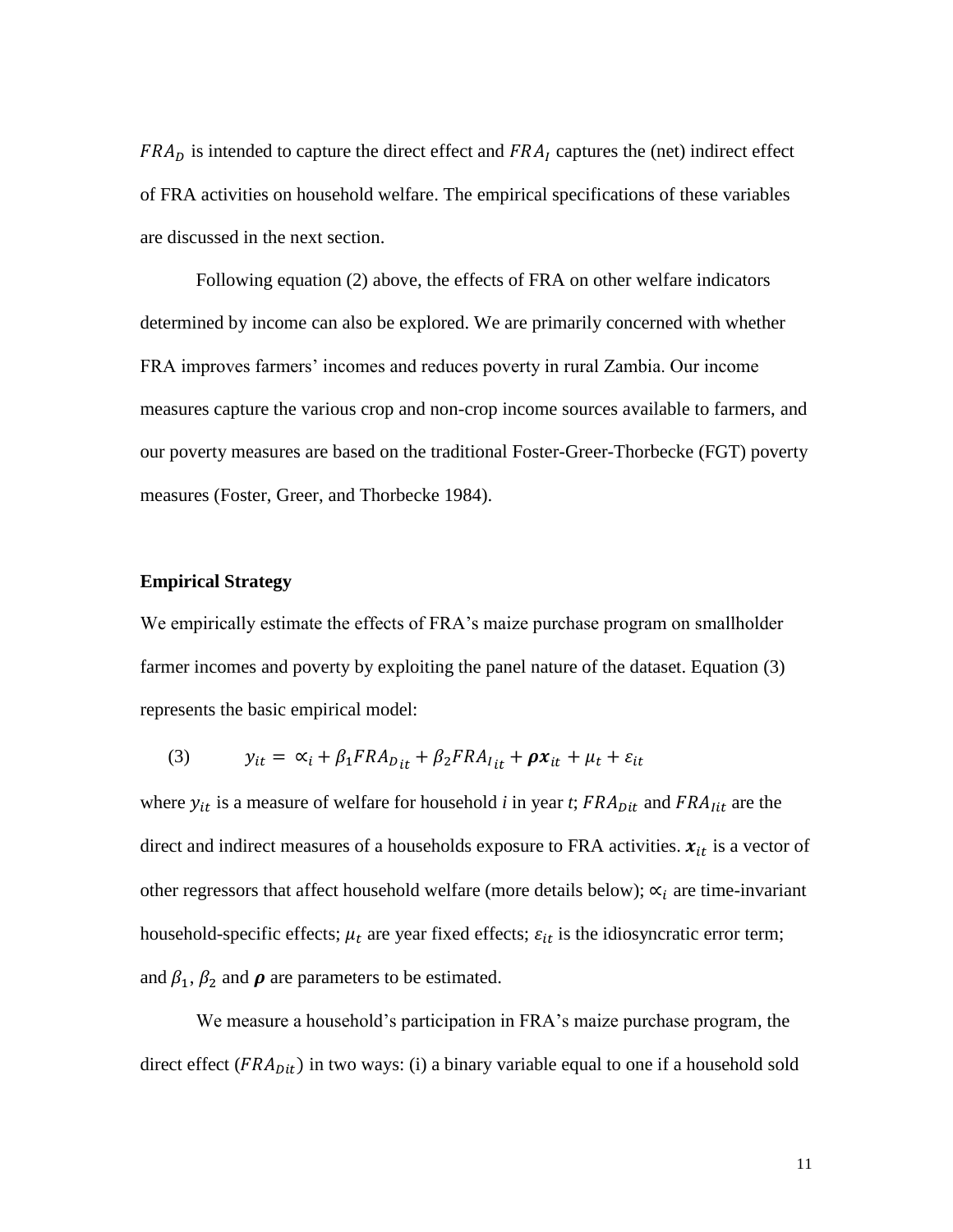any maize to FRA in a particular year, and equal to zero otherwise; and (ii) the quantity (in kg) of maize sold by the household to FRA. The net indirect effects of the FRA (As discussed further below, we use panel data methods (the fixed effects estimator and the correlated random effects approach) to control for the time-invariant heterogeneity  $(\alpha_i)$ that affects household welfare and that could be correlated and the other covariates in equation ().

Broadly speaking,  $x_{it}$  includes the determinants of household crop production and income per equation (2) above. Specifically,  $x$  includes expected producer prices for the main crops marketed by Zambian smallholders — maize, groundnuts, beans, and sweet potatoes (proxied by producer prices at the previous harvest); factor prices including the commercial price of inorganic fertilizer and an agricultural wage rate (the median wage to weed 0.25 ha of land in the household's standard enumeration area,  $SEA$ );<sup>13</sup> the education of the household head, a dummy variable equal to one if the household head is male and zero otherwise, the number of household members in different age categories (under 5, aged 5 to 14, aged 15 to 59, aged 60 and above), household landholding size, and household farm assets (value of farm equipment and livestock at the beginning of the periods for which income is measured). To account for location-specific factors likely to affect households' agricultural output and livelihood opportunities, we include various geographic variables at the district or SEA level: the number of moisture stress periods in an SEA in (agricultural) year *t* and the average number of moisture stress periods over the last 16 years;<sup>14</sup> growing season rainfall in the SEA in year  $t$  and in each of the last three years (*t-1*, *t-2*, and *t-3*), and the mean and coefficient of variation of growing season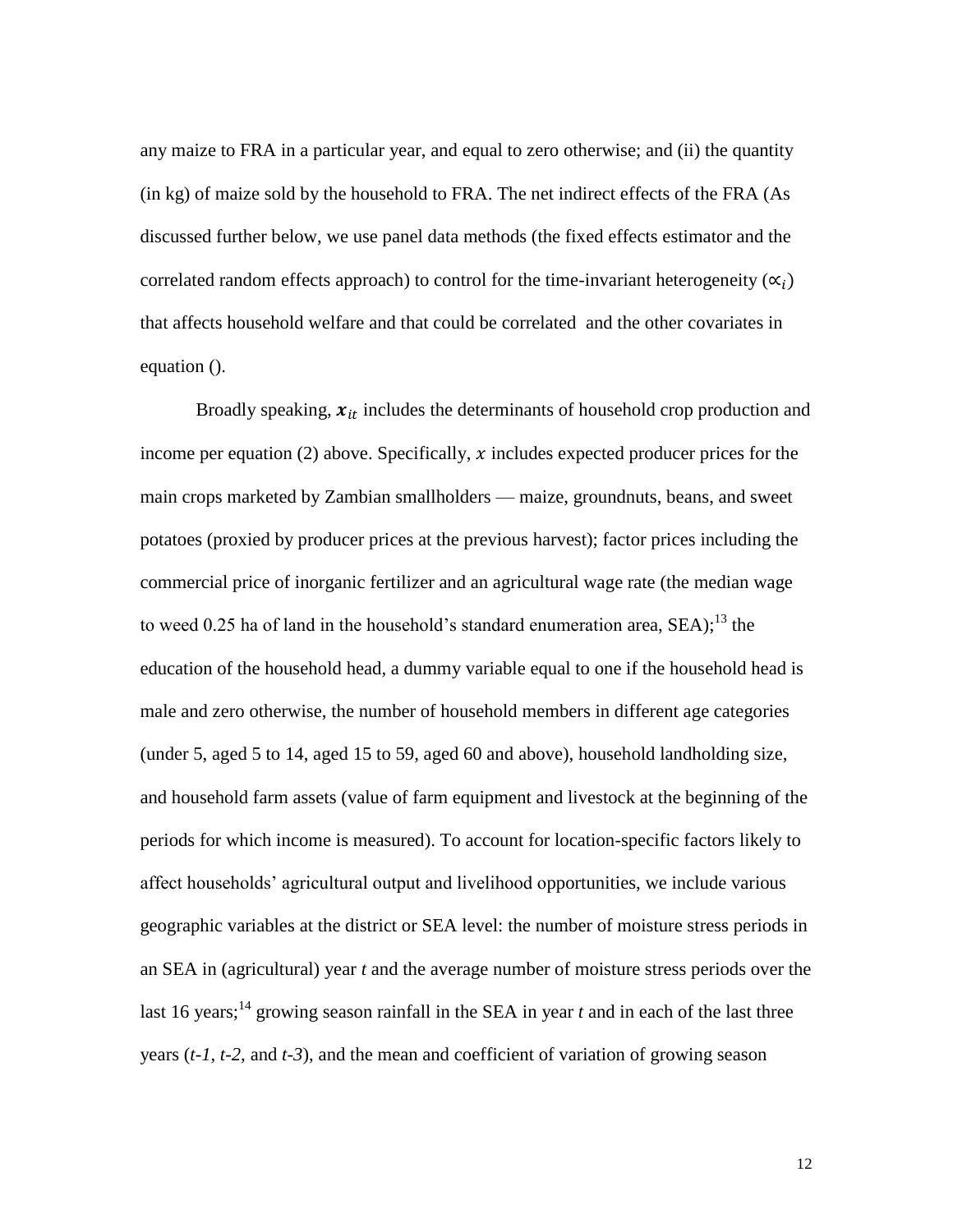rainfall over the last 16 years; and the percentage of households in the district earning income from non-farm salaried/wage employment, from formal/informal business activities, and from work on others' farms to proxy for the off-farm income-generating opportunities available to the household. In addition, we control for household-level shocks that could affect production and welfare — namely, the prime-age death of the male household head/spouse, the female household head/spouse, and other male or female household members in the last three to four years.<sup>15</sup>

In addition to subsidizing maize *output* prices through FRA activities, the Zambian government has a major maize *input* subsidy program that provides inorganic fertilizer and hybrid maize seed to smallholder farmers at below-market prices. To account for the effects of that program, we could include as a covariate the amounts of government-subsidized fertilizer and seed acquired by the household. However, these variables are likely to be endogenous to household welfare. Given that the welfare effects of the input subsidy program are not the focus of the current article (and are explored in detail in Mason and Tembo (2015)), and given these endogeneity concerns, we instead include in the regressions a more aggregated, district-level variable to control for the effects of the input subsidy program. More specifically, we include in the regressions the administratively determined quantity of government-subsidized fertilizer allocated to the household's district (in MT per agricultural household).<sup>16</sup> This variable is unlikely to be endogenous to the individual household after controlling for the other observed covariates and time invariant heterogeneity. Table 3 presents basic summary statistics for all variables used in the analysis.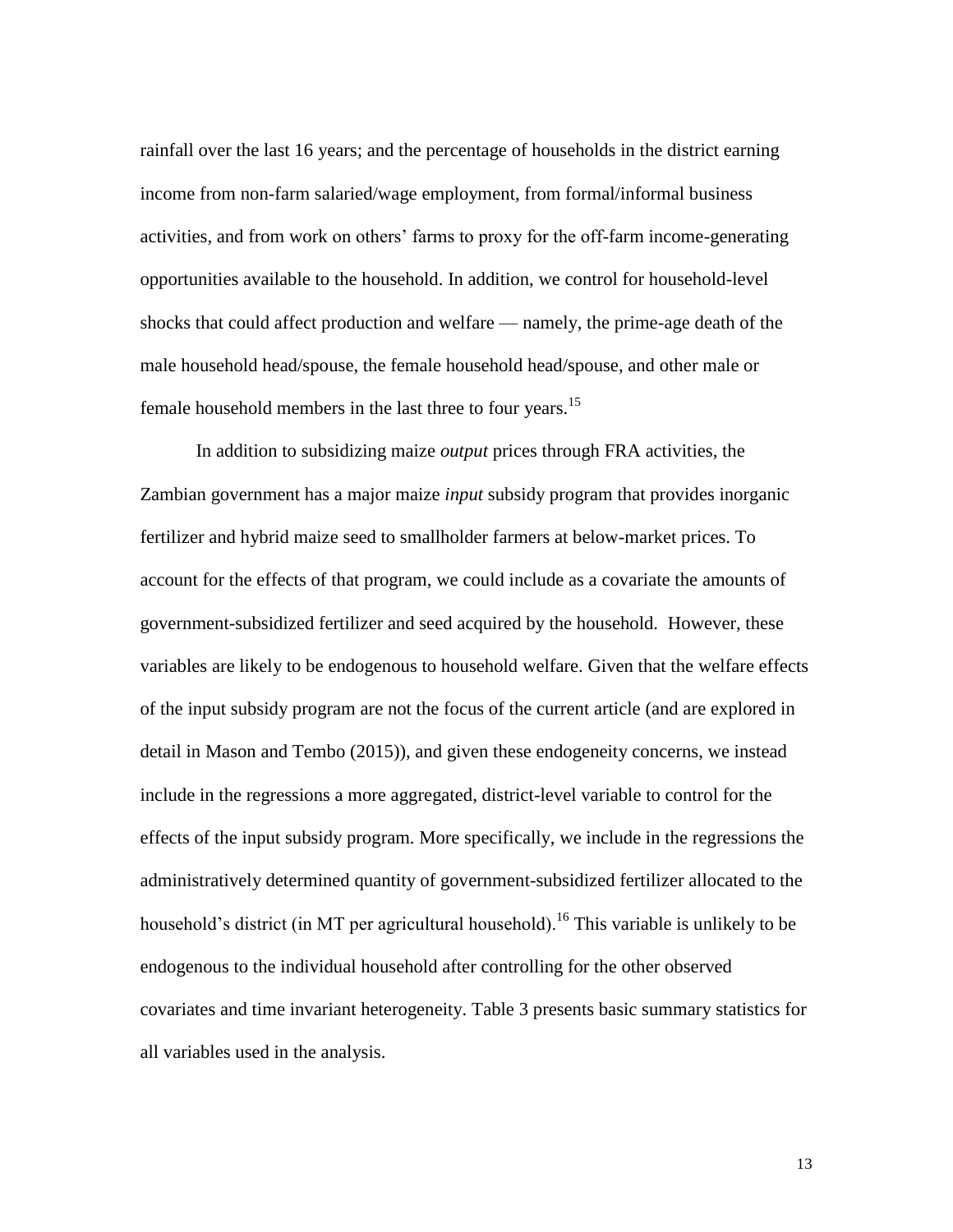As mentioned above,  $y_{it}$  is a measure of household welfare. We consider several household welfare indicators: real gross income, real gross income per capita, poverty incidence, poverty gap, and poverty severity. Total gross income includes crop income, livestock and fish-farming income, and off-farm income (from remittances, formal/informal business activities, salaried/wage employment, and pensions). Crop income is maize income plus income from other crops. Maize income is defined as the kg of maize sold to the FRA multiplied by the pan-territorial FRA price, plus the kg of maize produced but not sold to the FRA multiplied by the district-median private sector producer price of maize. Other crop income is defined as the gross value of crop production (kg of each crop produced multiplied by the provincial median crop price at the producer level).<sup>17</sup> Real per capita income is real gross income divided by the number of household members. Poverty incidence is a binary variable that equals one if household income falls below the US\$1.25/capita/day poverty line, and zero otherwise.<sup>18</sup> The poverty gap is defined as the proportional difference between household income and the poverty line for households with income below the poverty line, and set to zero for households with income above the poverty line. Poverty severity is the square of the poverty gap (Foster, Greer, and Thorbecke 1984).

Our main method of identification of the effects of FRA participation on household welfare is based on a fixed effects (FE) approach. The FE method attenuates potential biases that can threaten our ability to consistently estimate the causal effects of FRA participation by using variation in maize sales to the FRA within a household over time to identify the effect of FRA. However, although the FE approach controls for time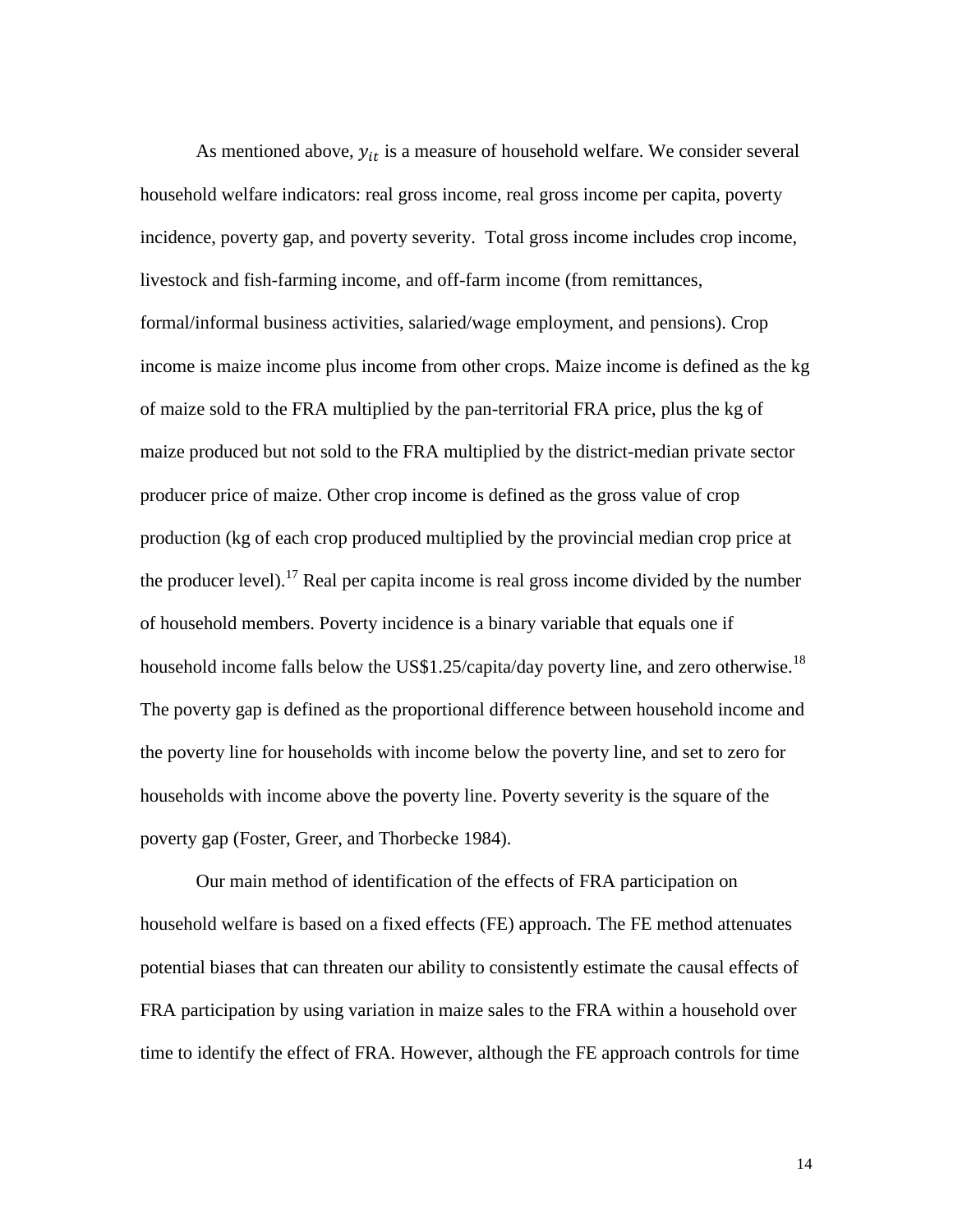*invariant* unobserved heterogeneity that may be correlated with both FRA participation and household welfare, the FE approach does not deal with endogeneity caused by time*varying* unobserved heterogeneity. While we have controlled for numerous time-varying observables in the model, we cannot rule out the possibility that such time-varying unobservables still exist.

To deal with the possible existence of time-varying unobservables that are correlated with both maize sales to FRA and household welfare, we also estimate an instrumental variables (IV) model for each measure of household welfare. We instrument for maize sales to the FRA using distance from the homestead to the nearest FRA depot. This distance was only collected in the 2008 survey wave. Given that we cannot instrument for maize sales to FRA in the 2001 and 2004 survey waves, we cannot use all three waves of data and estimate fixed effects instrumental variables (FE-IV) regressions. However, we can take advantage of the panel information on the other exogenous variables and combine the IV approach with a correlated random effects (CRE) approach to control for time invariant unobserved heterogeneity (Wooldridge  $2010$ ).<sup>19</sup> This entails including in the IV regressions for 2008 the household-specific time averages (across the three survey waves) of the time-varying exogenous explanatory variables. In other words, the 'IV-with-CRE' models are estimated using observations on the dependent variables, sales to the FRA, IV, and exogenous explanatory variables as of the 2008 survey wave, along with the household time averages of the exogenous explanatory variables.

Our argument for the validity of the IV is as follows. The locations of FRA depots are administratively determined and are beyond the control of individual households.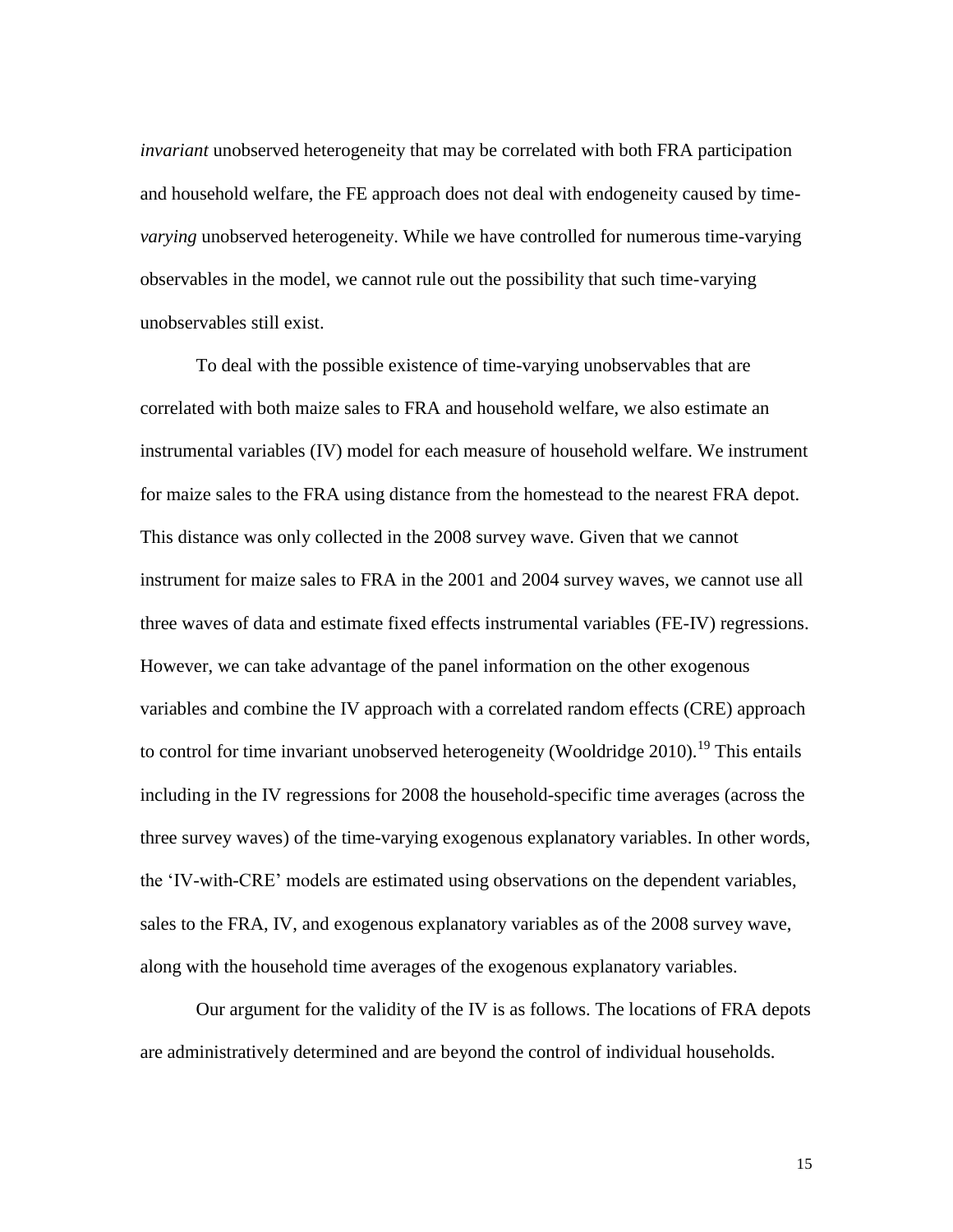While it is relatively obvious that our instrument is relevant, it is possible to argue that our instrument does not satisfy the exclusion restriction because the location of the FRA depots is not random. Although we do not claim that the locations of the FRA depots are random or that our instrument is *unconditionally* exogenous, we believe it meets the exogeneity criteria *conditional* on the controls we have highlighted above and *conditional* on controlling for time invariant unobserved heterogeneity via CRE. This means that conditional on the observed covariates and the time invariant heterogeneity, distance from the homestead to the nearest FRA depot should not be correlated with any timevarying unobservables that are correlated with our dependent variables. It is possible, for example, that distance to the nearest FRA depot is correlated with the economic development of an area or with an area's suitability for growing maize. These variables may also be correlated with our dependent variables and render the instrument invalid if not accounted for. However, we control for these factors via CRE and by including district-level fixed effects in the IV regressions as well as by including variables capturing the off-farm income-generating opportunities in the household's district. It is therefore plausible to assume that our IV-with-CRE estimates of the effects of the FRA on household welfare are consistent.

### **Results**

The results for our base model are presented in tables 4 to 7. Tables 4 and 5 present the FE estimates, while tables 6 and 7 present the IV-with-CRE estimates. Throughout the remainder of the article, we refer to the latter simply as the IV estimates. Tables 4 and 6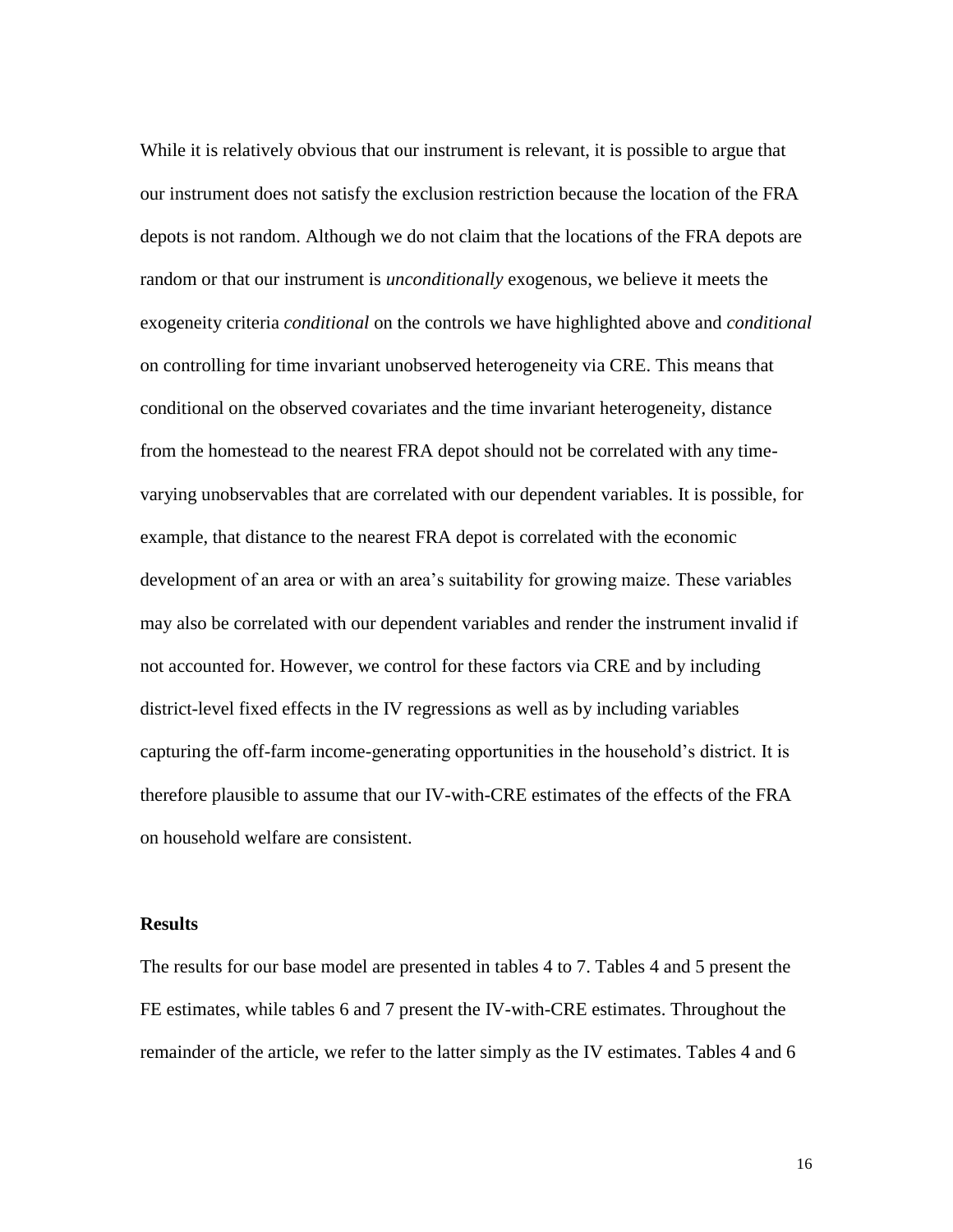use the binary variable (sold to FRA) as our measure of FRA participation, whiles tables 5 and 7 capture FRA participation with the kilograms of maize sold to FRA by the household. Columns (1)-(5) in each table highlight the estimated effects of FRA on the various welfare indicators: (1) gross household income, (2) per capita income, (3) poverty incidence, (4) poverty gap, and (5) poverty severity. For brevity, we focus our discussion of the results on the estimated impacts of FRA participation (as opposed to the effects of other covariates). $20$ 

Tables 4 and 5 indicate that direct participation in FRA's maize purchase program has large, positive and statistically significant effects on farm household welfare. Households that sold to the FRA had higher total and per capita incomes as well as lower probability of household income falling below the poverty line, smaller poverty gap, and less severe poverty, than did other households (table 4). Selling to FRA reduces poverty incidence by about 8 percentage points, and the poverty gap and poverty severity by approximately 14 and 15 percentage points, respectively.<sup>21</sup> Table 5 indicates that increases in the quantity of maize sold to the FRA also had positive welfare effects. The effect of an additional kilogram of maize sold to the FRA on total household income (1,775 ZMK/kg in real 2008 ZMK terms) is almost two and a half times the price offered by the FRA in 2007/08 (760 ZMK/kg per table 1). As expected, the per-kg effects of maize sold to the FRA on poverty incidence, gap, and severity are quite small (-0.0018, - 0.0013 and -0.0010 percentage points, respectively). But if we multiply these coefficients by the sample mean of 2,731 kg of maize sold to FRA (among those who sold to FRA, from table 3), we see that at the sample mean selling to FRA reduced poverty incidence,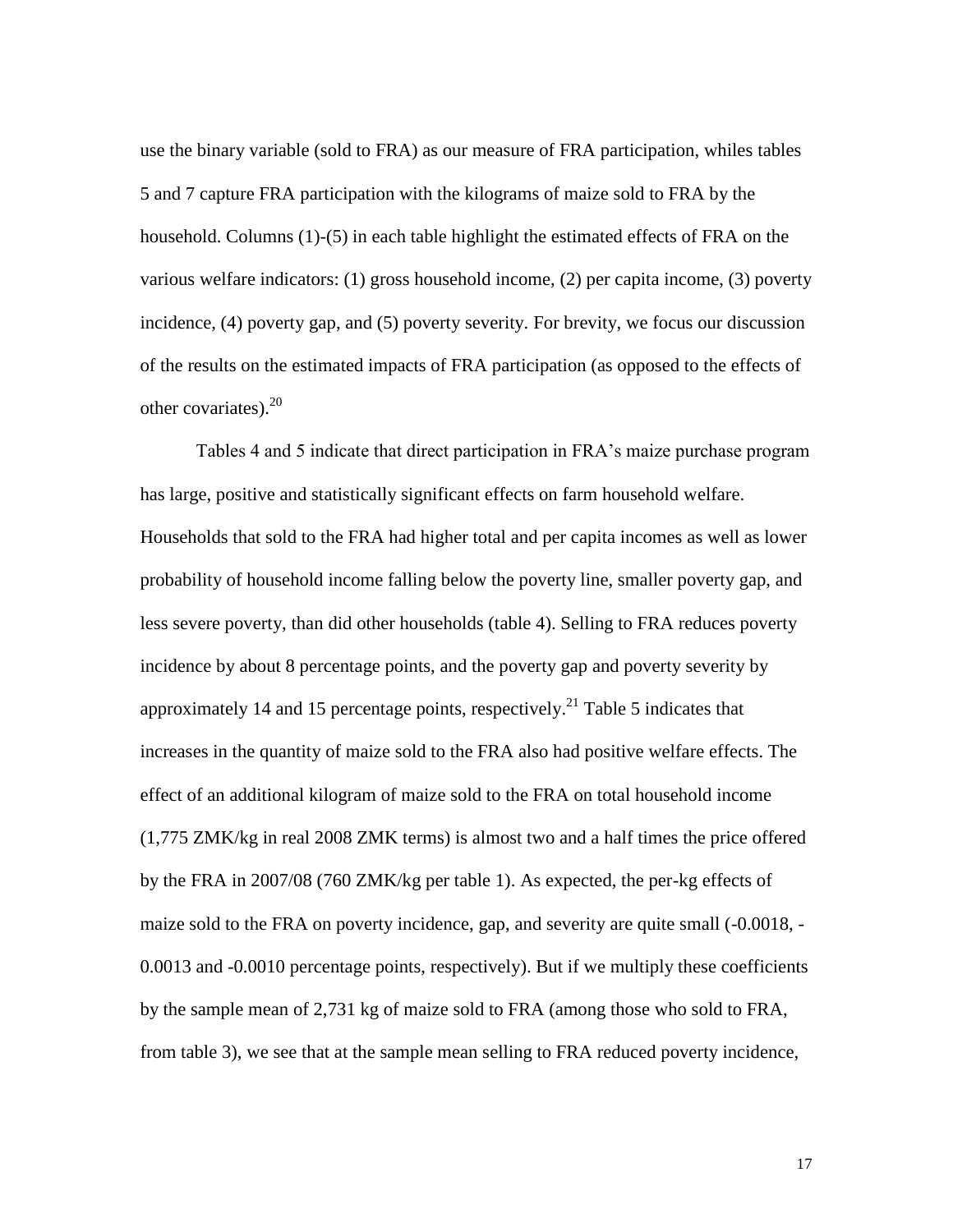gap, and severity by approximately 4.9, 3.6, and 2.7 percentage points, respectively. These estimates are smaller than the estimated effects of the binary indicator for selling to FRA in table 4, and reflect modest reductions in the poverty metrics given sample mean poverty incidence, gap, and severity levels of 90%, 66%, and 53%, respectively.

The results also reveal that more intense FRA activity in a district has the indirect effect of reducing per capita household income (table 5) and increasing the poverty incidence, gap and severity (tables 4 and 5). These effects are statistically significant (at the 10% level or lower) and quite large in magnitude. For example, table 5 shows that the negative, indirect effect on per capita income of a one-kg per agricultural household increase in district-level sales to the FRA (-232 ZMK) is 1.8 times larger than the positive, direct effect of a one-kg increase in household maize sales to the FRA (130 ZMK). Similarly, the poverty incidence, gap, and severity-increasing indirect effects of a one-kg increase in district-level sales to the FRA are 2.5 to 4.8 times larger than the poverty-reducing direct effects of household maize sales to the FRA. In other words, while direct sales to the FRA increase household welfare, the FE results suggest that FRA activities have indirect effects that are welfare-reducing for smallholder farmers in rural Zambia. The magnitude of the welfare-reducing indirect effects appears to exceed the welfare-increasing direct effects by a considerable margin. Below we explore potential mechanisms for these effects.

The results from the IV estimation are presented in tables 6 and 7. The top portion of each of these tables shows the key parameter estimate from the first stage of the IV estimation: the effect of the instrument (distance to the nearest FRA depot) on FRA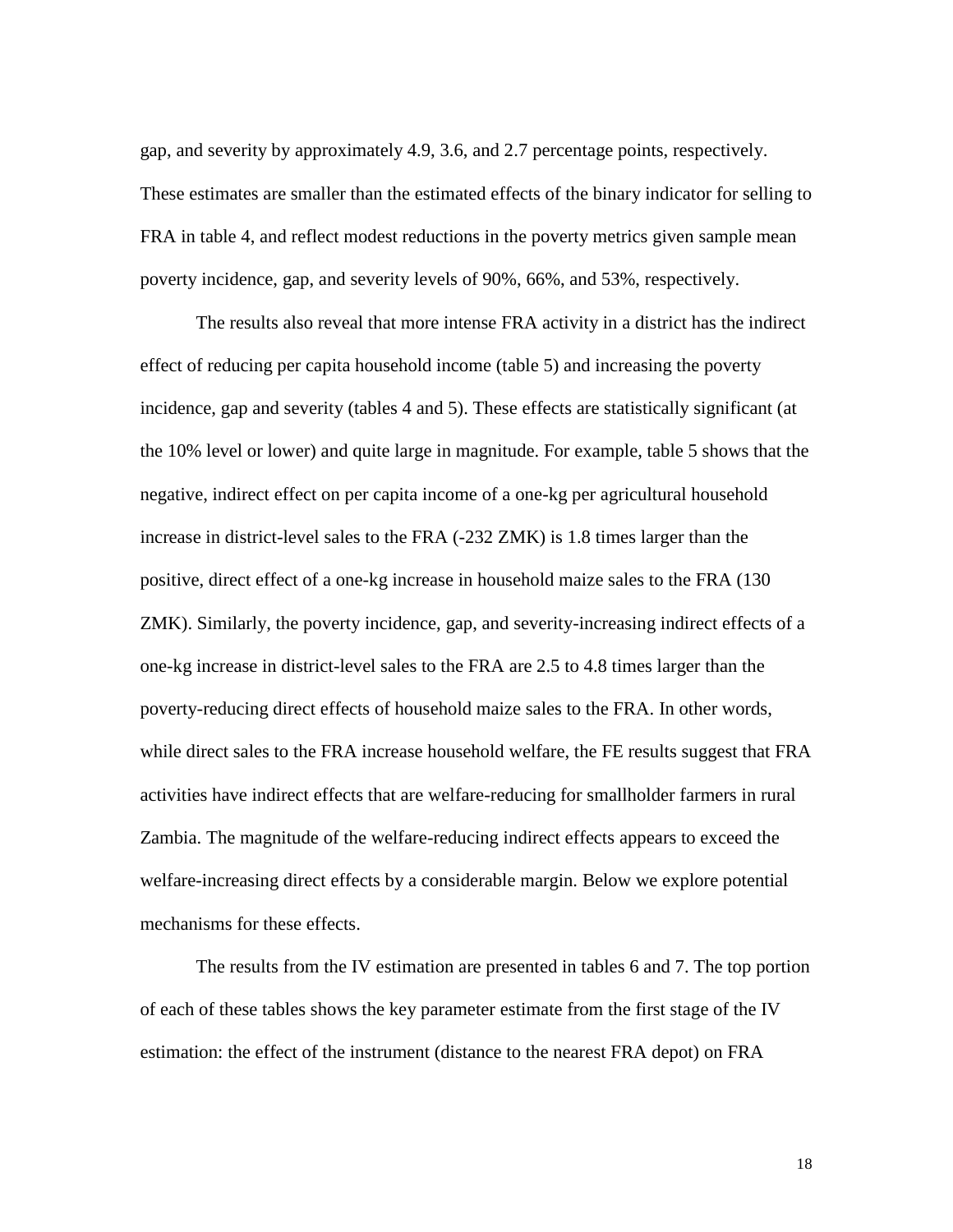participation. The full regression results for the first stage associated with tables 6 and 7 are reported in table A1 in the appendix. The first stage results indicate that the distance to the nearest FRA depot is highly partially correlated with the decision to sell to the FRA and quantity sold to FRA (table A1 in the appendix). The instrument passes basic weak instrument tests.<sup>22</sup> The IV results in Tables 6 and 7 generally support our findings in tables 4 and 5. They confirm that where significant, direct FRA participation improves household welfare. Even after controlling for any potential endogeneity of householdlevel maize sales to the FRA, such sales still positively affect household total and per capita income, and reduce poverty incidence, poverty gap and poverty severity. The main difference between the FE and IV results is that both the direct effect of FRA participation and the indirect effects of district-level FRA activity on poverty incidence are no longer statistically significant in the IV estimation.<sup>23</sup> However, for the poverty incidence regressions, Durbin-Wu-Hausman tests fail to reject the null that selling to FRA and quantity of maize sold to FRA are exogenous. Therefore in the poverty incidence cases, the FE estimates are preferred to the IV estimates.<sup>24</sup> Overall, the results in tables 4 through 7 suggest that while directly selling to FRA leads to improvement in smallholder welfare, households living in a district with higher levels of FRA activity may face unintended, negative consequences. Specifically we find that higher levels of FRA activity in a district are associated with an increase in poverty incidence, gap, and severity among smallholder households in that district.  $25$ 

Next we explore some potential mechanisms through which FRA participation affects the welfare of households. These results (FE and IV estimates) are presented in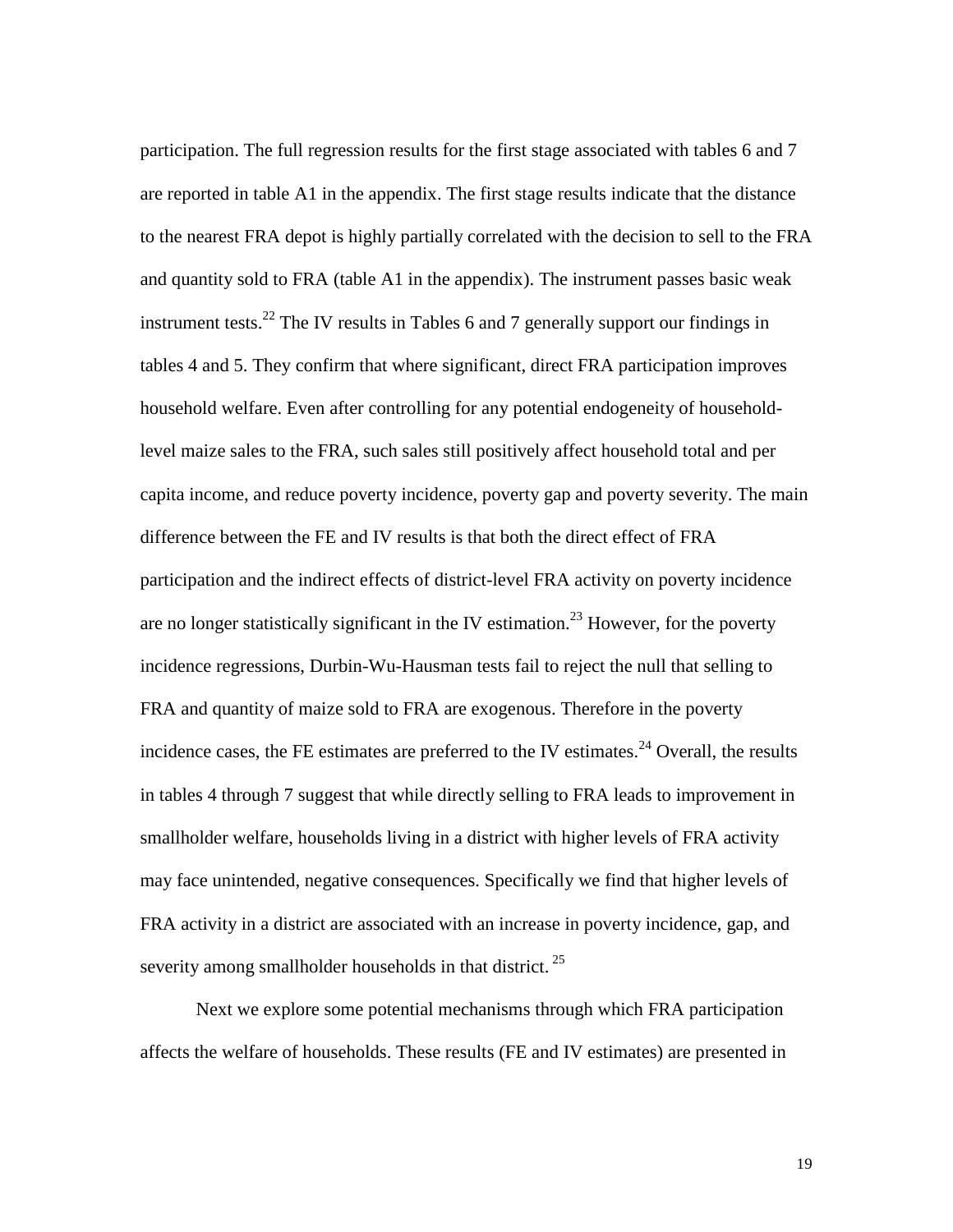tables 8 and 9, respectively, and show the effects of FRA participation on income from different sources (maize income, non-maize crop income, agricultural wage income, and other income).<sup>26</sup> The FE results in table 8 indicate that selling to the FRA significantly increases maize income (as expected) while having no direct effect on non-maize crop income and agricultural wage income. In contrast, an increase in FRA activities in a district on average leads to a decline in non-maize crop income. The IV results in table 9 in most cases suggest no significant effects from participation or quantity sold to FRA apart from results summarized in columns (4) and (5). Based on the Durbin-Wu-Hausman test on each specification in table 9, we fail to reject the null hypothesis that FRA participation is exogenous in the maize income, non-maize crop income, and agricultural wage income estimations. Hence our FE estimates in table 8 are preferred for the results summarized in columns  $(1)-(3)$  and  $(5)-(7)$ .

Our inference from tables 8 and 9 can be summed up as follows. Direct FRA participation increases maize income of participants but has little or no effect on other sources of income. Higher FRA activity in a district, however, leads to a decline in nonmaize crop income. The indirect FRA effect of reducing non-maize crop income of households in the district provides a potential channel through which FRA activity increases poverty incidence, gap, and severity of households in the district per tables 4 through 7.

Empirical evidence suggests that the negative FRA indirect effect on non-maize crop income comes mainly through lower non-maize crop prices as opposed to lower output of non-maize crops.<sup>27</sup> Mason, Jayne, and Myers (2015) find no evidence of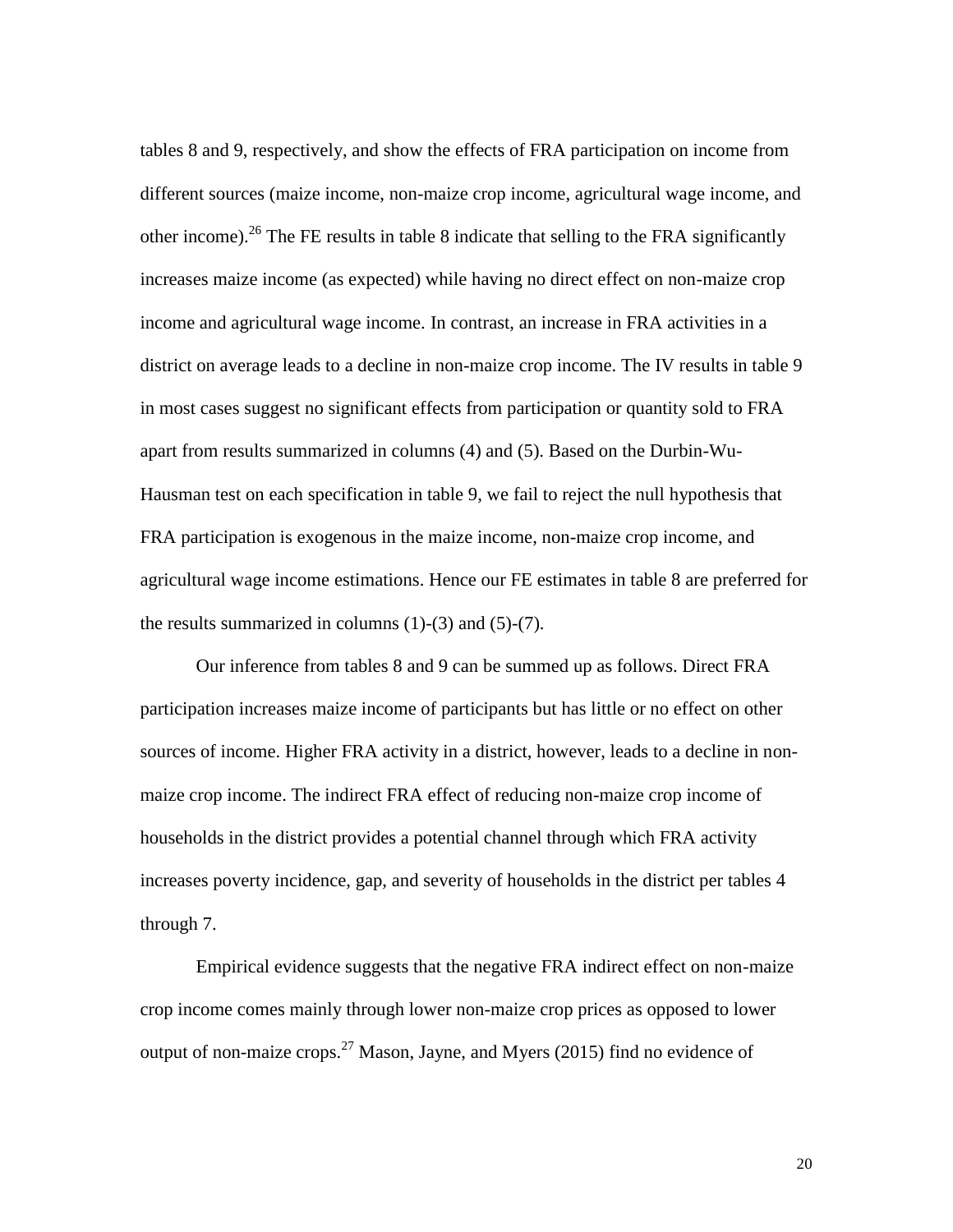statistically significant FRA effects on the production of non-maize crops; moreover, simple regressions of provincial-level non-maize crop prices on provincial-level maize purchases by FRA suggest that higher levels of FRA activity are associated with lower non-maize crop prices, particularly rice. Higher levels of FRA activity could result in lower non-maize crop prices due to FRA crowding out private crop traders. If there were fewer traders coming into rural areas to buy maize and other crops, the few remaining traders would likely have more market power and the scope to pay farmers lower prices for their crops. There is some evidence of lower crop trading activity as a result of the FRA and other similar programs (Chapoto and Jayne 2011; Sitko and Jayne 2014). For example, Chapoto and Jayne (2011) find that the mean number of traders visiting Zambian villages declined with increased government intervention in the maize market. Lower prices for non-maize crops could also be driven by lower demand for these crops due to higher maize production and consequent supply for home consumption. If maize production is stimulated due to FRA price incentives in districts with higher levels of FRA activity, this could increase maize supplies for home consumption and reduce demand for other staples, putting downward pressure on the prices for other staples.

To further unpack the potential channels through which FRA activity affects nonmaize crop income, in tables 10 and 11 we present FE and IV estimates of direct and indirect FRA effects on income from several non-maize crop groups: other staples, high value food crops, and cash crops.<sup>28</sup> More precisely, we measure effects on the gross value of production of these crop groups. The FE specifications (which are preferred over the IV based on the Durbin-Wu-Hausman tests) indicate that where significant, selling to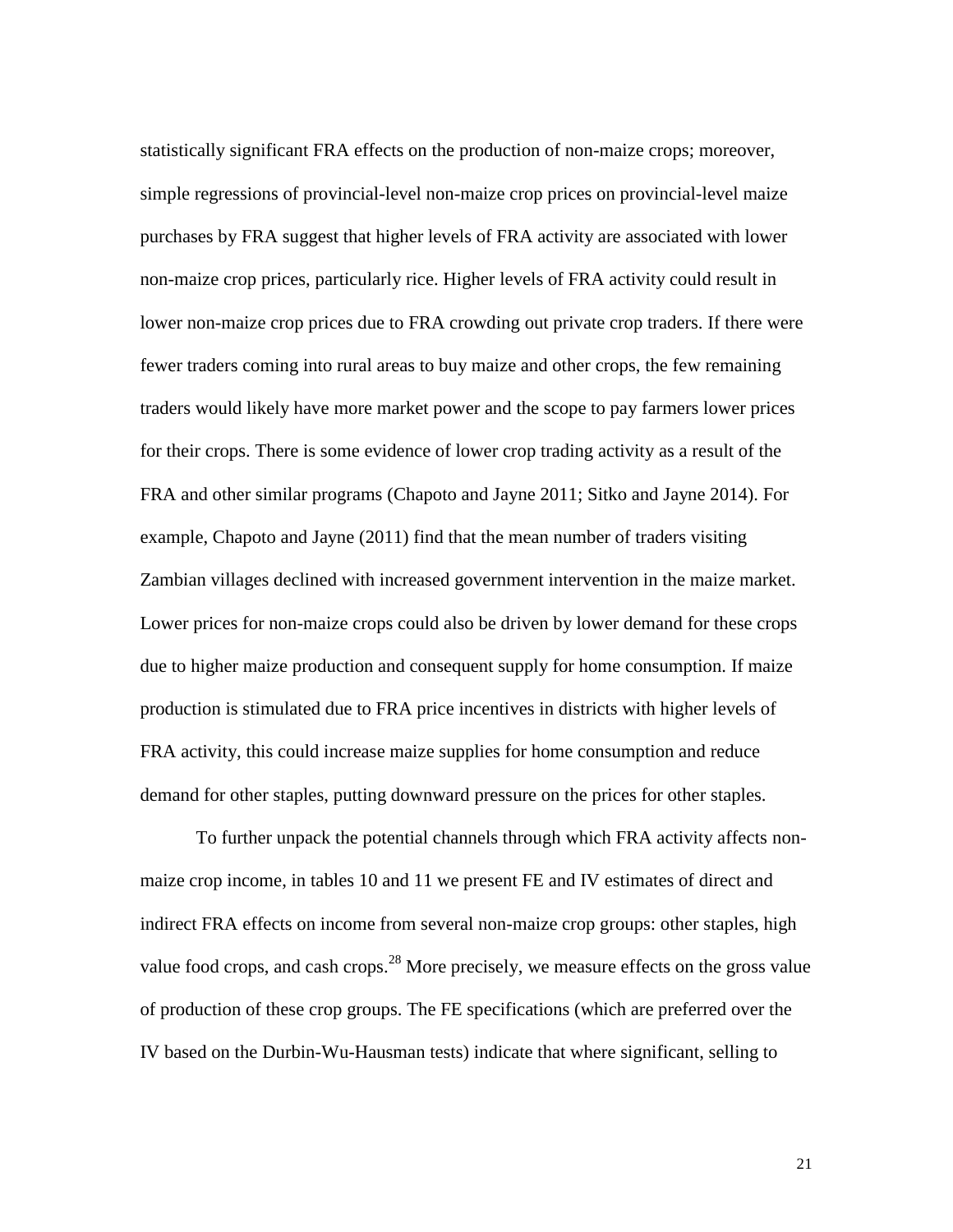FRA and having more FRA activity in your district both reduce the gross value of other staples produced by the household. Thus, based on table 10, it appears that the negative indirect effect of FRA activity in the district on non-maize crop income (per table 8) is mainly driven by negative effects on the gross value of production of other staples. Again, results from Mason, Jayne, and Myers (2015) suggest no FRA effects on the production of other crops, so the negative FRA effect on the gross value of other staples appears to come mainly through negative FRA effects on other crop prices, particularly the price of rice, which is an important substitute for maize in Zambia.

Our results indicate that one potential channel through which higher FRA activities in a district increase poverty incidence, gap and severity is through depressing prices for other staples, resulting in lower income from other staples, and lower nonmaize crop income more generally. This decline in income could lead to increases in poverty incidence, gap, and severity. Wealthier households (e.g., those with more land, farm equipment, or livestock) are more likely to be able to sell to FRA (see table 2 and table A1 in the appendix). In contrast, poorer households are less able to produce a marketable surplus and sell to FRA and thus benefit little from direct participation in FRA. Poorer households also appear to be more likely to bear the negative externalities of the program as evidenced by negative indirect FRA effects on the poverty metrics but generally not on total income or per capita income on average across all households. In general, the results suggest that households that are able to sell to the FRA experience a welfare increase, while on average households in districts with greater FRA activity experience a welfare decline.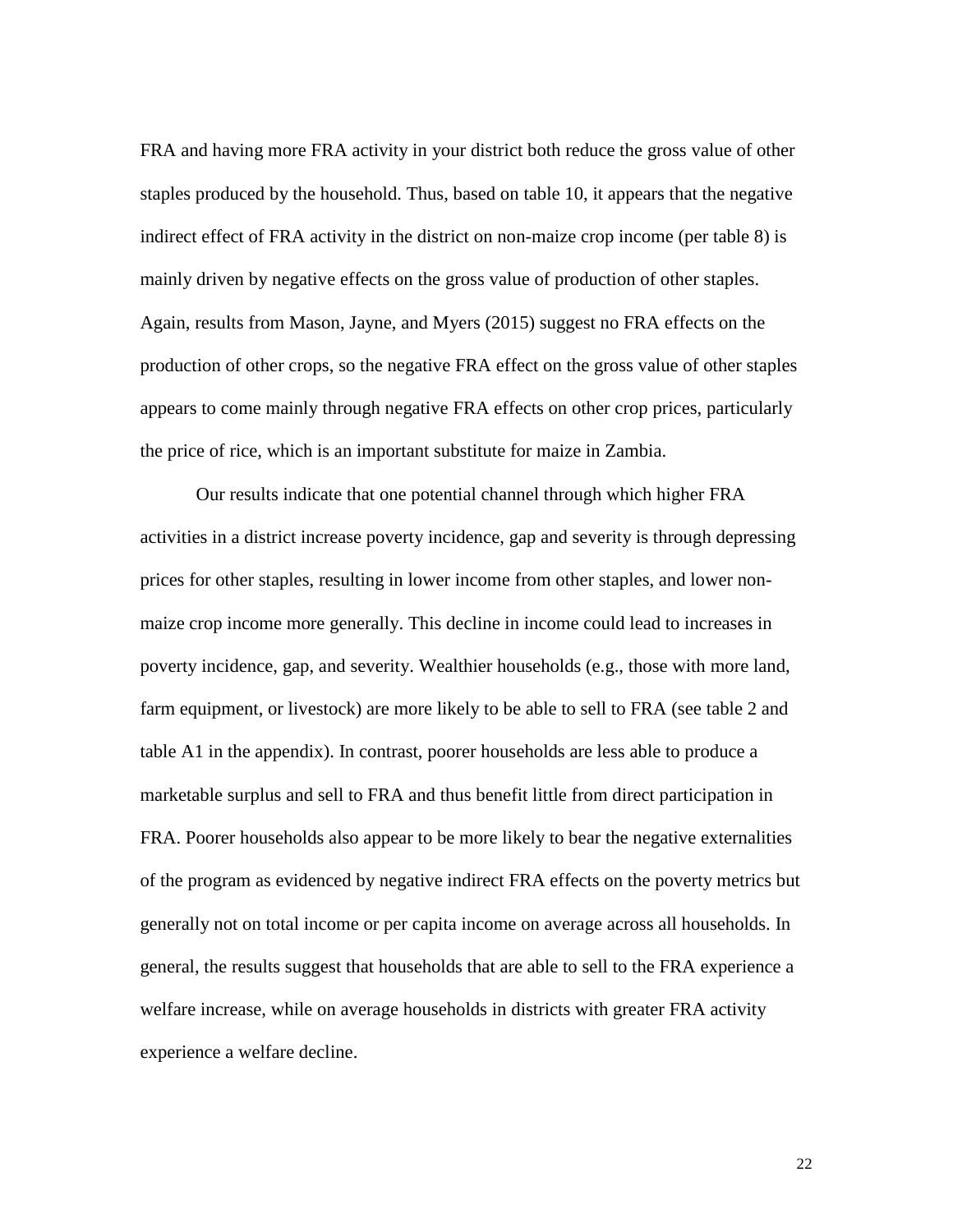Thus far we have focused on income-based measures of household welfare. To conclude the analysis we explore whether FRA participation affects a non-income-based measure of welfare: household calorie availability per adult equivalent (AE) per day.<sup>29</sup> The FE and IV results in tables 12 and 13, respectively, indicate that selling to FRA and the quantity sold to FRA do not have a significant effect on a household's calories available per AE per day. However, the FE model (which is the preferred specification based on the Durbin-Wu-Hausman tests) indicates that more intense FRA activity in a district has a negative effect on calories available per AE per day. Thus, we find some evidence that greater FRA purchases in a household's district not only exacerbate poverty, but that it also reduces a non-income-based welfare measure: calorie availability. The negative indirect effects of the FRA on calorie availability could be due, *inter alia*, to its negative effects on per capita incomes of the poor (households have less money to purchase food); its price-increasing effects on wholesale and retail maize prices (making it more expensive for households to purchase food) (Mason and Myers 2013; Sitko and Kuteya 2013); and its negative effects on maize availability in rural and urban markets as grain is concentrated at FRA main depots (Sitko and Kuteya 2013).

### **Conclusion and Policy Implications**

Over the last two decades, there has been a renewed interest among African policymakers in using crop purchase programs to raise incomes and reduce poverty among smallholder farmers in east and southern Africa. However, to date, there is very limited empirical evidence on the welfare effects of these programs. This article used household panel data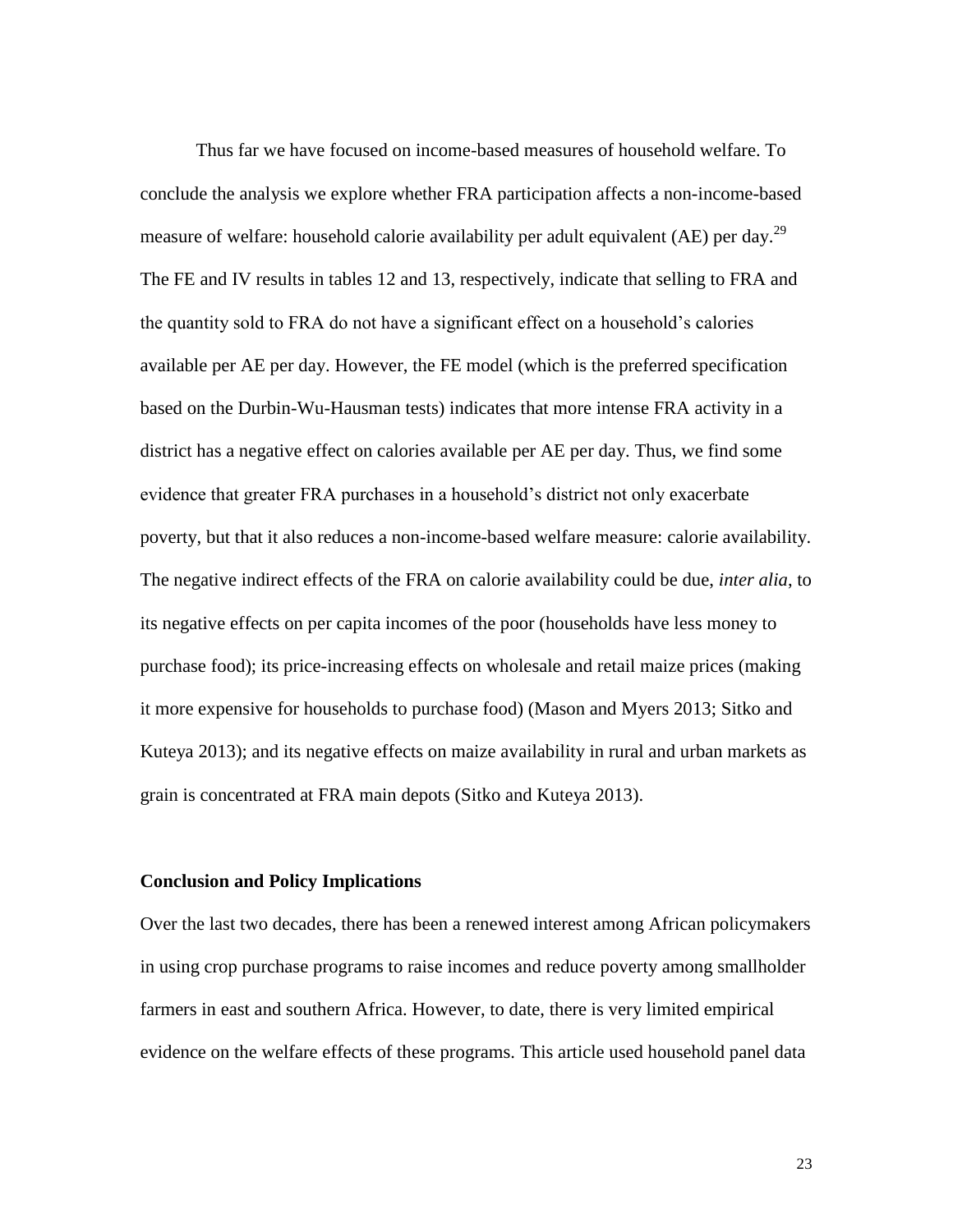and both fixed effects and instrumental variables approaches to estimate the smallholder farm household welfare effects of one such program: the Zambian Food Reserve Agency (FRA). The results suggest that, other factors constant, on average FRA activities have large, positive direct welfare effects on smallholder households that sell maize to the Agency, but even larger negative indirect welfare effects on smallholder households in districts where the FRA purchases more maize. Consequently, the results indicate that the benefits of FRA participation for smallholders are restricted to those who actually sell to the Agency, and that smallholder households that are not able to sell to the FRA may actually be harmed by its activities. Despite nearly 20 years of FRA involvement in maize marketing and with nearly 50% of Zambia's agricultural sector Poverty Reduction Program expenditures devoted to the FRA each year (MFNP, various years), rural poverty rates in Zambia have remained near 80% (CSO, 2009, 2011). Furthermore, the welfare-reducing indirect effects of the FRA call into question its viability as a poverty reduction tool.

Although reallocation of funds currently spent on the FRA to other poverty alleviation programs or investments may be more cost-effective at improving smallholder welfare, FRA activities are highly politicized and ending FRA participation in maize marketing in Zambia is unlikely to be politically feasible. Thus, it is useful to consider how FRA's maize purchase program might be modified to improve its impacts on smallholder farmers' welfare. Although further research is needed on this topic, some potential modifications related to the findings of this article are as follows.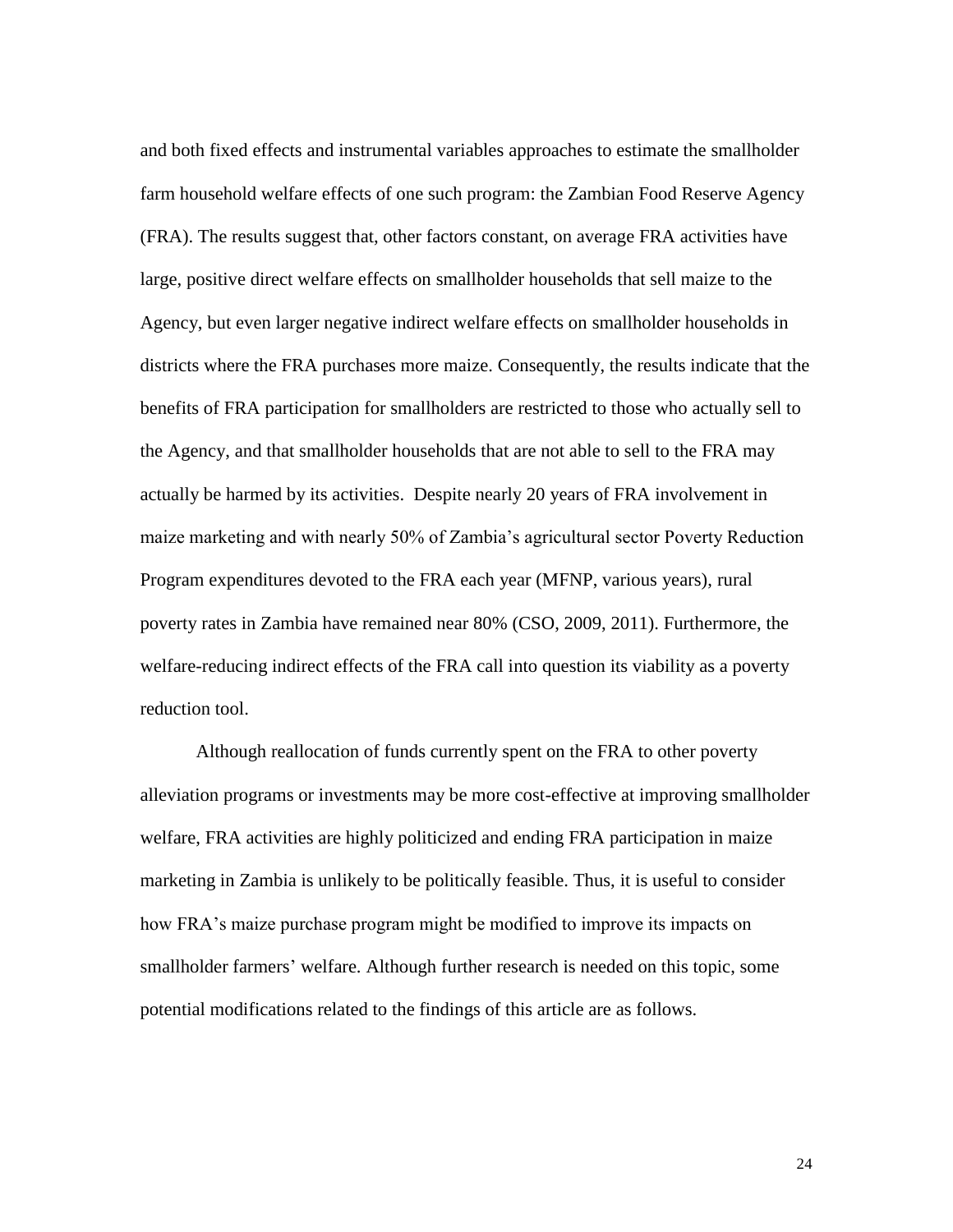First, our results indicate that those households that are able to sell to the FRA experience sizeable improvements in welfare. Yet relatively few smallholder households (e.g., 10% in 2007/08 and 27% in 2011/12) actually sell to the FRA, and these tend to be households with more land. Reducing the barriers to FRA participation by smallholders could improve the distributional effects of the program. Many smallholder households do not sell to the FRA because they do not produce a marketable surplus. For example, in 2011/12, which was a bumper maize harvest year, only 42% of Zambian smallholders were net sellers of maize; the remaining 58% were either maize autarkic (30%) or net buyers (28%) (CSO/MAL/IAPRI 2012). Raising smallholder productivity so that more households are able to produce a marketable surplus of maize could open up the possibility of selling to the FRA to more households, even holding constant the total quantity of maize purchased by the Agency.

Second, reducing the transactions costs associated with selling to the FRA could also make it a more viable option for smallholder farmers. Poorer households that produce enough to sell to the FRA may be discouraged from doing so due to the frequent long and uncertain delays between when farmers deliver their maize to the FRA and when they receive payment. For example, in 2011/12, farmers were paid for only 23% of their sales transactions to the FRA within one month of delivery; the median time to payment was two months, and the 75th and 90th percentiles were three and four months, respectively (CSO/MAL/IAPRI 2012). While wealthier households may be able to wait months to be paid, this is much more difficult for poorer, cash-constrained households. Encouraging smallholders with small marketable surpluses to bulk their product with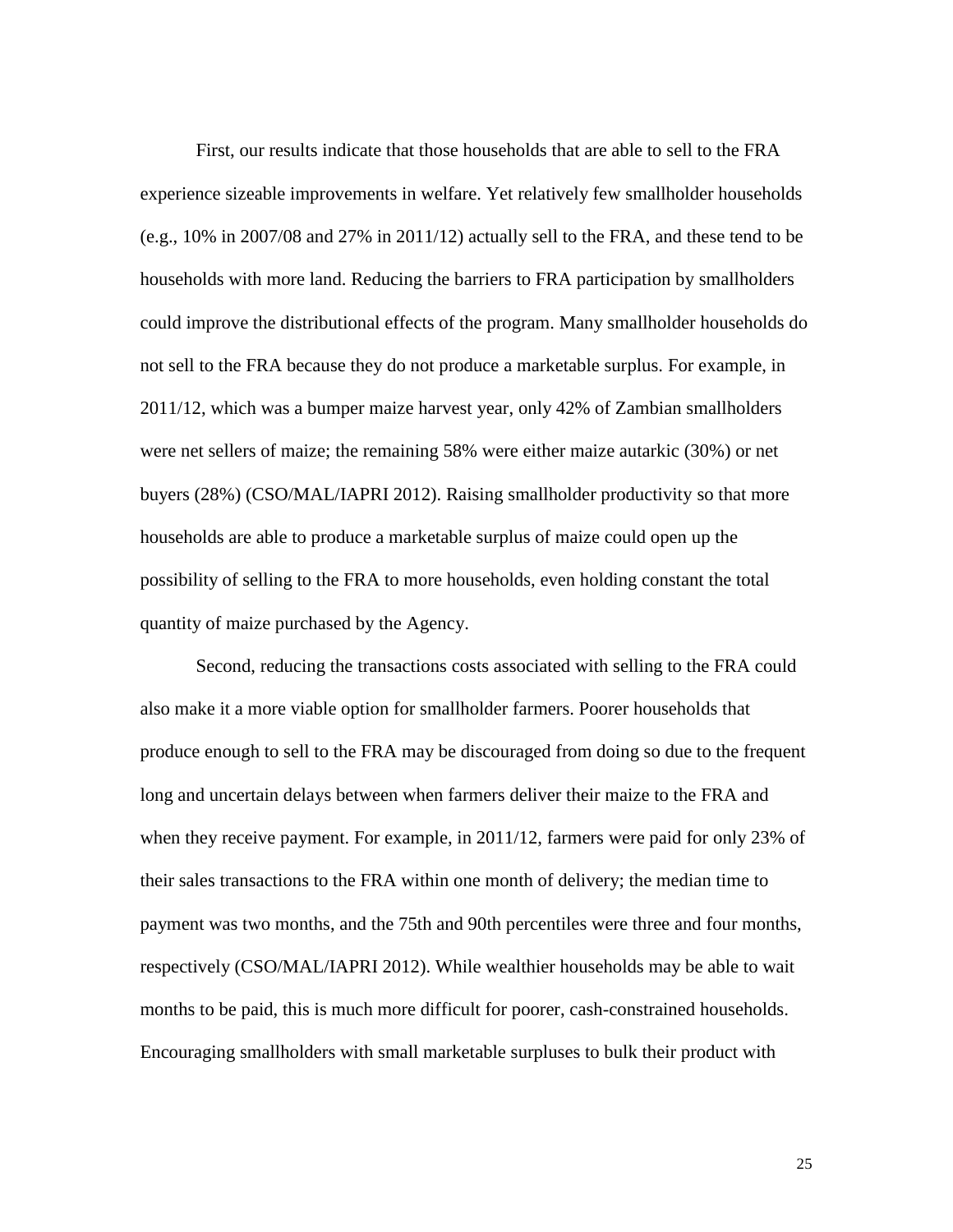others before selling to the FRA might also help to reduce the transactions costs experienced by individual farmers.

Third, our results coupled with those of Chapoto and Jayne (2011) and Sitko and Jayne (2014) suggest that FRA maize purchase activities are likely reducing private sector trading activity for maize and other crops. While further analysis is needed to identify the causal effects of the FRA on private trading activity, it may be possible to modify FRA's purchase modalities to crowd in the private sector. One option would be reverting back to FRA's initial approach of purchasing maize through private traders (at market prices) rather than setting up its own buying depots (Mason and Myers 2013).<sup>30</sup> Purchasing maize through the Zambia Agricultural Commodities Exchange (ZAMACE) is another possibility. A third option to consider is focusing FRA purchases on relatively remote areas where the private sector is not actively engaged in crop trading.

Finally, government investment in rural infrastructure and market information systems could help to improve smallholders' access to markets and increase their bargaining power and the farmgate prices they receive for their crops. Our findings indicate that careful consideration of these and other options to raise farmer incomes and reduce poverty are necessary. Despite its goals of securing Zambia's national food reserve and taking wealth to rural Zambia, FRA's direct participation in maize marketing may be doing more harm than good to the vast majority of Zambian smallholders.

#### **Notes**

<sup>&</sup>lt;sup>1</sup> These marketing agencies were usually very specialized in scope and scale.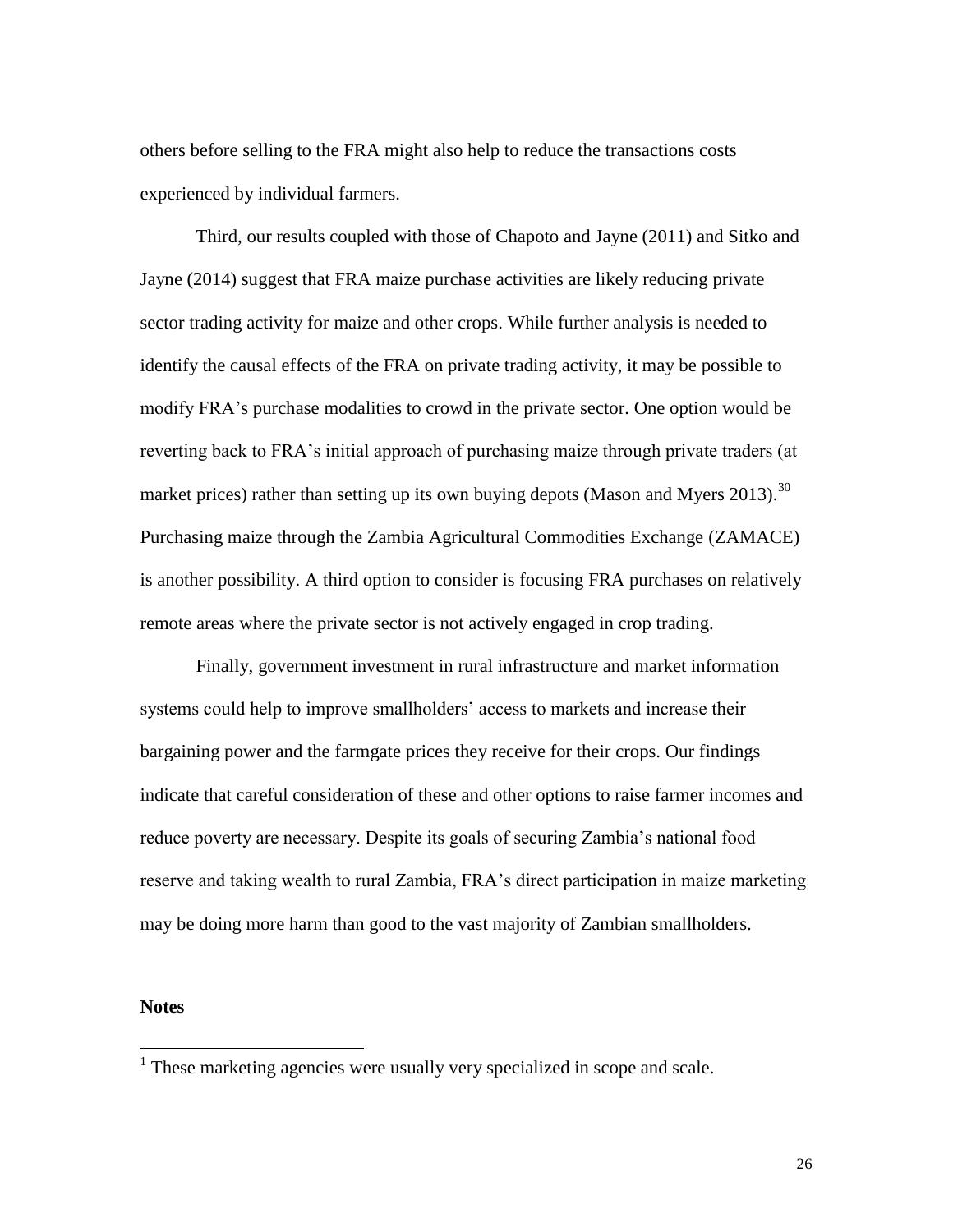<sup>2</sup> They taxed agriculture with over-valued exchange rates or price fixing (on export crops) or by fixing consumer prices below market prices for food crops (Barrett and Mutambatsere 2005).

<sup>3</sup> In Zambia, smallholders are defined as farm households that cultivate less than 20 hectares of land.

<sup>4</sup> The majority of Zambian smallholders are maize net buyers or maize autarkic. For example, in 2007/08, an average to slightly above average maize production year, 49% were net buyers, 23% neither bought nor sold maize (i.e., were autarkic), and 28% were net sellers. In 2011/12, a bumper maize harvest year, 28% were net buyers, 30% were autarkic, and 42% were net sellers (Mason, Jayne, and Myers 2012).

 $<sup>5</sup>$  The official rural poverty rate in Zambia was 83% in 1998, 78% in 2004, 80% in 2006,</sup> and 78% in 2010, the last year for which official rural poverty rates have been released (CSO, 2009, 2011). These poverty rates are based on the national poverty line and are consumption/expenditure-based. In this article, our poverty measures are based on the US\$1.25/capita/day poverty line, are income-based, and are for smallholder farmers, not the broader rural population.

<sup>6</sup> The second is the Farmer Input Support Program (FISP), a targeted hybrid maize seed and fertilizer subsidy program. Between 2004 and 2011, the FRA and FISP each accounted for an average of roughly 30% of total agricultural sector spending and 48% of agricultural sector Poverty Reduction Program spending (Mason, Jayne, and Myers 2015).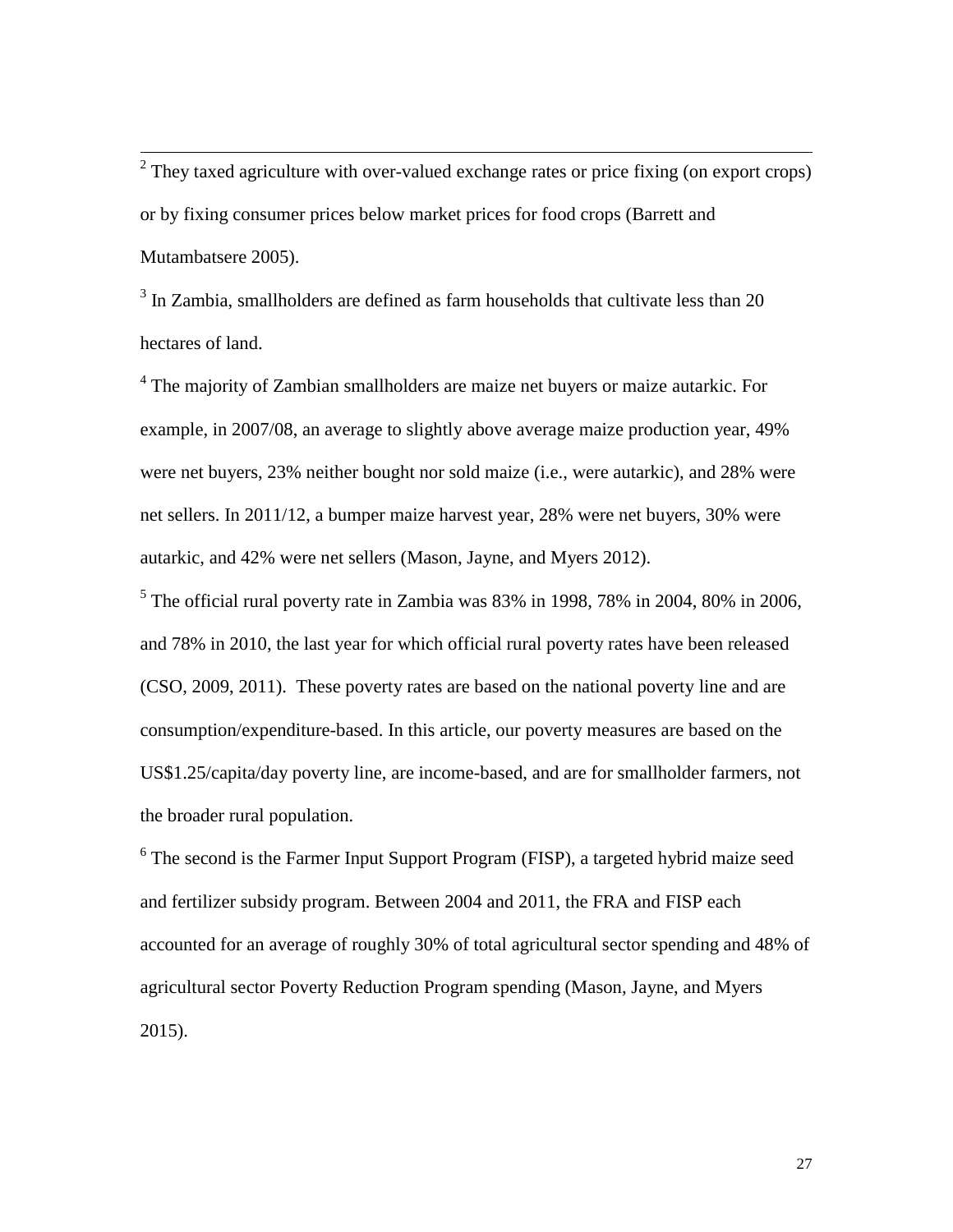$<sup>7</sup>$  The panel data cover the 2000/01, 2003/04, and 2007/08 marketing years. Per table 1</sup> and Mason, Jayne, and Myers (2015), FRA purchased no maize from smallholders in 2000/01 due to funding shortfalls. Its maize purchases in 2003/04 and 2007/08 were equivalent to 21% and 74% of smallholders' maize sales, respectively.

 $8$  The FRA did not purchase maize domestically during the 2000/01 marketing year; it purchased maize in 36 of 72 districts in 2003/04, and expanded its buying presence to 58 of 72 districts by 2007/08.

 $9$  Mason and Tembo (2015) use a similar conceptual framework in their study of the effects of Zambia's input subsidy program on smallholder welfare.

 $10$  Henceforth we refer to an increase in the level of maize purchases by the FRA in a district as an increase in 'FRA activity'. We focus on the district level because this is the most disaggregated level at which administrative data on total FRA purchases are available.

 $11$  An increase in maize purchases by the FRA would shift the private sector supply curve to the left, *ceteris paribus* (Mason and Myers 2013). Even if the private sector maize price (e.g., the price offered by private traders) is lower than the FRA price, farmers might choose to sell to the private trader to avoid some of the transactions costs associated with selling to FRA. For example, whereas private traders typically pay cash at the time of sale, it takes weeks if not months for farmers to be paid by the FRA, and farmers often need to spend hours waiting in line at FRA depots to deliver their maize.  $12$  FRA activity could also affect household incomes by affecting the production of other crops; however, Mason, Jayne, and Myers (2015) find no evidence of such effects.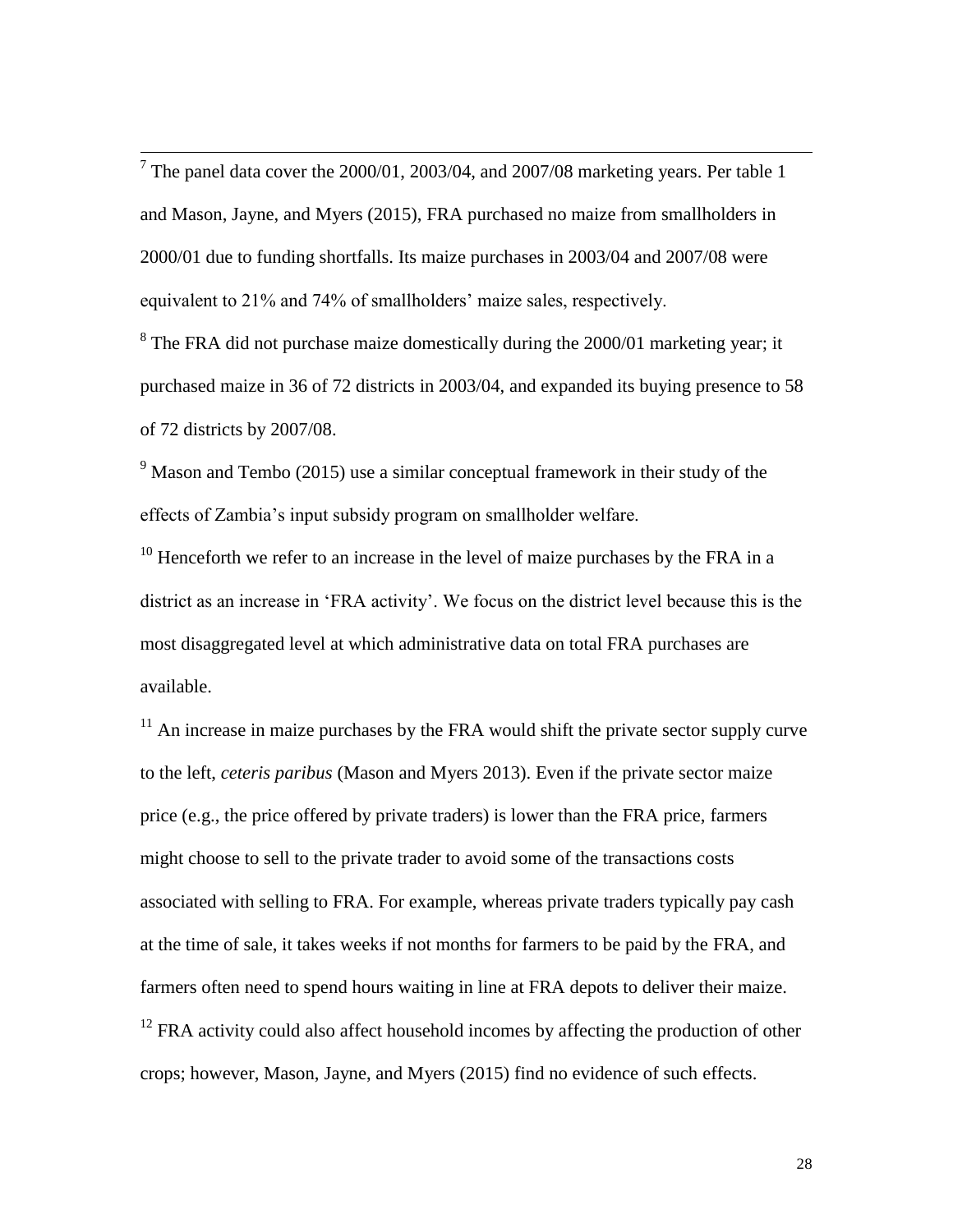$13$  SEAs are the most disaggregated geographic unit in the data set and contain approximately 150-200 households or two to four villages.

<sup>14</sup> Moisture stress periods are defined as the number of 20-day periods with less than 40 mm of rainfall during the November-March growing season.

<sup>15</sup> Prime-age is defined as 15-59 years old in this article.

 $\overline{\phantom{a}}$ 

<sup>16</sup> Subsidized fertilizer and seed are allocated in fixed proportions at the district level, so it is not necessary to include the district-level allocations of both subsidized fertilizer and seed.

 $17$  Non-maize crops are much less frequently marketed than maize, so there are not enough sales price observations on non-maize crops to compute district median producer prices; provincial median prices are used instead.

<sup>18</sup> The US\$1.25/capita/day poverty line is calculated based on the 2005 purchasing power parity exchange rate for Zambian Kwacha (ZMK) to US dollars, inflated or deflated to the survey years using the consumer price index.

<sup>19</sup> Both the FE approach and the CRE approach (also known as the Mundlak-Chamberlain device) require the assumption of strict exogeneity of the explanatory variables conditional on the time invariant heterogeneity to be consistent. In addition to this assumption, the CRE approach requires the assumption that the time invariant unobserved heterogeneity is a function of the time-averages of the time-varying explanatory variables in the model. See Wooldridge (2010) for further details on the FE estimator and the CRE approach.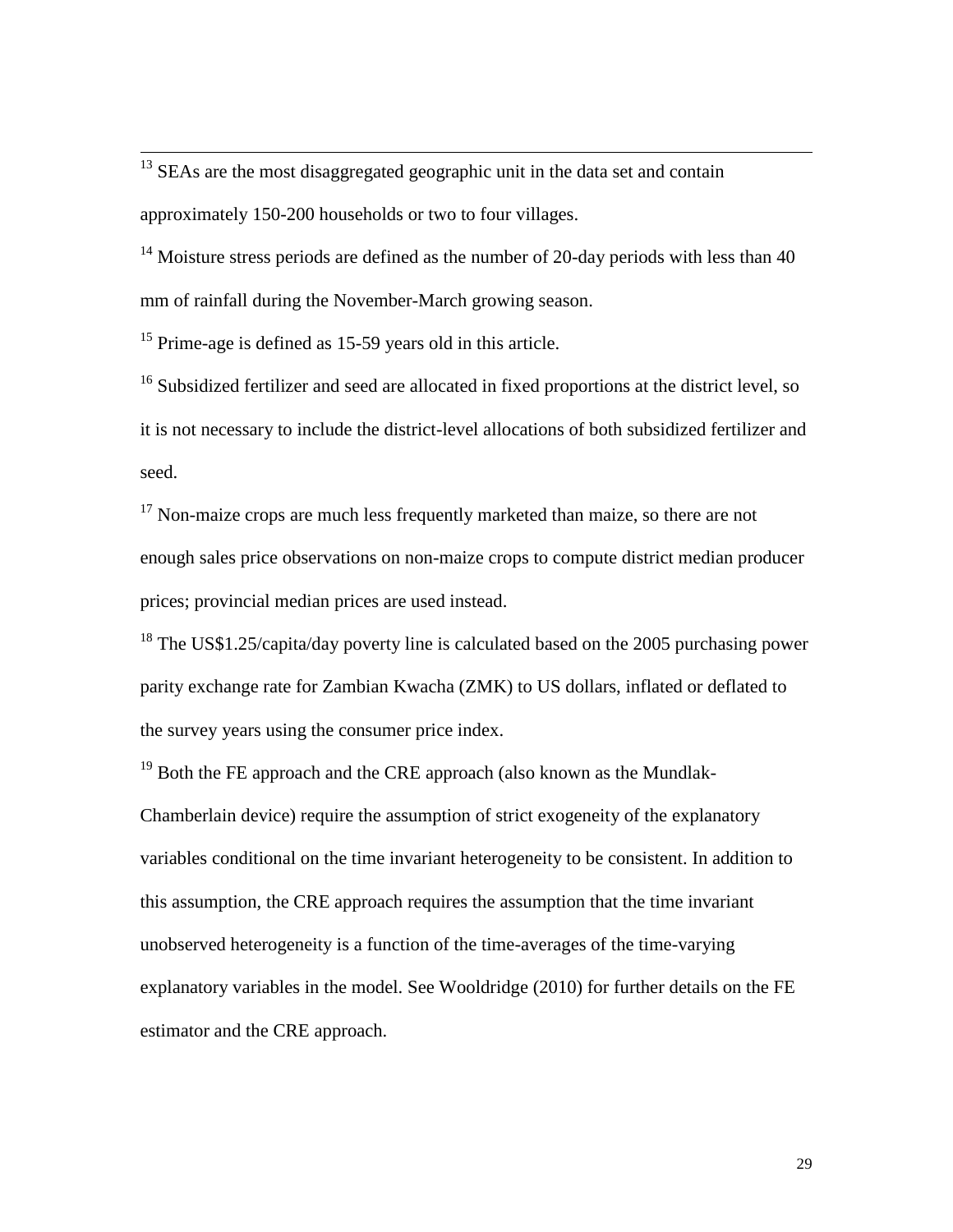$20$  The full regression results are reported for tables 4 and A1 only. Due to the large number of regressions, for other tables we report only the key parameter estimates of interest. Full regressions results for other tables are available from the authors upon request.

 $\overline{\phantom{a}}$ 

 $21$  In addition to the linear fixed effects results for poverty incidence presented in table 4, we also estimated CRE probit models for this binary dependent variable. The poverty incidence results are robust to our choice of estimator.

 $^{22}$  Table 16 shows the F-stat and p-value for the test of the significance of the instrument. Though the F-stat only satisfies Staiger and Stock (1997) rule of thumb of F greater than 10 for the sell to FRA specification, this rule is more relevant when testing the joint significance of multiple instruments. In our case we have only one instrument and, the size and significance of the instruments estimate in the first stage suffices. In our case this estimate is large which suggests that the instrument is not weak. Moreover in both our sell to FRA and quantity sold to FRA specifications, we can reject the null that the instrument is not significant in the first stage given the p-value in the F test.  $^{23}$  Since the IV results are based on the 2008 SS data only, we do not emphasize

differences in magnitude between the FE and IV estimates.

 $^{24}$  For the other specifications, we reject the null hypothesis that selling to FRA and the quantity of maize sold to FRA are exogenous, indicating that the IV specification is preferred over FE.

 $25$  We also run all our estimations using the log values of income and values of production and our results are largely maintained. Some of these results are presented in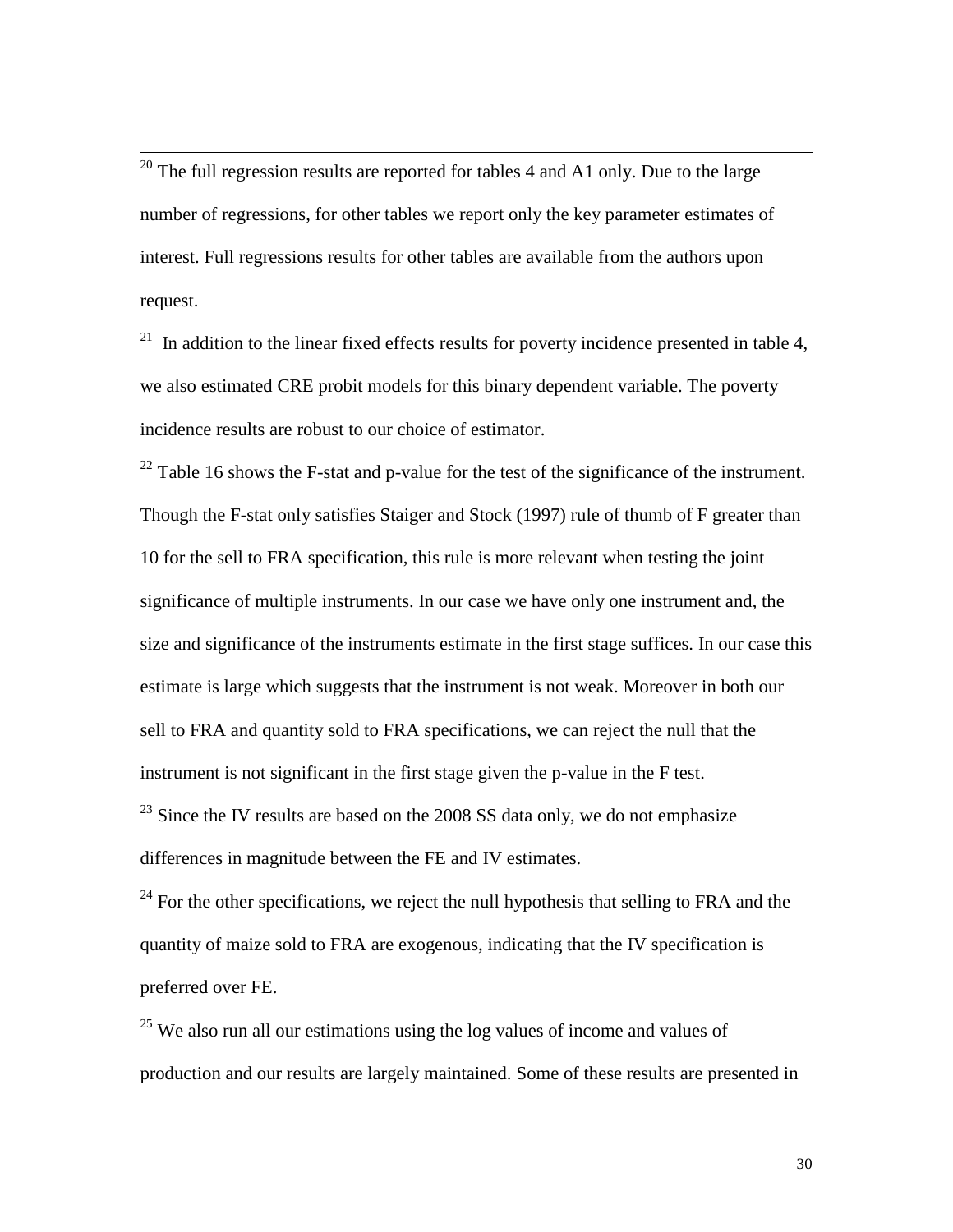tables A2 and A3 in the Appendix. We also ran all our estimations on winsorized values of our continuous dependent variables to ensure our results were not being driven by outliers. Rather than dropping extreme values, winsorizing replaces extreme or outliers beyond a specific percentile with the value observed at that percentile. The main results in the paper are robust to the use of winsorized values.

 $\overline{\phantom{a}}$ 

 $26$  Agricultural wage income is total agricultural off-farm wage income (both cash and inkind). Other income is total income minus all crop income and agricultural wage income.  $27$  To confirm that these negative results are not driven by the fact that higher FRA activity likely occurs in areas with high potential for maize production and thus less likely to be producing other staples, we also ran all regressions using data only from the main maize producing areas and our results are maintained.

 $28$  Other staples are sorghum, rice, millet, Irish potato, sweet potato, and cassava. High value crops are groundnuts, mixed beans, bambara nuts, cowpeas, velvet beans, kenaf, and cashew. And cash crops are sunflower, soybeans, seed cotton, Virginia tobacco, burley tobacco, coffee, paprika, and popcorn.

 $^{29}$  Calorie availability is estimated as the calories from own crop production that is retained (and not sold), calories from purchased staple foods (the surveys did not capture purchases of non-staples), and calories from retained own production of milk and eggs. See Wineman (2013) for details.

<sup>30</sup> This is how the FRA purchased maize in 1996/97 and 1997/98.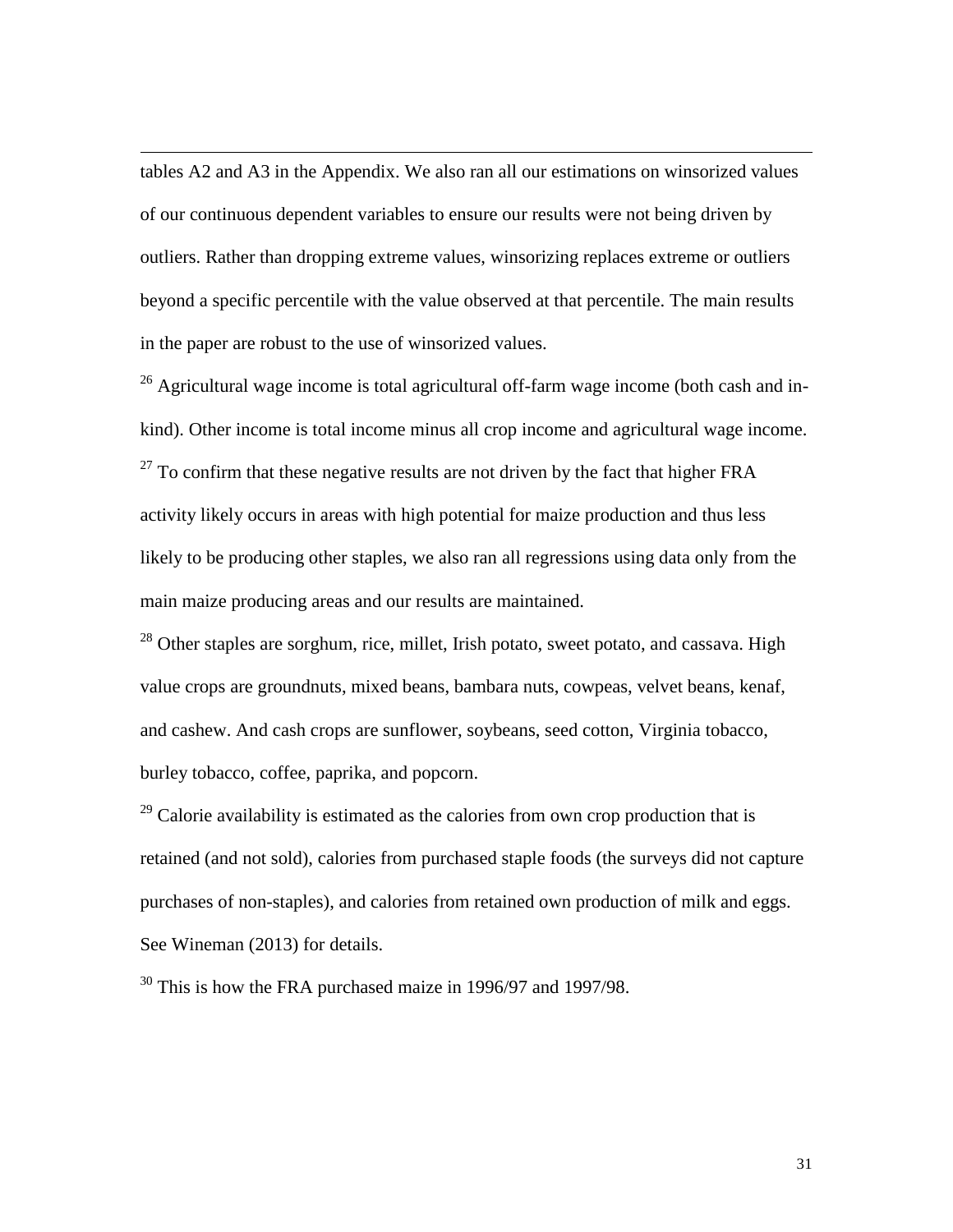#### **References**

- Bardhan, P., and C. Udry. 1999. *Development Microeconomics*. Oxford: Oxford University Press.
- Barrett, C.B., and E. Mutambatsere. 2005. "Marketing Boards." In L. E. Blume and S. N. Durlauf, eds. *The New Palgrave Dictionary of Economics*, 2nd ed. London: Palgrave Macmillan.
- Central Statistical Office (CSO). 2009. *Living Conditions Monitoring Survey 2006 Draft Report – Chapter 12, Poverty*. Lusaka, Zambia: CSO.
- –––. 2011. *Living Conditions Monitoring Survey Report, 2006 and 2010*. Lusaka, Zambia: CSO.
- CSO/MAL/IAPRI. 2012. *Rural Agricultural Livelihoods Survey Data, 2012*. Lusaka, Zambia: IAPRI.
- Chapoto, A., and T.S. Jayne. 2009. "Effects of Maize Marketing and Trade Policy on Price Unpredictability in Zambia." Working Paper No. 38, Food Security Research Project, Lusaka, Zambia.
- Chapoto, A., and T.S. Jayne. 2011. "Zambian Farmers' Access to Maize Markets." Working Paper No. 57, Food Security Research Project, Lusaka, Zambia.

Food Reserve Agency (FRA). No date. FRA website.<http://fra.org.zm/>

- Foster, J., J. Greer, and E. Thorbecke. 1984. "A Class of Decomposable Poverty Measures." *Econometrica* 52:761-766.
- Govereh, J., T.S. Jayne, and A. Chapoto. 2008. "Assessment of Alternative Maize Trade and Market Policy Interventions in Zambia." Working Paper No. 33, Food Security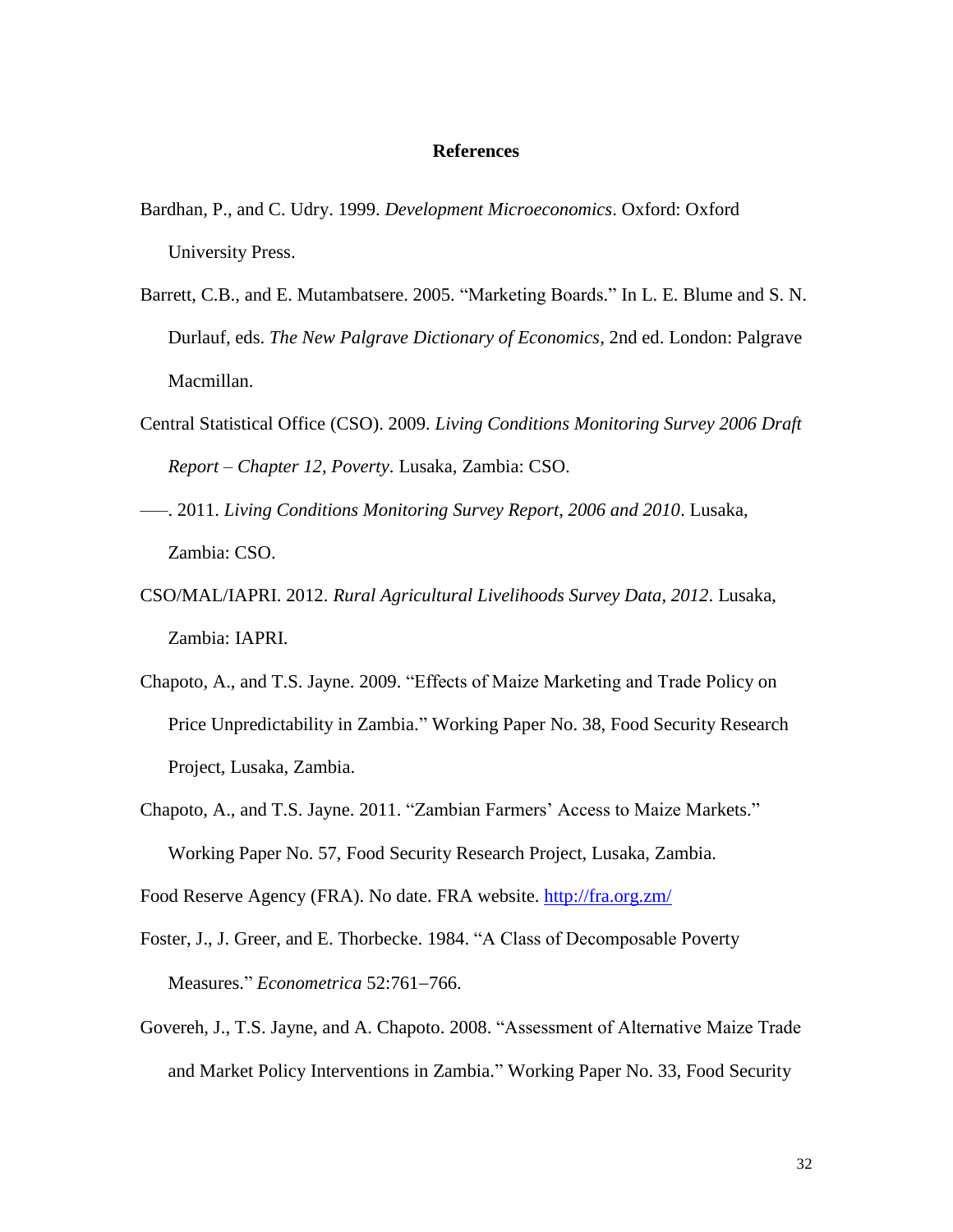Research Project, Lusaka, Zambia.

- Grimes, D.I.F., E. Pardo-Igúzquiza, and R. Bonifacio. 1999. "Optimal Areal Rainfall Estimation Using Raingauges and Satellite Data." *Journal of Hydrology* 222:93–108.
- Jayne, T.S., R.J. Myers, and J. Nyoro. 2008. "The Effects of NCPB Marketing Policies on Maize Market Prices in Kenya. *Agricultural Economics* 38:313–325.
- Jayne, T.S., A. Chapoto, and J. Govereh. 2010. "Grain Marketing Policy at the Crossroads: Challenges for Eastern and Southern Africa." In A. Sarris and J. Morrison, eds. *Food Security in Africa: Market and Trade Policy for Staple Foods in Eastern and Southern Africa*. Northhampton MA: Edward Elgar Publishing Inc., pp. 354389.
- Maidment, R., D. Grimes, R.P. Allan, E. Tarnavsky, M. Stringer, T. Hewison, R. Roebeling, and E. Black. 2014. "The 30 Year TAMSAT African Rainfall Climatology and Time Series (TARCAT) Data Set." *Journal of Geophysical Research: Atmospheres* 119:10,619-10,644.
- Mason, N.M., and T.S. Jayne. 2009. "Staple Food Consumption Patterns in Urban Zambia: Results from the 2007/2008 Urban Consumption Survey." Working Paper No. 42, Food Security Research Project, Lusaka, Zambia.
- Mason, N.M., T.S. Jayne, and R.J. Myers. 2012. "The Effects of the Food Reserve Agency on Smallholder Production Patterns and Maize Market Prices." Presentation at the Stakeholders' Meeting on Evidence-Based Agricultural Policy Decisions to Shape Agricultural Development for Poverty Reduction. December 5, 2012. Lusaka, Zambia.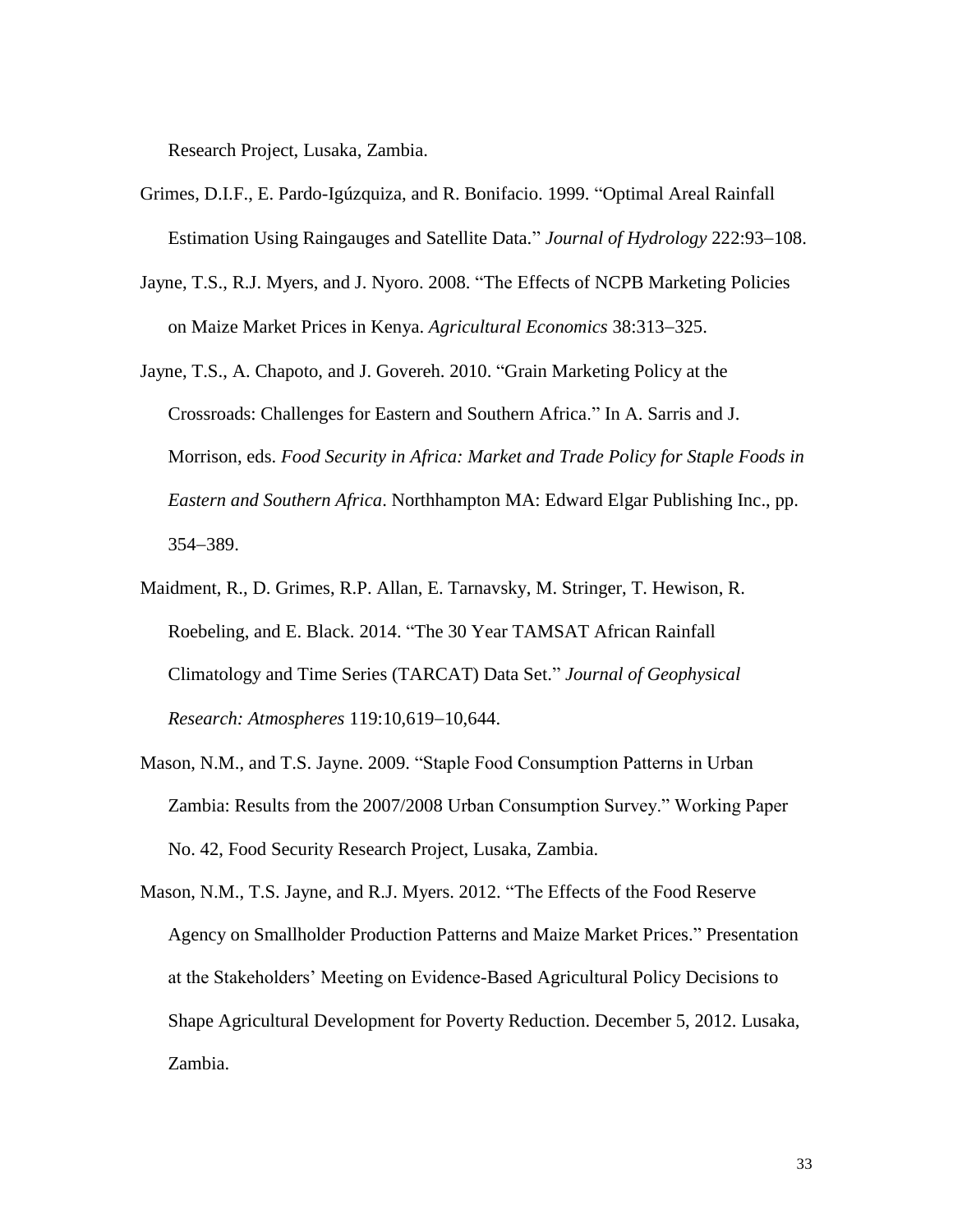- –––. 2015. "Smallholder Supply Response to Marketing Board Activities in a Dual Channel Marketing System: The Case of Zambia." *Journal of Agricultural Economics* 66:36–65.
- Mason, N.M., and R.J. Myers. 2013. "The Effects of the Food Reserve Agency on Maize Market Prices in Zambia." *Agricultural Economics* 44:203-216.
- Mason, N.M. and S. Tembo. 2015. "Do Input Subsidy Programs Raise Incomes and Reduce Poverty among Smallholder Farm Households? Panel Survey Evidence from Zambia." IWorking Paper No. 92, Indaba Agricultural Policy Research Institute, Lusaka, Zambia.
- Mather, D., and T.S. Jayne. 2011. "The Impact of State Marketing Board Operations on Smallholder Behavior and Incomes: The Case of Kenya." International Development Working Paper No. 119, Dept. of Agricultural, Food, and Resource Economics, Michigan State University.
- Megill, D.J. 2005. "Recommendations for Adjusting Weights for Zambia Post-Harvest Survey Data Series and Improving Estimation Methodology for Future Surveys." Working Paper No. 13, Food Security Research Project, Lusaka, Zambia.
- Mghenyi, E., R.J. Myers, and T.S. Jayne. 2011. "The Effects of a Large Discrete Maize Price Increase on the Distribution of Household Welfare and Poverty in Rural Kenya." *Agricultural Economics* 42:343-356.
- Milford, J.R., and G. Dugdale. 1990. "Estimation of Rainfall Using Geostationary Satellite Data." In M.D. Steven and J.A. Clark, eds. *Applications of Remote Sensing in Agriculture.* London: Butterworth-Heinemann, pp. 97–110.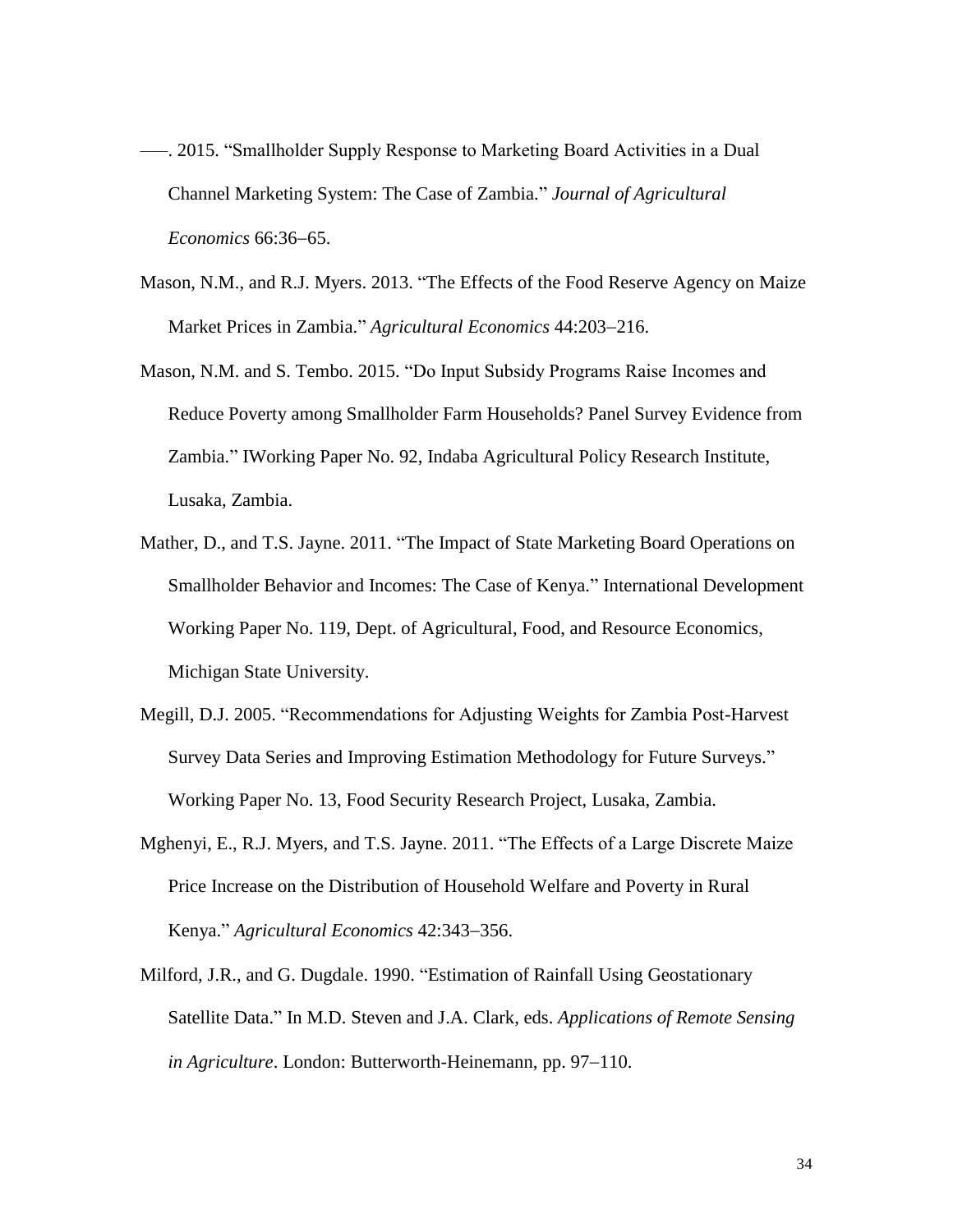- Ministry of Finance and National Planning (MFNP). Various years. *Estimates of Revenue and Expenditure: Activity Based Budget*. Lusaka, Zambia: Government Printer.
- Otsuka, K., V. Cordova, and C.C. David. 1992. "Green Revolution, Land Reform, and Household Income Distribution in the Philippines." *Economic Development and Cultural Change* 40:719-41.
- Sadoulet, E., and A. de Janvry. 1995. *Quantitative Development Policy Analysis*. Baltimore MD: The Johns Hopkins University Press.
- Singh, I., L. Squire, and J. Strauss. 1986. *Agricultural Household Models: Extensions, Applications, and Policy*. Baltimore MD: Johns Hopkins University Press.
- Sitko, N.J., and A.N. Kuteya. 2013. "The Maize Price Spike of 2012/13: Understanding the Paradox of High Prices Despite Abundant Supplies." Working Paper No. 81, Indaba Agricultural Policy Research Institute, Lusaka, Zambia.
- Sitko, N.J., and T.S. Jayne. 2014. "Exploitative Briefcase Businessmen, Parasites, and Other Myths and Legends: Assembly Traders and the Performance of Maize Markets in Eastern and Southern Africa." *World Development* 54:56–67.
- Staiger, D., and J. Stock. 1997. "Instrumental Variables Regression with Weak Instruments." *Econometrica* 65:557-586
- Tarnavsky, E., D. Grimes, R. Maidment, E. Black, R. Allan, M. Stringer, R. Chadwick, and F. Kayitakire. 2014. "Extension of the TAMSAT Satellite-Based Rainfall Monitoring over Africa and from 1983 to Present." *Journal of Applied Meteorology and Climatology* 53:2,805–2,822.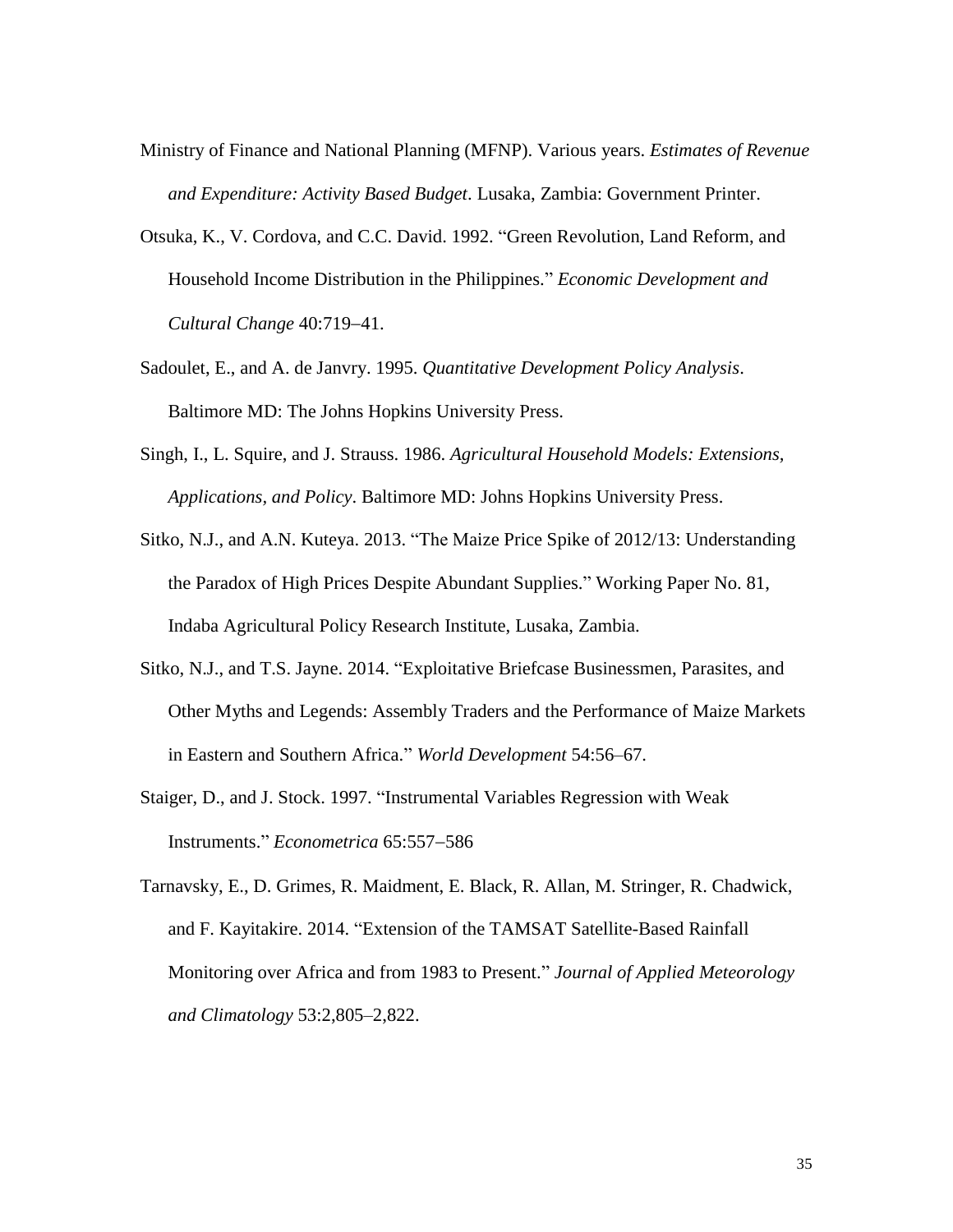Wineman, A. 2013. "The Multidimensional Nature of Household Food Insecurity in

Rural Zambia: A Panel Analysis." MS thesis, Michigan State University.

Wooldridge, J.M. 2010. *Econometric Analysis of Cross Section and Panel Data*, 2nd ed.

Cambridge MA: The MIT Press.

### **TABLES**

#### **Table 1. FRA Maize Pan-territorial Purchase Prices and Quantities, 1996/97-2014/15 Marketing Years**

| Marketing<br>year | FRA pan-territorial<br>purchase price<br>$(ZMK/kg)^a$ | FRA domestic maize<br>purchases (MT) | FRA purchases as<br>% of small-holder<br>maize sales |
|-------------------|-------------------------------------------------------|--------------------------------------|------------------------------------------------------|
| 1996/1997         | 236                                                   | 10,500                               | 3.7                                                  |
| 1997/1998         | 157.6                                                 | 4,989                                | 2.4                                                  |
| 1998/1999         | N/A                                                   | $\Omega$                             | 0                                                    |
| 1999/2000         | N/A                                                   | $\theta$                             | $\theta$                                             |
| 2000/2001         | N/A                                                   | $\boldsymbol{0}$                     | 0                                                    |
| 2001/2002         | N/A                                                   | $\theta$                             | 0                                                    |
| 2002/2003         | 800 <sup>b</sup>                                      | 23,535                               | 16.4                                                 |
| 2003/2004         | 600                                                   | 54,847                               | 21.0                                                 |
| 2004/2005         | 720                                                   | 105,279                              | 31.8                                                 |
| 2005/2006         | 720                                                   | 78,667                               | 51.9                                                 |
| 2006/2007         | 760                                                   | 389,510                              | 85.7                                                 |
| 2007/2008         | 760                                                   | 396,450                              | 74.3                                                 |
| 2008/2009         | 900 <sup>c</sup>                                      | 73,876                               | 14.2                                                 |
| 2009/2010         | 1300                                                  | 198,630                              | 32.4                                                 |
| 2010/2011         | 1300                                                  | 883,036                              | 83.1                                                 |
| 2011/2012         | 1300                                                  | 1,751,660                            | 122.5                                                |
| 2012/2013         | 1300                                                  | 1,045,895                            | 72.6                                                 |
| 2013/2014         | 1300 <sup>d</sup>                                     | 426,454                              | 35.1                                                 |
| 2014/2015         | 1500 <sup>d</sup>                                     | 1,031,303                            | 29.6                                                 |

Note: <sup>a</sup>Prices in 1996/97 and 1997/98 are averages across districts where the FRA was active. <sup>b</sup>Initial price of K600 raised to K800 in Aug. 2002. <sup>c</sup>Increased to K1,100 in Sep. 2008. N/A = Not applicable. FRA was not buying in 1998/99 through 2001/02 so there was no FRA panterritorial price in those years. <sup>d</sup>As of January 1, 2013, Zambia rebased its currency by dividing the old currency (ZMK) levels by 1,000. The new currency is called ZMW. Values reported above are all in old currency (ZMK) units.

Source: Mason, Jayne, and Myers (2015); FRA; CSO/MACO Crop Forecast & Post-Harvest Surveys.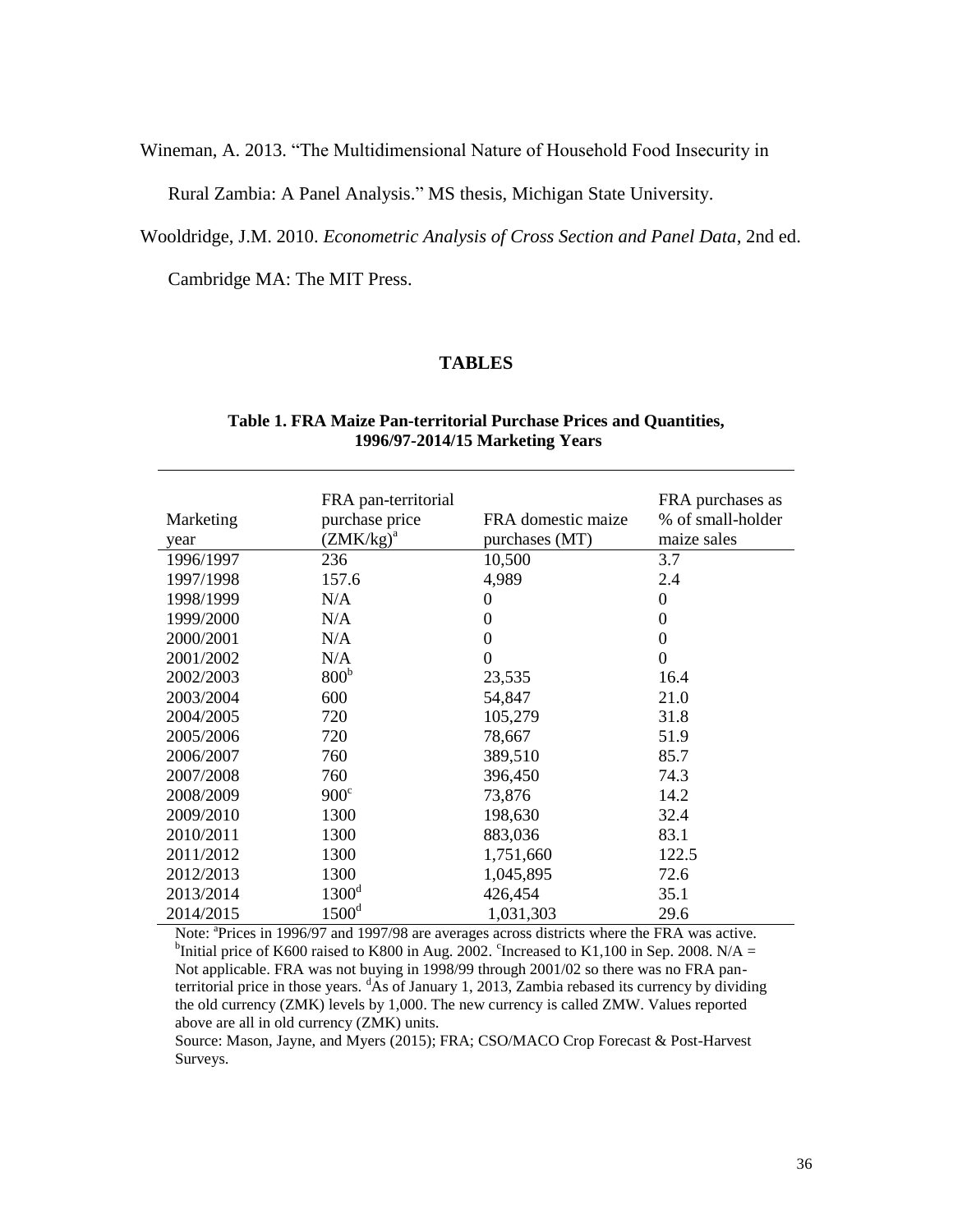| Landholding         | $%$ of      | % of HHs in    |                     | Mean kg of maize sold to FRA | Category % of       |
|---------------------|-------------|----------------|---------------------|------------------------------|---------------------|
| size                | smallholder | category       |                     | HHs selling                  | total maize sold to |
| category            | <b>HHs</b>  | selling to FRA | All HH <sub>s</sub> | to FRA                       | FRA by smallholders |
| $0-0.99$ ha         | 30.3        | 2.2            | 11                  | 529                          | 1.3                 |
| $1-1.99$ ha         | 34.8        | 7.6            | 79                  | 1,040                        | 10.2                |
| 2-4.99 ha           | 28.3        | 16.1           | 339                 | 2,109                        | 35.8                |
| $5+$ ha             | 6.5         | 28.4           | 2,161               | 7,608                        | 52.7                |
| All HH <sub>s</sub> | 100.0       | 97             | 268                 | 2,764                        | 100.0               |

#### **Table 2. Maize Sales to the FRA by Smallholder Farm Households by Landholding Size Category, 2007/08 marketing year**

Source: Authors' calculations using data from the 2008 CSO/MACO/FSRP Zambia Supplemental Surveys.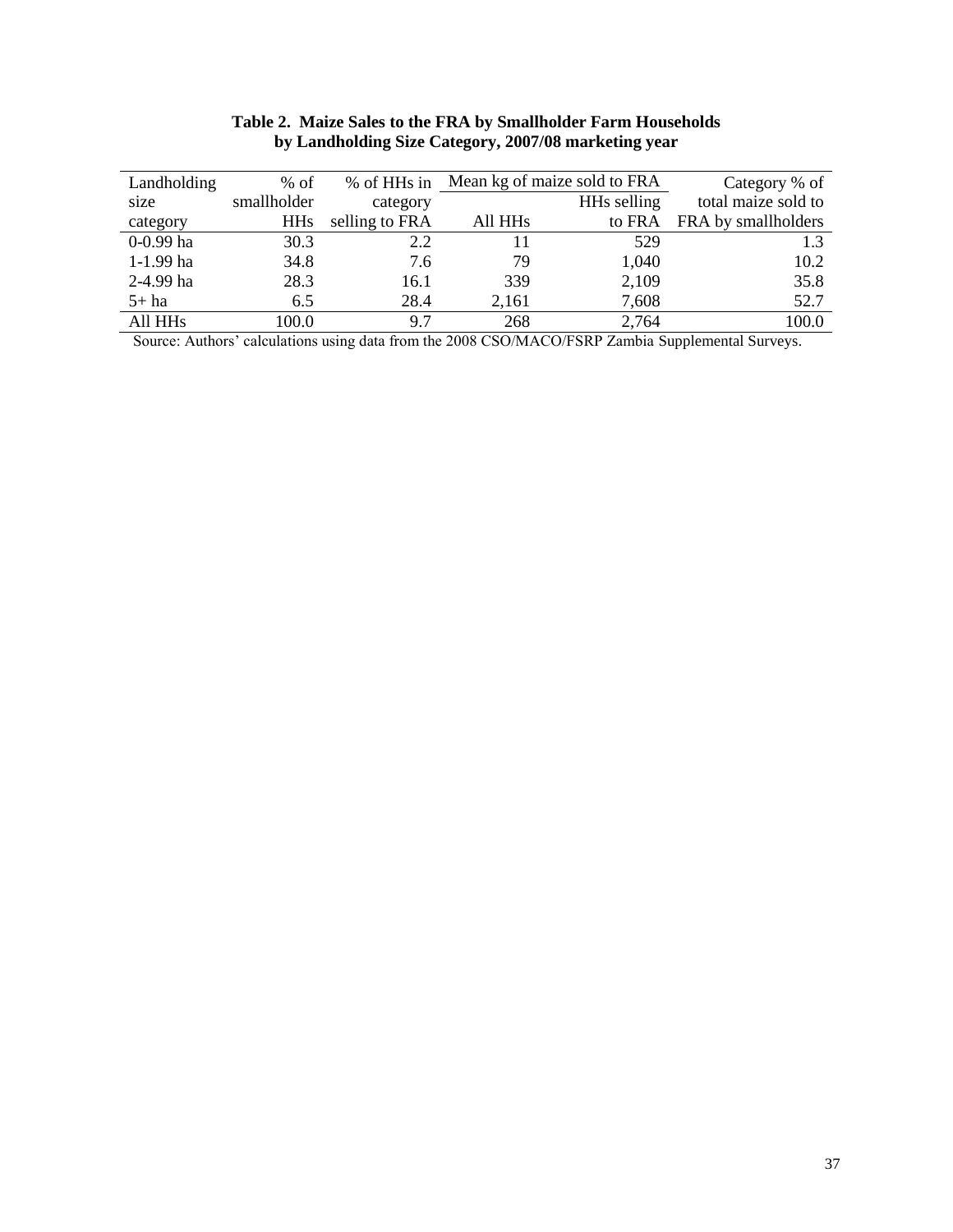| Variable                                                                                              | N     | Mean     | Std. Dev. | Min              | Max          |
|-------------------------------------------------------------------------------------------------------|-------|----------|-----------|------------------|--------------|
| <b>Dependent variables</b>                                                                            |       |          |           |                  |              |
| Gross household income (ZMK)                                                                          | 12858 | 4949863  | 18300000  | $\boldsymbol{0}$ | 1240000000   |
| Per capita income (ZMK)                                                                               | 12858 | 787567   | 2315816   | $\boldsymbol{0}$ | 137000000    |
| Poverty incidence (1=poor)                                                                            | 12858 | 0.90     | 0.30      | $\mathbf{0}$     | 1            |
| Poverty gap                                                                                           | 12858 | 0.66     | 0.31      | $\boldsymbol{0}$ | $\mathbf{1}$ |
| Poverty severity                                                                                      | 12858 | 0.53     | 0.32      | $\boldsymbol{0}$ | $\mathbf{1}$ |
| Maize income (ZMK)                                                                                    | 12858 | 1168465  | 3399894   | $\mathbf{0}$     | 154000000    |
| Non-maize crop income (ZMK)                                                                           | 12858 | 788284   | 1665414   | $\boldsymbol{0}$ | 180000000    |
| Agricultural wage income (ZMK)                                                                        | 12858 | 69527    | 561386    | $\boldsymbol{0}$ | 18000000     |
| Other income (ZMK)                                                                                    | 12858 | 2923588  | 17300000  | $-2$             | 1240000000   |
| Calories availability per person per day                                                              | 12858 | 3402.7   | 4323.3    | $\boldsymbol{0}$ | 187688.7     |
| Conditional on selling to FRA:                                                                        |       |          |           |                  |              |
| Gross household income (ZMK)                                                                          | 520   | 13900000 | 24800000  | 688116           | 265000000    |
| Per capita income (ZMK)                                                                               | 520   | 1707809  | 2936618   | 98302            | 32700000     |
| Poverty incidence (1=poor)                                                                            | 520   | 0.72     | 0.45      | $\boldsymbol{0}$ | 1            |
| Poverty gap                                                                                           | 520   | 0.40     | 0.32      | $\boldsymbol{0}$ | 0.94         |
| Poverty severity                                                                                      | 520   | 0.26     | 0.25      | $\mathbf{0}$     | 0.88         |
| Maize income (ZMK)                                                                                    | 520   | 5610817  | 8745122   | 304000           | 116000000    |
| Non-maize crop income (ZMK)                                                                           | 520   | 1198865  | 3011456   | $\boldsymbol{0}$ | 51000000     |
| Agricultural wage income (ZMK)                                                                        | 520   | 37748    | 361547    | $\mathbf{0}$     | 6840000      |
| Other income (ZMK)                                                                                    | 520   | 7071049  | 19100000  | $-0.25$          | 245000000    |
| Calories availability per person per day                                                              | 520   | 4417     | 4266      | 80               | 53501        |
| <b>Main explanatory variables</b>                                                                     |       |          |           |                  |              |
| Sold to FRA $(=1)$                                                                                    | 12858 | 0.035    | 0.184     | $\mathbf{0}$     | 1            |
| Quantity of maize sold to FRA (kg), including zeroes                                                  | 12858 | 95.35    | 1060.05   | $\boldsymbol{0}$ | 70000        |
| Quantity of maize sold to FRA (kg), excluding zeroes                                                  | 520   | 2731.32  | 5003.32   | 50               | 70000        |
| Normalized district-level maize sales to FRA<br>(kg/agric. HH)                                        | 12858 | 108.60   | 210.13    | $\mathbf{0}$     | 3440.10      |
| <b>Instrumental variable</b>                                                                          |       |          |           |                  |              |
| Distance from homestead to nearest FRA depot (km)                                                     | 4286  | 22.88    | 32.65     | $\boldsymbol{0}$ | 222.5        |
| <b>Control variables</b>                                                                              |       |          |           |                  |              |
| Maize producer price, district median t-1 (ZMK/kg)<br>Groundnut producer price, provincial median t-1 | 12858 | 475      | 181       | 179              | 1043         |
| (ZMK/kg)<br>Mixed beans producer price, provincial median t-1                                         | 12858 | 1199     | 369       | 652              | 2000         |
| (ZMK/kg)                                                                                              | 12858 | 1166     | 321       | 667              | 2167         |
| Sweet potato producer price, provincial median t-1                                                    | 12858 | 229      | 109       | 100              | 478          |

### **Table 3. Summary Statistics**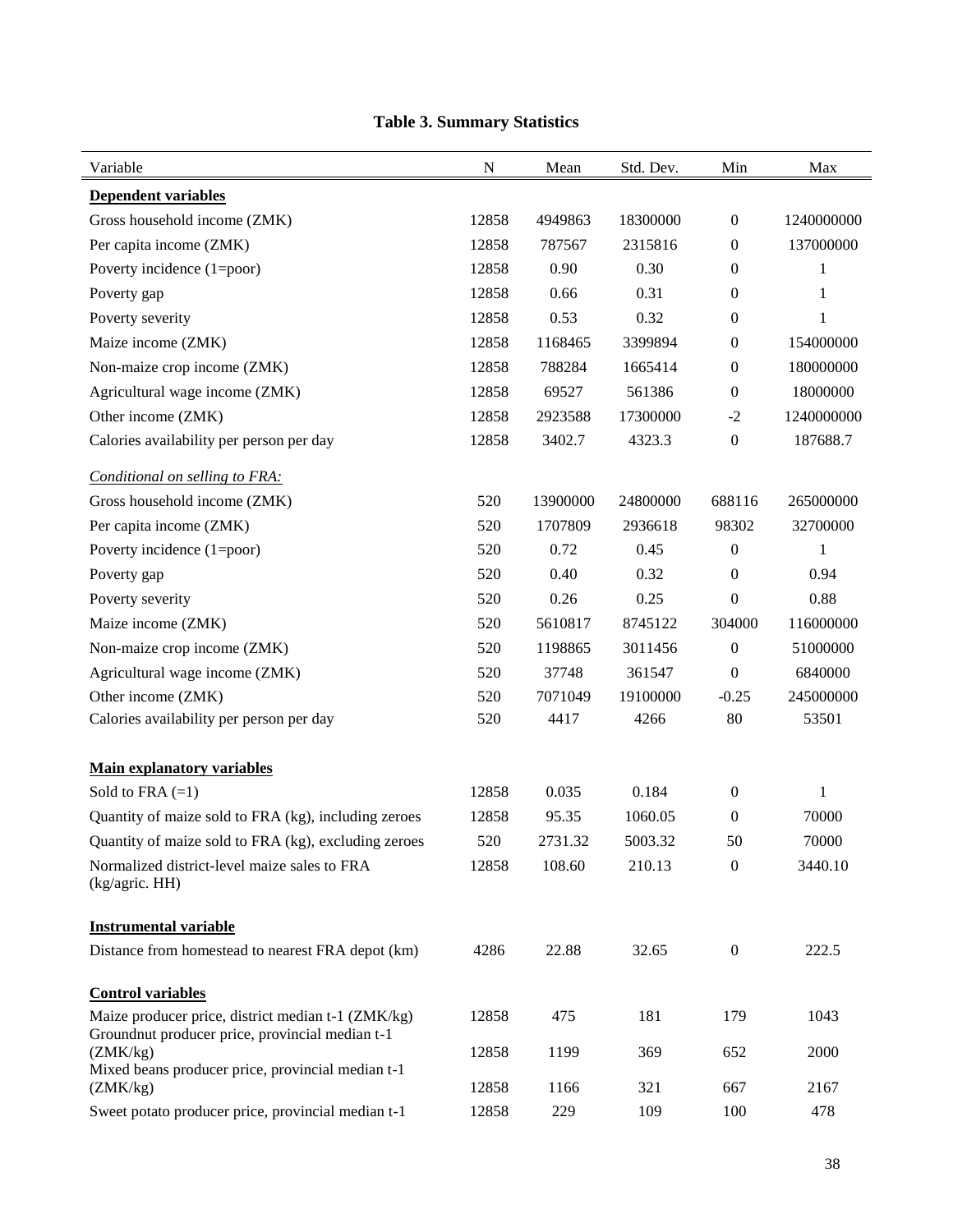### (ZMK/kg)

| District commercial fertilizer price (ZMK/kg)                                                                | 12858 | 2023    | 283     | 1083             | 2828           |
|--------------------------------------------------------------------------------------------------------------|-------|---------|---------|------------------|----------------|
| District wage for weeding (ZMK)                                                                              | 12858 | 41.0    | 14.5    | 15               | 131.9          |
| Education of household head (years)                                                                          | 12854 | 5.03    | 3.70    | $\boldsymbol{0}$ | 19             |
| Male-headed household $(=1)$                                                                                 | 12858 | 0.77    | 0.42    | $\boldsymbol{0}$ | $\mathbf{1}$   |
| Number of children under 5                                                                                   | 12858 | 0.81    | 0.94    | $\boldsymbol{0}$ | 12             |
| Number of children aged 5 to 14                                                                              | 12858 | 2.02    | 1.65    | $\mathbf{0}$     | 19             |
| Number of prime age adults (aged 15 to 59)                                                                   | 12858 | 3.02    | 1.79    | $\boldsymbol{0}$ | 22             |
| Number of adults aged 60 and above                                                                           | 12858 | 0.38    | 0.63    | $\boldsymbol{0}$ | $\overline{4}$ |
| Landholding size (ha)                                                                                        | 12858 | 2.12    | 2.81    | $\boldsymbol{0}$ | 234.05         |
| Value of farm equipment (ZMK)                                                                                | 12858 | 212756  | 731141  | $\boldsymbol{0}$ | 26600000       |
| Value of livestock (ZMK)                                                                                     | 12858 | 1779884 | 8236531 | $\boldsymbol{0}$ | 571000000      |
| Number of moisture stress periods                                                                            | 12858 | 1.66    | 1.13    | $\boldsymbol{0}$ | 5              |
| Long run mean moisture stress periods                                                                        | 12858 | 2.02    | 0.78    | $\boldsymbol{0}$ | 4.13           |
| Growing season rainfall (mm)                                                                                 | 12858 | 845     | 111     | 547              | 1222           |
| Growing season rainfall in t-1(mm)                                                                           | 12858 | 854     | 133     | 475              | 1215           |
| Growing season rainfall in t-2 (mm)                                                                          | 12858 | 895     | 147     | 477              | 1284           |
| Growing season rainfall in t-3 (mm)                                                                          | 12858 | 862     | 103     | 592              | 1272           |
| Long run mean rainfall (mm)                                                                                  | 12858 | 817     | 94      | 558              | 1108           |
| Long run rainfall coefficient of variation (%)                                                               | 12858 | 15.2    | 3.3     | 8.6              | 24.5           |
| % of households in district earning non-farm income                                                          | 12858 | 13.4    | 7.3     | $\boldsymbol{0}$ | 51.4           |
| % of households in district earning business income<br>% of households in district earning income from other | 12858 | 34.1    | 15.4    | 3.8              | 90.4           |
| farms                                                                                                        | 12858 | 9.0     | 9.2     | $\boldsymbol{0}$ | 72.6           |
| Disease-related prime-age (PA) death of male                                                                 |       | 0.008   | 0.092   |                  |                |
| head/spouse                                                                                                  | 12858 |         |         | $\boldsymbol{0}$ | 1              |
| Disease-related PA death of female head/spouse<br>Disease-related PA death of other male household           | 12858 | 0.013   | 0.114   | $\theta$         | 1              |
| member                                                                                                       | 12858 | 0.037   | 0.190   | $\boldsymbol{0}$ | $\mathbf{1}$   |
| Disease-related PA death of other female household                                                           |       |         |         |                  |                |
| member<br>Amount of government fertilizer distributed in district                                            | 12858 | 0.043   | 0.202   | $\boldsymbol{0}$ | 1              |
| (MT/hh)                                                                                                      | 12858 | 0.036   | 0.037   | $\boldsymbol{0}$ | 0.725          |
| Number of provinces = $9$                                                                                    |       |         |         |                  |                |

Number of districts  $= 70$ 

Number of survey waves = 3

Number of households in balanced panel = 4286

Note: All ZMK values are in real 2008 terms.

Source: Authors' calculations using data from the 2001, 2004, and 2008 CSO/MACO/FSRP Zambia Supplemental Surveys.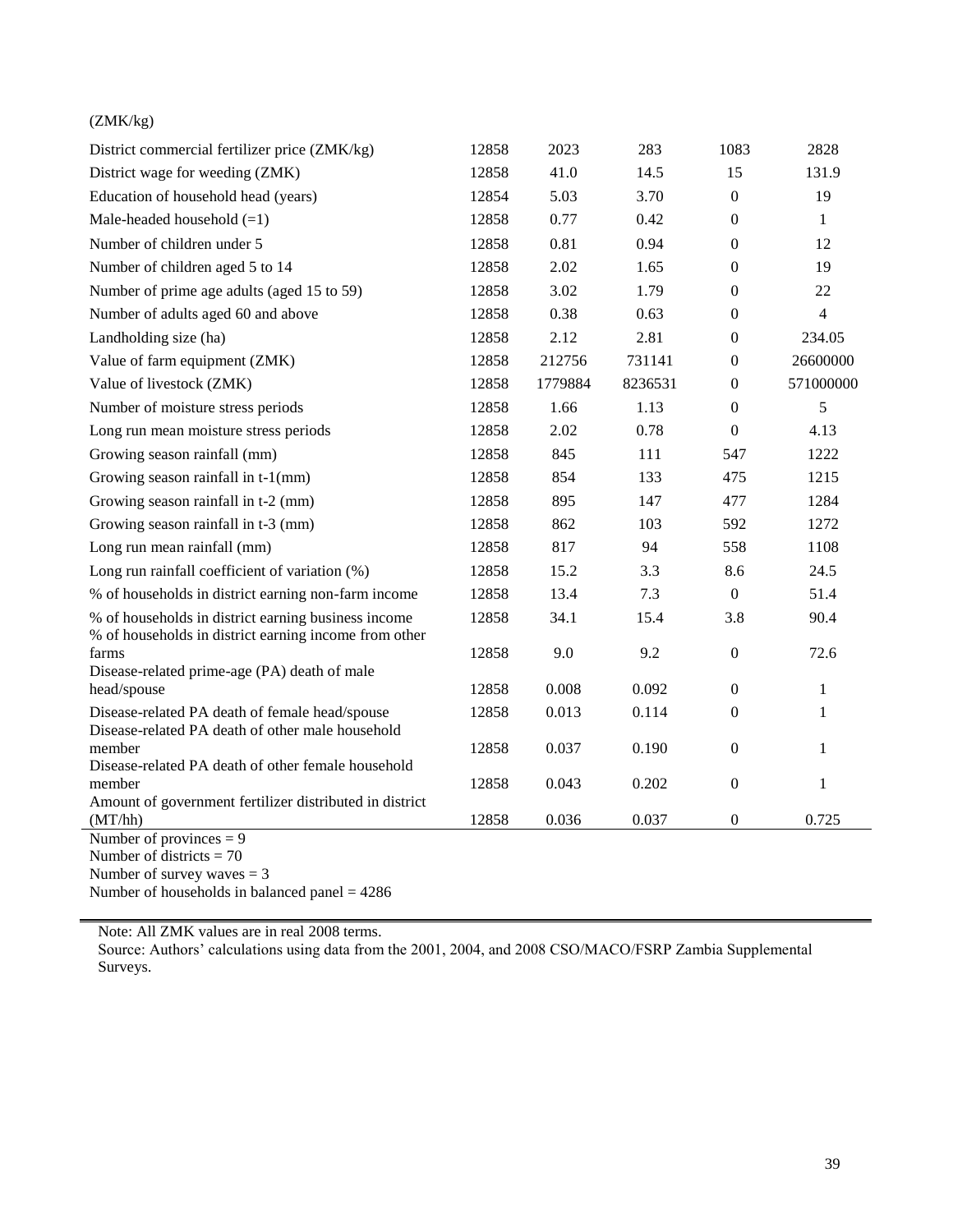| (1)<br>(2)<br>(3)<br>(4)<br>(5)<br><b>Gross income</b><br>Per capita income<br><b>Dependent variable:</b><br><b>Poverty</b><br>Poverty gap<br><b>Poverty</b><br><b>Explanatory variables</b><br>(ZMK)<br>(ZMK)<br>incidence<br>severity<br>$-0.152***$<br>323,097.140*<br>$-0.080***$<br>$-0.135***$<br>Sold to FRA $(=1)$<br>4286816.108***<br>(1174774.552)<br>(164, 886.974)<br>(0.028)<br>(0.019)<br>(0.021) |
|------------------------------------------------------------------------------------------------------------------------------------------------------------------------------------------------------------------------------------------------------------------------------------------------------------------------------------------------------------------------------------------------------------------|
|                                                                                                                                                                                                                                                                                                                                                                                                                  |
|                                                                                                                                                                                                                                                                                                                                                                                                                  |
|                                                                                                                                                                                                                                                                                                                                                                                                                  |
|                                                                                                                                                                                                                                                                                                                                                                                                                  |
|                                                                                                                                                                                                                                                                                                                                                                                                                  |
| $0.0000500**$<br>0.0000672***<br>$0.0000640***$<br>District maize sales to FRA<br>$-1,256.457$<br>$-235.783$                                                                                                                                                                                                                                                                                                     |
| (kg per agricultural HH)<br>(1,189.535)<br>(146.165)<br>(0.0000238)<br>(0.0000239)<br>(0.0000254)                                                                                                                                                                                                                                                                                                                |
| $0.017***$<br>$0.029***$<br>$0.032***$<br>Number of children under 5<br>$-122,122.809***$<br>158,761.009                                                                                                                                                                                                                                                                                                         |
| (362,748.263)<br>(36,673.542)<br>(0.005)<br>(0.004)<br>(0.005)                                                                                                                                                                                                                                                                                                                                                   |
| $0.008***$<br>$0.019***$<br>$-59,353.600***$<br>$0.0170***$<br>Number of children aged 5<br>218,660.586*                                                                                                                                                                                                                                                                                                         |
| to $14$<br>(124, 362.027)<br>(15,590.957)<br>(0.003)<br>(0.002)<br>(0.003)                                                                                                                                                                                                                                                                                                                                       |
| 712,560.285**<br>$-0.004$<br>$-0.005*$<br>Number of prime age adults<br>48,337.808<br>$-0.005$                                                                                                                                                                                                                                                                                                                   |
| (aged 15 to 59)<br>(324, 106.983)<br>(35,507.456)<br>(0.003)<br>(0.003)<br>(0.003)                                                                                                                                                                                                                                                                                                                               |
| Number of adults aged 60<br>437,032.627<br>7,755.901<br>0.006<br>0.002<br>0.001                                                                                                                                                                                                                                                                                                                                  |
| and above<br>(343, 733.536)<br>(43, 222.802)<br>(0.008)<br>(0.009)<br>(0.010)                                                                                                                                                                                                                                                                                                                                    |
| $-0.006***$<br>$-0.007***$<br>Education of household<br>85,664.430<br>13,023.206<br>$-0.003*$                                                                                                                                                                                                                                                                                                                    |
| (85, 654.537)<br>(11, 637.266)<br>(0.002)<br>(0.002)<br>(0.002)<br>head                                                                                                                                                                                                                                                                                                                                          |
| $-0.055***$<br>Male-headed household<br>123,919.284<br>63,521.319<br>$-0.010$<br>$-0.046**$                                                                                                                                                                                                                                                                                                                      |
| (66,923.950)<br>$(=1)$<br>(493, 013.942)<br>(0.017)<br>(0.018)<br>(0.019)                                                                                                                                                                                                                                                                                                                                        |
| 0.0004<br>$-36,768.410$<br>$-5,135.626$<br>$-0.0006$<br>$-0.0008*$<br>District wage for                                                                                                                                                                                                                                                                                                                          |
| (4,331.649)<br>(0.0005)<br>weeding<br>(35, 419.192)<br>(0.0005)<br>(0.0005)                                                                                                                                                                                                                                                                                                                                      |
| $-0.002**$<br>% of households in district<br>49,641.252<br>8,828.758*<br>$-0.0006$<br>$-0.0003$                                                                                                                                                                                                                                                                                                                  |
| earning non-farm income<br>(40,746.000)<br>(5,158.743)<br>(0.0008)<br>(0.0007)<br>(0.0008)                                                                                                                                                                                                                                                                                                                       |
| $-0.003***$<br>44,734.517***<br>5,437.980***<br>$-0.0007$<br>$-0.003***$<br>% of households in district                                                                                                                                                                                                                                                                                                          |
| earning business income<br>(15, 159.799)<br>(2,091.109)<br>(0.0004)<br>(0.0004)<br>(0.0004)                                                                                                                                                                                                                                                                                                                      |
| $0.001**$<br>% of households earning<br>0.0002<br>$0.001*$<br>$-63,536.134$<br>$-7,512.181$                                                                                                                                                                                                                                                                                                                      |
| income from other farms<br>(0.0005)<br>(55,789.610)<br>(6,577.638)<br>(0.0005)<br>(0.0006)                                                                                                                                                                                                                                                                                                                       |
| 0.00001<br>$0.00003*$<br>$0.00003**$<br>District commercial<br>$-2,733.285$<br>$-344.308$                                                                                                                                                                                                                                                                                                                        |
| (2,234.256)<br>(252.828)<br>(0.00002)<br>fertilizer price<br>(0.00002)<br>(0.00002)                                                                                                                                                                                                                                                                                                                              |
| Amount of gov't fertilizer<br>0.096<br>0.107<br>0.103<br>-5733535.650<br>$-803,243.581$                                                                                                                                                                                                                                                                                                                          |
| distributed in district<br>(4164357.447)<br>(607, 657.626)<br>(0.112)<br>(0.109)<br>(0.111)                                                                                                                                                                                                                                                                                                                      |
| 2,638.827<br>508.516<br>$-0.00004$<br>$-0.00003$<br>$-0.00001$<br>Maize producer price, t-1                                                                                                                                                                                                                                                                                                                      |
| (489.716)<br>(3,700.281)<br>(0.00005)<br>(0.00005)<br>(0.00005)                                                                                                                                                                                                                                                                                                                                                  |
| Groundnut producer price,<br>$-2,477.360$<br>$-302.931$<br>0.00001<br>0.00004<br>0.00005                                                                                                                                                                                                                                                                                                                         |
| (1,605.239)<br>(207.143)<br>(0.00004)<br>(0.00003)<br>(0.00003)<br>$t-1$                                                                                                                                                                                                                                                                                                                                         |
| 2,526.301<br>0.00005<br>$-0.00004$<br>$-0.00009**$<br>Mixed beans producer price,<br>169.012                                                                                                                                                                                                                                                                                                                     |
| (0.00004)<br>(0.00004)<br>(2,119.110)<br>(260.993)<br>(0.00004)<br>$t-1$                                                                                                                                                                                                                                                                                                                                         |
| $-3,214.931$<br>$-524.806$<br>0.0001<br>0.0001<br>0.00009<br>Sweet potato producer                                                                                                                                                                                                                                                                                                                               |
| (4,044.827)<br>(0.00008)<br>(0.00008)<br>(0.00008)<br>price, t-1<br>(566.664)                                                                                                                                                                                                                                                                                                                                    |
| $-0.0003***$<br>$-601.312$<br>166.848<br>$-0.00007$<br>$-0.0002$ ***<br>Growing season rainfall                                                                                                                                                                                                                                                                                                                  |
| (4,209.619)<br>(548.514)<br>(0.00006)<br>(0.00005)<br>(0.00005)                                                                                                                                                                                                                                                                                                                                                  |
| $-177.668$<br>0.00002<br>$-0.000003$<br>0.000009<br>Growing season rainfall, t-1<br>$-50.460$                                                                                                                                                                                                                                                                                                                    |
| (2,541.044)<br>(399.769)<br>(0.00006)<br>(0.00006)<br>(0.00006)                                                                                                                                                                                                                                                                                                                                                  |
| 0.0001<br>Growing season rainfall, t-2<br>3,273.731<br>200.841<br>0.00005<br>0.00005                                                                                                                                                                                                                                                                                                                             |
| (4,547.220)<br>(561.698)<br>(0.00006)<br>(0.00005)<br>(0.00006)                                                                                                                                                                                                                                                                                                                                                  |
| $-0.0002$ ***<br>$-0.0002$ ***<br>Growing season rainfall, t-3<br>$-4,133.081$<br>$-574.837$<br>$-0.00003$                                                                                                                                                                                                                                                                                                       |
| (4,497.951)<br>(551.750)<br>(0.00006)<br>(0.00006)<br>(0.00007)                                                                                                                                                                                                                                                                                                                                                  |
| 0.00005<br>$-0.0004$<br>$-0.0004$<br>Long run mean rainfall<br>27,450.611<br>4,160.878                                                                                                                                                                                                                                                                                                                           |
| (23, 247.745)<br>(3,037.257)<br>(0.0006)<br>(0.0005)<br>(0.0006)                                                                                                                                                                                                                                                                                                                                                 |
| -467,646.976<br>Number of moisture stress<br>$-44, 119.112$<br>0.002<br>$-0.006$<br>$-0.008$                                                                                                                                                                                                                                                                                                                     |
| periods<br>(532, 589.825)<br>(62,961.170)<br>(0.006)<br>(0.005)<br>(0.005)                                                                                                                                                                                                                                                                                                                                       |
| 938,129.455<br>140,436.184<br>$-0.014$<br>Long run mean moisture<br>$-0.006$<br>$-0.013$                                                                                                                                                                                                                                                                                                                         |
| (1472332.201)<br>(227, 976.121)<br>(0.042)<br>(0.040)<br>(0.042)<br>stress periods                                                                                                                                                                                                                                                                                                                               |

**Table 4. Effects of Selling to the FRA on Household Income and Poverty (Fixed Effects Estimates)**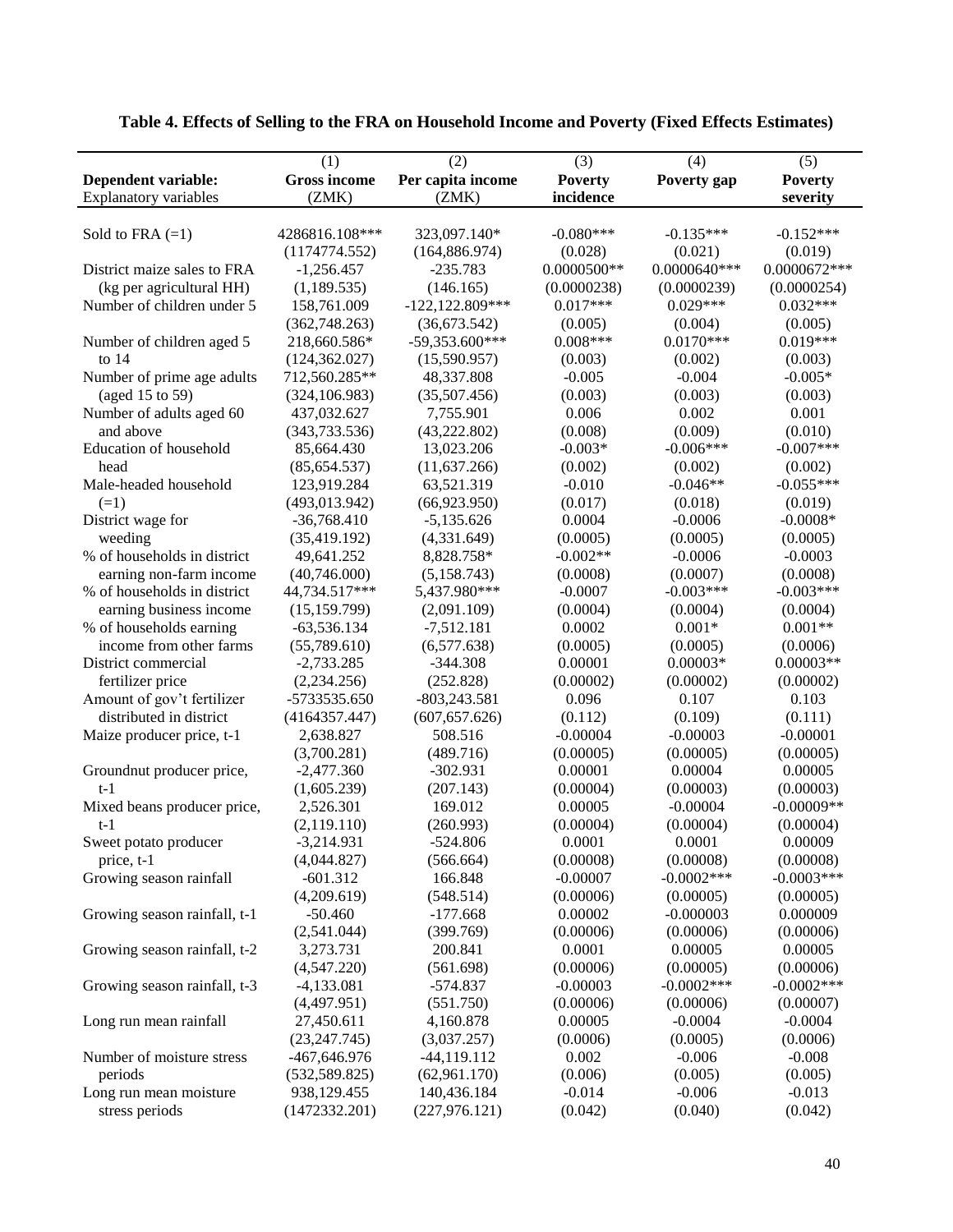| Long run rainfall coefficient | $-82,493.989$  | $-12,384.202$  | 0.003            | 0.004            | 0.003            |
|-------------------------------|----------------|----------------|------------------|------------------|------------------|
| of variation                  | (119,396.888)  | (19, 450.873)  | (0.004)          | (0.003)          | (0.004)          |
| Disease-related PA death of   | 217,125.422    | $-89,810.195$  | 0.037            | 0.031            | 0.031            |
| male head/spouse              | (1038153.103)  | (143, 185.879) | (0.027)          | (0.039)          | (0.040)          |
| Disease-related PA death of   | $-817,491.812$ | 89,335.413     | $-0.029$         | $-0.031$         | $-0.024$         |
| female head/spouse            | (2352263.281)  | (325, 270.755) | (0.0428)         | (0.034)          | (0.031)          |
| Disease-related PA death of   | 197,358.347    | $-675.857$     | 0.018            | 0.012            | 0.014            |
| other male HH member          | (517, 594.077) | (73,002.766)   | (0.016)          | (0.016)          | (0.018)          |
| Disease-related PA death of   | 364,621.056    | 3,659.981      | 0.009            | $-0.004$         | $-0.006$         |
| other female HH member        | (624, 145.306) | (64, 645.884)  | (0.016)          | (0.018)          | (0.019)          |
| Landholding size              | 201,752.439    | 44,313.778     | $-0.006$         | $-0.012*$        | $-0.013**$       |
|                               | (321,007.240)  | (32,962.718)   | (0.005)          | (0.006)          | (0.006)          |
| Value of farm equipment       | 2.622          | 0.313          | $-0.0000000**$   | $-0.0000000$ *** | $-0.0000000$ *** |
|                               | (1.860)        | (0.211)        | (0.0000000)      | (0.0000000)      | (0.0000000)      |
| Value of livestock            | 0.006          | 0.003          | $-0.0000000$ *** | $-0.0000000*$    | $-0.0000000$     |
|                               | (0.147)        | (0.017)        | (0.0000000)      | (0.0000000)      | (0.0000000)      |
| 2004 survey year dummy        | $-30,328.600$  | 57,476.004     | $-0.033$         | $-0.073***$      | $-0.091***$      |
|                               | (1722045.092)  | (214, 848.337) | (0.025)          | (0.024)          | (0.025)          |
| 2008 survey year dummy        | $-678,005.879$ | -135,196.744   | $-0.044$         | 0.030            | 0.056            |
|                               | (3036440.544)  | (370, 389.854) | (0.042)          | (0.041)          | (0.041)          |
| Constant                      | $-1.523e+07$   | -1732741.223   | $0.793*$         | 1.408***         | $1.451***$       |
|                               | (16475558.292) | (2336125.275)  | (0.444)          | (0.427)          | (0.444)          |
| <b>Observations</b>           | 12,854         | 12,854         | 12,854           | 12,854           | 12,854           |
| R-squared                     | 0.525          | 0.521          | 0.536            | 0.615            | 0.608            |

Note: Robust standard errors in parentheses, clustered by households; \*\*\*  $p<0.01$ , \*\*  $p<0.05$ , \*  $p<0.10$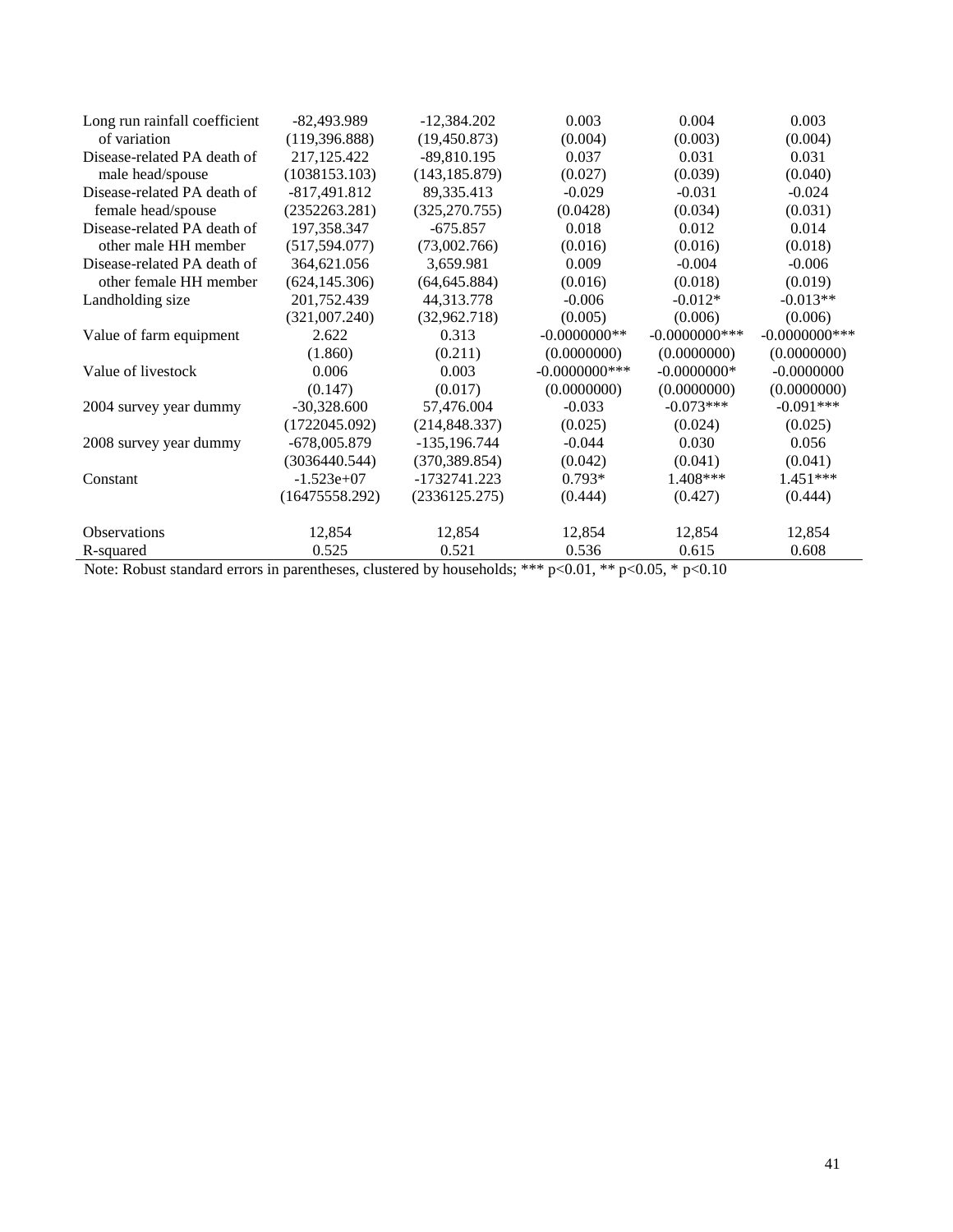| <b>Dependent variable:</b>                                                                                                                                                                                                                                                                                                                      | (1)<br><b>Gross income</b><br>(ZMK) | (2)<br>Per capita<br>income<br>(ZMK) | (3)<br><b>Poverty</b><br>incidence   | (4)<br>Poverty gap                                                     | (5)<br><b>Poverty</b><br>severity                        |
|-------------------------------------------------------------------------------------------------------------------------------------------------------------------------------------------------------------------------------------------------------------------------------------------------------------------------------------------------|-------------------------------------|--------------------------------------|--------------------------------------|------------------------------------------------------------------------|----------------------------------------------------------|
| Quantity of maize sold<br>to FRA $(kg)$                                                                                                                                                                                                                                                                                                         | 1,774.914***<br>(455.605)           | 130.187***<br>(47.923)               | $-0.0000179$ ***<br>(0.0000047)      | $-0.0000131***$<br>(0.0000045)                                         | $-0.0000099**$<br>(0.0000045)                            |
| District maize sales to                                                                                                                                                                                                                                                                                                                         | $-1,222.155$                        | $-231.976*$                          | $0.0000441*$                         | $0.0000483**$                                                          | 0.0000479*                                               |
| FRA (kg per agri. HH)<br>Control variables                                                                                                                                                                                                                                                                                                      | (1,133.750)<br><b>Yes</b>           | (140.820)<br><b>Yes</b>              | (0.0000234)<br><b>Yes</b>            | (0.0000241)<br><b>Yes</b>                                              | (0.0000257)<br><b>Yes</b>                                |
| Survey year dummies                                                                                                                                                                                                                                                                                                                             | Yes                                 | Yes                                  | <b>Yes</b>                           | Yes                                                                    | <b>Yes</b>                                               |
| <b>Observations</b>                                                                                                                                                                                                                                                                                                                             | 12,854                              | 12,854                               | 12,854                               | 12,854                                                                 | 12,854                                                   |
| R-squared<br>$\mathbf{v}$ $\mathbf{v}$ $\mathbf{v}$ $\mathbf{v}$ $\mathbf{v}$ $\mathbf{v}$ $\mathbf{v}$ $\mathbf{v}$ $\mathbf{v}$ $\mathbf{v}$ $\mathbf{v}$ $\mathbf{v}$ $\mathbf{v}$ $\mathbf{v}$ $\mathbf{v}$ $\mathbf{v}$ $\mathbf{v}$ $\mathbf{v}$ $\mathbf{v}$ $\mathbf{v}$ $\mathbf{v}$ $\mathbf{v}$ $\mathbf{v}$ $\mathbf{v}$ $\mathbf{$ | 0.530<br>$\cdot$ 1                  | 0.522<br>1111<br>111                 | 0.537<br>als als als<br>$0.01$ shake | 0.613<br>$0.10$ m<br>$\bigcap \bigcap \bigcap \bigcap \bigcup \bigcap$ | 0.604<br>$\cdot$ $\cdot$ $\cdot$<br>$\sim$ $\sim$ $\sim$ |

### **Table 5. Effects of the Quantity of Maize Sold to the FRA on Household Income and Poverty (Fixed Effects Estimates)**

Note: Robust standard errors in parentheses, clustered by households; \*\*\*  $p<0.01$ , \*\*  $p<0.05$ , \*  $p<0.10$ . The control variables included in the regressions are the same as in table 4.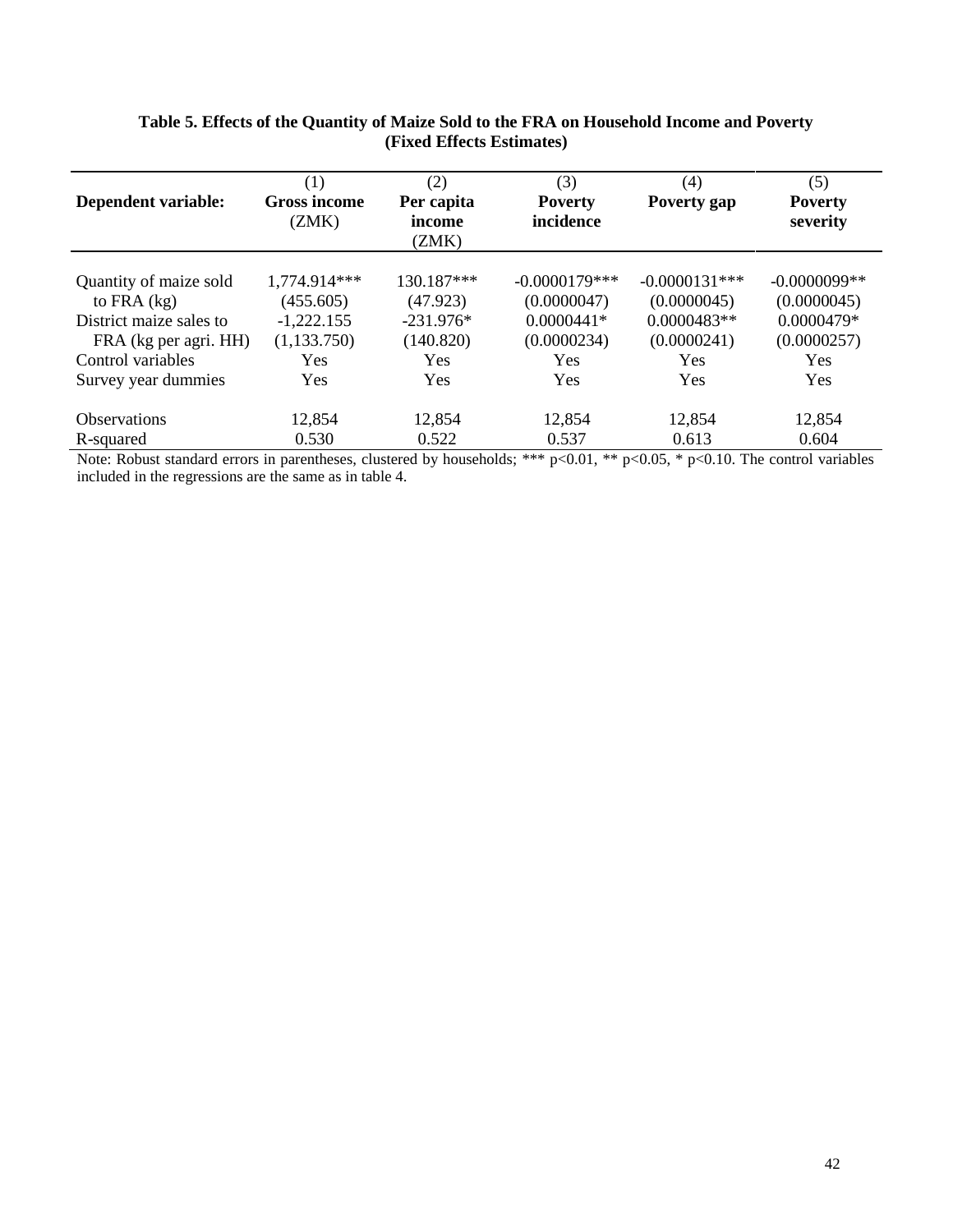|                                                                                 | (1)                 | (2)                             | (3)            | (4)          | (5)                     |
|---------------------------------------------------------------------------------|---------------------|---------------------------------|----------------|--------------|-------------------------|
| <b>Dependent variable:</b>                                                      | <b>Gross income</b> | Per capita                      | <b>Poverty</b> | Poverty gap  | <b>Poverty severity</b> |
|                                                                                 | (ZMK)               | income                          | incidence      |              |                         |
|                                                                                 |                     | (ZMK)                           |                |              |                         |
|                                                                                 |                     |                                 |                |              |                         |
| First Stage Regressions (effect of instrument on whether household sold to FRA) |                     |                                 |                |              |                         |
| Distance to nearest FRA                                                         | $-00098$ ***        | $-00098***$                     | $-00098***$    | $-00098$ *** | $-00098***$             |
| depot (km)                                                                      | (0.00017)           | (0.00017)                       | (0.00017)      | (0.00017)    | (0.00017)               |
|                                                                                 |                     |                                 |                |              |                         |
|                                                                                 |                     |                                 |                |              |                         |
|                                                                                 |                     | <b>Second Stage Regressions</b> |                |              |                         |
| Sold to FRA $(=1)$                                                              | 19873094.225**      | 1986109.327**                   | $-0.266$       | $-0.598***$  | $-0.672***$             |
|                                                                                 | (9116730.935)       | (982, 169.505)                  | (0.194)        | (0.211)      | (0.223)                 |
| District maize sales to                                                         | $-27,767.849$       | $-2,991.768$                    | 0.000143       | $0.000255**$ | $0.000274**$            |
| <b>FRA</b>                                                                      |                     |                                 |                |              |                         |
| (kg per agricultural)                                                           | (18,653.795)        | (2,066.023)                     | (0.000116)     | (0.000123)   | (0.000131)              |
| HH                                                                              |                     |                                 |                |              |                         |
| Control variables                                                               | Yes                 | Yes                             | <b>Yes</b>     | Yes          | Yes                     |
| District dummies                                                                | Yes                 | Yes                             | Yes            | Yes          | Yes                     |
| CRE time averages                                                               | Yes                 | Yes                             | Yes            | Yes          | Yes                     |
| DWH test                                                                        | 3.679               | 2.527                           | 0.625          | 3.424        | 4.324                   |
| P-value                                                                         | 0.055               | 0.112                           | 0.429          | 0.064        | 0.0378                  |
| <b>Observations</b>                                                             | 4,283               | 4,283                           | 4,283          | 4,283        | 4,283                   |

### **Table 6. Effects of Selling to the FRA on Household Income and Poverty in 2008 (IV with CRE Estimates)**

Note: Robust standard errors in parentheses; \*\*\*  $p<0.01$ , \*\*  $p<0.05$ , \*  $p<0.10$ . The control variables included in the regressions include all those highlighted in table 4 as well as agro-ecological region and district dummies. DWH = Durbin-Wu-Hausman.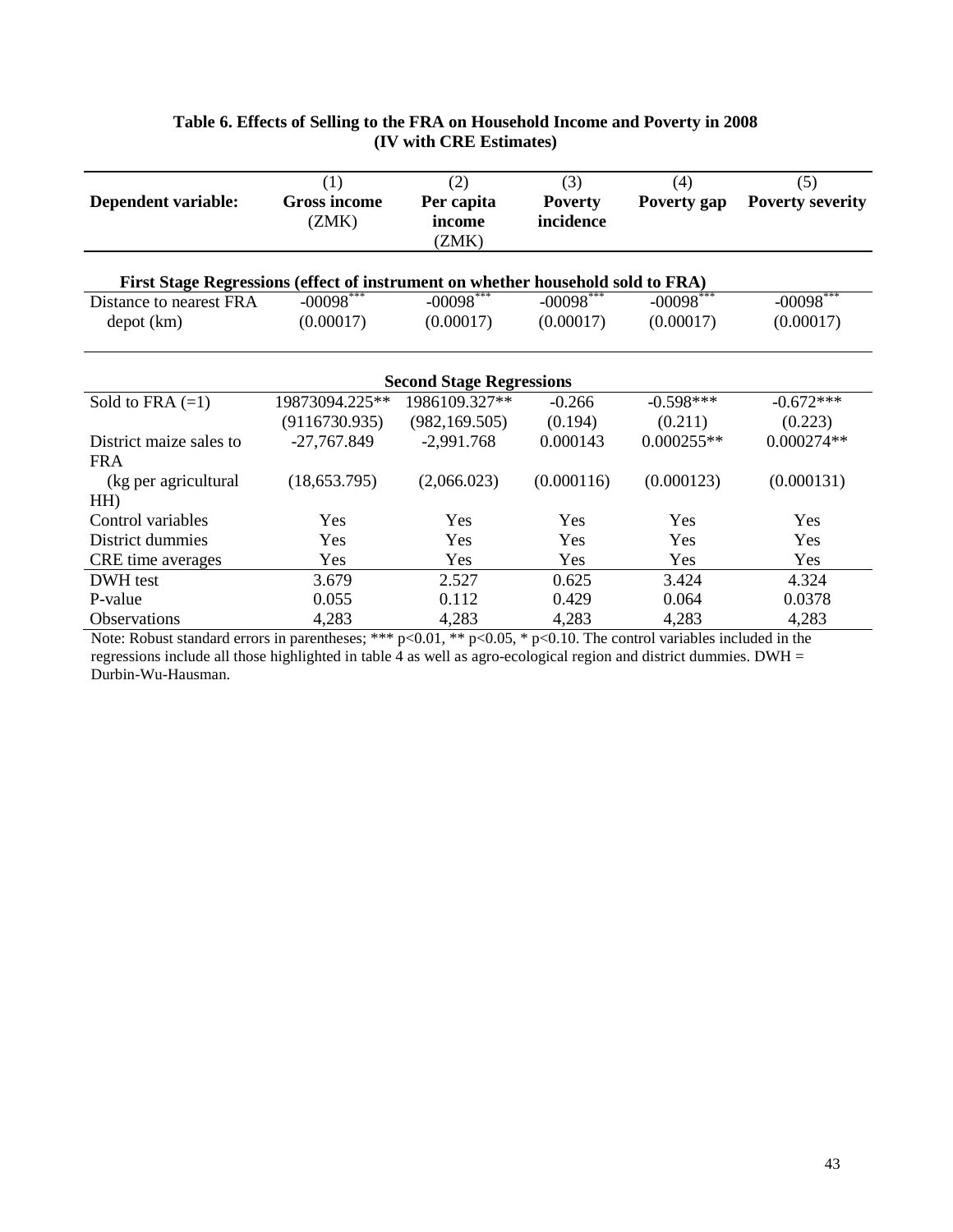|                                                                                 | (1)           | (2)                             | (3)            | (4)           | (5)                     |  |  |  |  |  |  |  |
|---------------------------------------------------------------------------------|---------------|---------------------------------|----------------|---------------|-------------------------|--|--|--|--|--|--|--|
| Dependent variable:                                                             | <b>Gross</b>  | Per capita                      | <b>Poverty</b> | Poverty gap   | <b>Poverty severity</b> |  |  |  |  |  |  |  |
|                                                                                 | income        | income                          | incidence      |               |                         |  |  |  |  |  |  |  |
|                                                                                 | (ZMK)         | (ZMK)                           |                |               |                         |  |  |  |  |  |  |  |
|                                                                                 |               |                                 |                |               |                         |  |  |  |  |  |  |  |
| First Stage Regressions (effect of instrument on quantity of maize sold to FRA) |               |                                 |                |               |                         |  |  |  |  |  |  |  |
| Distance to nearest FRA                                                         | $-1.841***$   | $-1.841***$                     | $-1.841***$    | $-1.841***$   | $-1.841***$             |  |  |  |  |  |  |  |
| depot (km)                                                                      | (0.788)       | (0.788)                         | (0.788)        | (0.788)       | (0.788)                 |  |  |  |  |  |  |  |
|                                                                                 |               |                                 |                |               |                         |  |  |  |  |  |  |  |
|                                                                                 |               |                                 |                |               |                         |  |  |  |  |  |  |  |
|                                                                                 |               | <b>Second Stage Regressions</b> |                |               |                         |  |  |  |  |  |  |  |
| Quantity of maize sold to                                                       | 10,576.915*   | 1,057.095*                      | $-0.000142$    | $-0.000318**$ | $-0.000358**$           |  |  |  |  |  |  |  |
| $FRA$ (kg)                                                                      | (5,784.315)   | (608.400)                       | (0.000109)     | (0.000157)    | (0.000176)              |  |  |  |  |  |  |  |
| District maize sales to                                                         | $-28,258.119$ | $-3,040.782$                    | 0.000140       | $0.000269*$   | $0.000290*$             |  |  |  |  |  |  |  |
| <b>FRA</b>                                                                      |               |                                 |                |               |                         |  |  |  |  |  |  |  |
| (kg per agricultural                                                            | (19,374.704)  | (2,134.764)                     | (0.000122)     | (0.0001545)   | (0.000172)              |  |  |  |  |  |  |  |
| HH                                                                              |               |                                 |                |               |                         |  |  |  |  |  |  |  |
| Control variables                                                               | Yes           | Yes                             | Yes            | Yes           | Yes                     |  |  |  |  |  |  |  |
| District dummies                                                                | Yes           | Yes                             | Yes            | Yes           | Yes                     |  |  |  |  |  |  |  |
| CRE time averages                                                               | Yes           | Yes                             | Yes            | Yes           | Yes                     |  |  |  |  |  |  |  |
| DWH test                                                                        | 3.605         | 3.091                           | 1.245          | 8.173         | 9.887                   |  |  |  |  |  |  |  |
| P-value                                                                         | 0.058         | 0.079                           | 0.265          | 0.004         | 0.002                   |  |  |  |  |  |  |  |
| <b>Observations</b>                                                             | 4,283         | 4,283                           | 4,283          | 4,283         | 4,283                   |  |  |  |  |  |  |  |

### **Table 7. Effects of the Quantity of Maize Sold to the FRA on Household Income and Poverty in 2008 (IV with CRE Estimates)**

Note: Robust standard errors in parentheses; \*\*\*  $p<0.01$ , \*\*  $p<0.05$ , \*  $p<0.10$ . The control variables included in the regressions include all those highlighted in table 4 as well as agro-ecological region and district dummies. DWH = Durbin-Wu-Hausman.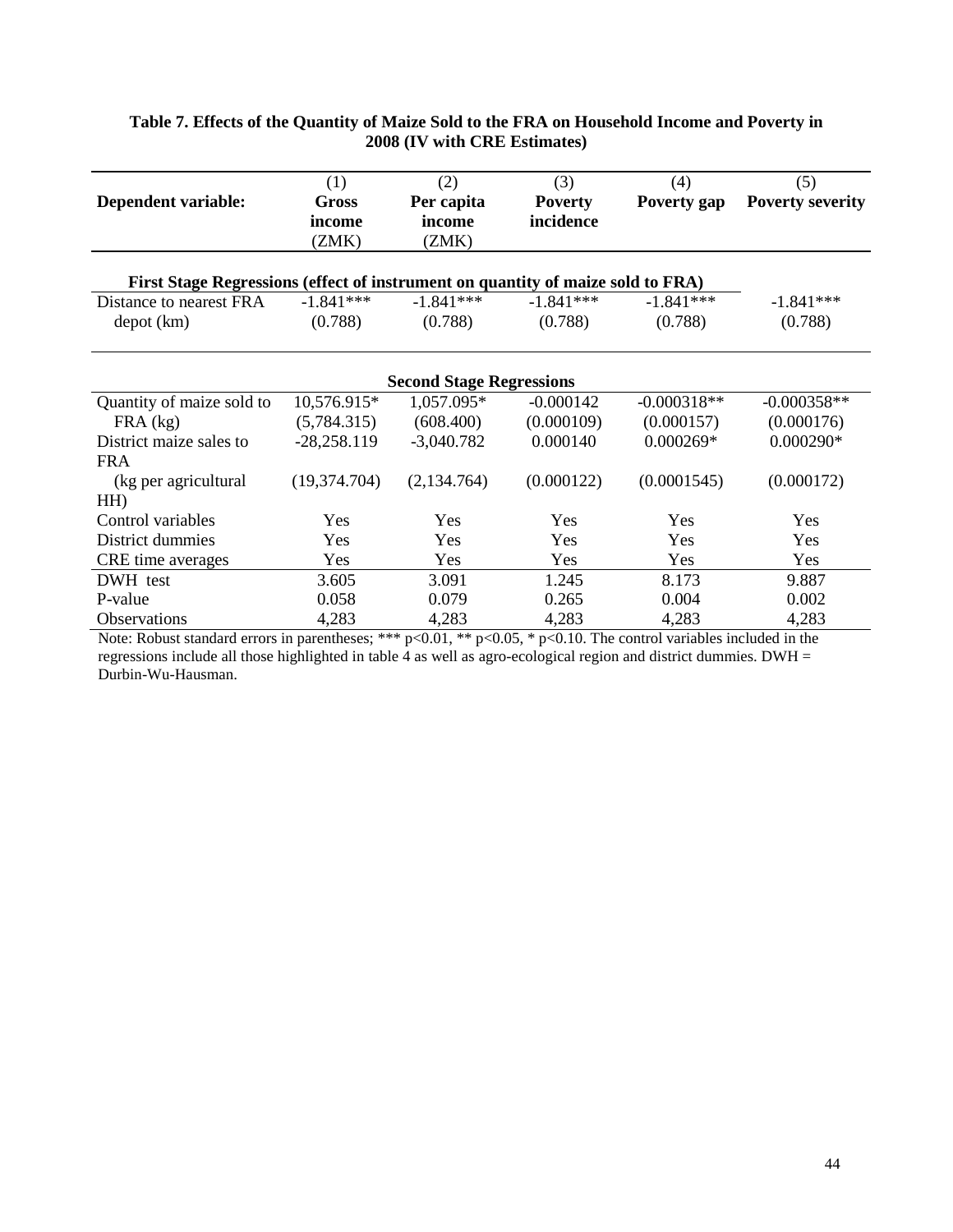|                      | (1)                 | (2)           | (3)            | (4)            | (5)          | (6)              | (7)      | (8)          |
|----------------------|---------------------|---------------|----------------|----------------|--------------|------------------|----------|--------------|
| Dependent variable:  | <b>Maize income</b> | Non-maize     | Ag wage        | <b>Other</b>   | <b>Maize</b> | <b>Non-maize</b> | Agri.    | Other        |
|                      |                     | crop income   | income         | income         | income       | crop income      | wage     | income       |
|                      |                     |               |                |                |              |                  | income   |              |
|                      |                     |               |                |                |              |                  |          |              |
| Sold to FRA $(=1)$   | 2888215.184***      | $-45,922.673$ | $-19,773.585$  | 1464297.177    |              |                  |          |              |
|                      | (377, 414.694)      | (202,099.767) | (26, 565, 659) | (952, 590.063) |              |                  |          |              |
| Quantity of maize    |                     |               |                |                | 1,087.970*** | 158.619          | $-3.937$ | 532.263**    |
| sold to FRA (kg)     |                     |               |                |                | (171.348)    | (181.123)        | (4.033)  | (262.910)    |
| District maize sales | 155.052             | $-409.252**$  | 51.676         | $-1,053.933$   | 214.881      | $-470.086**$     | 50.072   | $-1,017.021$ |
| to FRA (kg/agric.    | (419.482)           | (167.019)     | (86.224)       | (1,029.873)    | (361.880)    | (186.125)        | (86.609) | (1,020.393)  |
| HH                   |                     |               |                |                |              |                  |          |              |
| Control variables    | Yes                 | Yes           | Yes            | Yes            | Yes          | Yes              | Yes      | Yes          |
| Survey year          | Yes                 | Yes           | Yes            | Yes            | Yes          | Yes              | Yes      | Yes          |
| dummies              |                     |               |                |                |              |                  |          |              |
| <b>Observations</b>  | 12,854              | 12,854        | 12,854         | 12,854         | 12,854       | 12,854           | 12,854   | 12,854       |
| R-squared            | 0.673               | 0.471         | 0.562          | 0.497          | 0.730        | 0.477            | 0.562    | 0.498        |

### **Table 8. Effects of FRA Participation on Different Sources of Income (Fixed Effects Estimates)**

Note: Robust standard errors in parentheses, clustered by households; \*\*\* p<0.01, \*\* p<0.05, \* p<0.10. The control variables included in the regressions are the same as in table 4. All values are in ZMK.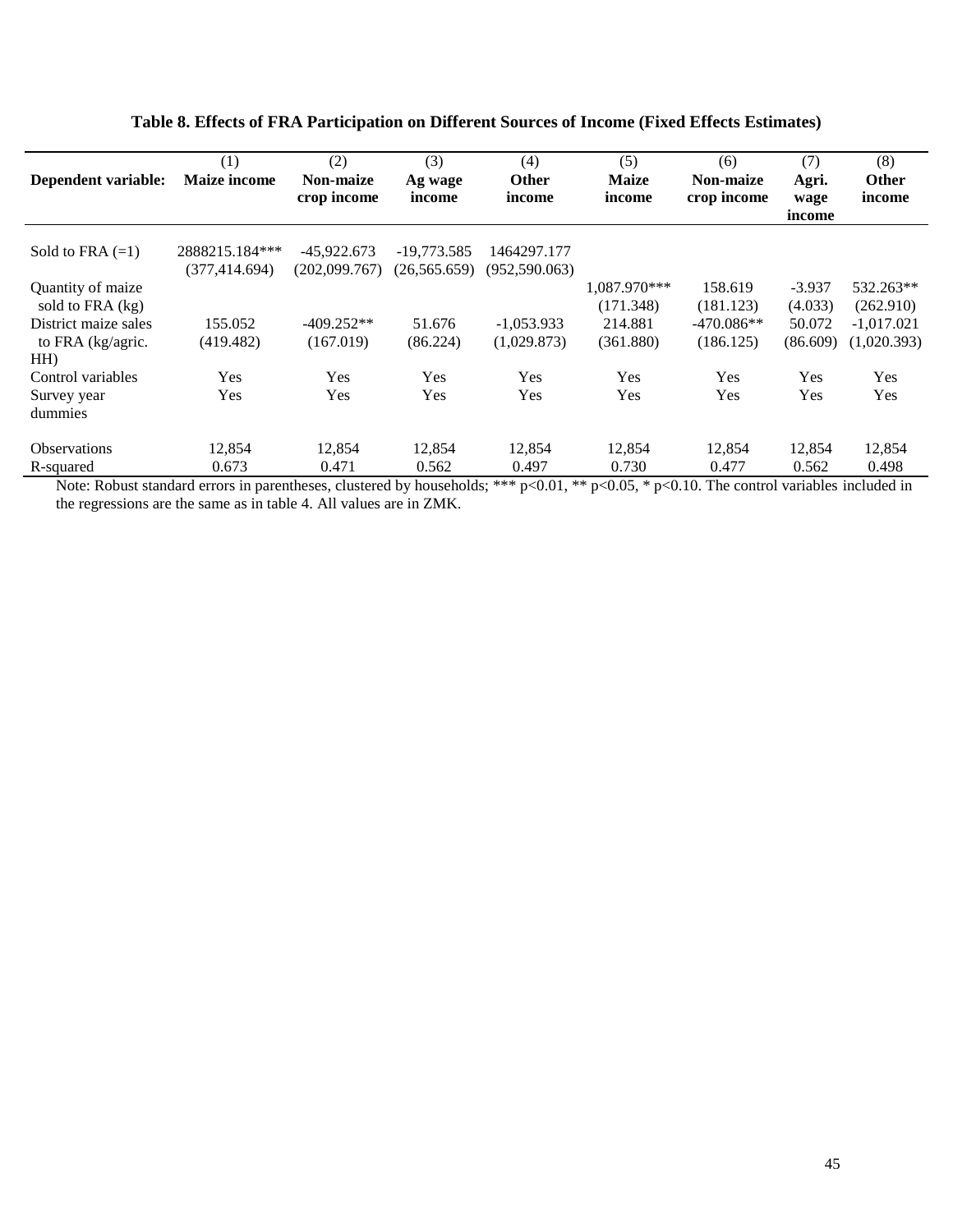|                     | (1)                   | (2)                   | (3)                                                   | (4)                             | (5)           | (6)                                                   | (7)         | (8)           |
|---------------------|-----------------------|-----------------------|-------------------------------------------------------|---------------------------------|---------------|-------------------------------------------------------|-------------|---------------|
| <b>Dependent</b>    | <b>Maize income</b>   | <b>Non-maize</b>      | Ag wage                                               | Other income                    | <b>Maize</b>  | <b>Non-maize</b>                                      | Ag wage     | <b>Other</b>  |
| variable:           |                       | crop income           | income                                                |                                 | income        | crop income                                           | income      | income        |
|                     |                       |                       |                                                       |                                 |               |                                                       |             |               |
|                     | $-00098$ <sup>*</sup> |                       | First Stage (effect on whether household sold to FRA) | $-00098$ <sup>*</sup>           |               | First Stage (effect on quantity of maize sold to FRA) |             |               |
| Distance to         |                       | $-00098$ <sup>*</sup> | $-00098$ <sup>*</sup>                                 |                                 | $-1.841***$   | $-1.841***$                                           | $-1.841***$ | $-1.841***$   |
| nearest FRA         | (0.00017)             | (0.00017)             | (0.00017)                                             | (0.00017)                       | (0.788)       | (0.788)                                               | (0.788)     | (0.788)       |
| depot (km)          |                       |                       |                                                       |                                 |               |                                                       |             |               |
|                     |                       |                       |                                                       | <b>Second Stage Regressions</b> |               |                                                       |             |               |
|                     |                       |                       |                                                       |                                 |               |                                                       |             |               |
| Sold to FRA         | 2159489.496           | 693,333.182           | $-143.960.400$                                        | 17164231.860*                   |               |                                                       |             |               |
| $(=1)$              | (1469406.708)         | (700.725.792)         | (186,763.215)                                         | (8820744.694)                   |               |                                                       |             |               |
| Quantity of         |                       |                       |                                                       |                                 | $1.149.465**$ | 369.133                                               | $-76.596$   | 9,134.912     |
| maize sold to       |                       |                       |                                                       |                                 | (571.765)     | (350.308)                                             | (103.836)   | (5,777.162)   |
| $FRA$ (kg)          |                       |                       |                                                       |                                 |               |                                                       |             |               |
| District maize      | 8.349                 | $-566.556$            | $-269.147*$                                           | $-26,940.495$                   | $-44.979$     | $-583.711$                                            | $-265.604$  | $-27,363.826$ |
| sales to FRA        | (818.268)             | (377.794)             | (163.206)                                             | (18.884.666)                    | (667.197)     | (391.069)                                             | (163.824)   | (19, 552.744) |
| (kg/agric. HH)      |                       |                       |                                                       |                                 |               |                                                       |             |               |
| Control             | Yes                   | Yes                   | Yes                                                   | Yes                             | Yes           | Yes                                                   | Yes         | Yes           |
| variables           |                       |                       |                                                       |                                 |               |                                                       |             |               |
| District            | Yes                   | Yes                   | Yes                                                   | Yes                             | Yes           | Yes                                                   | Yes         | Yes           |
| dummies             |                       |                       |                                                       |                                 |               |                                                       |             |               |
| <b>CRE</b> time     | Yes                   | Yes                   | Yes                                                   | Yes                             | Yes           | Yes                                                   | Yes         | Yes           |
| averages            |                       |                       |                                                       |                                 |               |                                                       |             |               |
| DWH test            | 0.169                 | 0.673                 | 0.503                                                 | 4.001                           | 0.074         | 0.441                                                 | 0.538       | 3.760         |
| P-value             | 0.681                 | 0.412                 | 0.478                                                 | 0.046                           | 0.785         | 0.507                                                 | 0.463       | 0.053         |
| <b>Observations</b> | 4,283                 | 4,283                 | 4,283                                                 | 4,283                           | 4,283         | 4,283                                                 | 4,283       | 4,283         |

### **Table 9. Effects of FRA Participation on Different Sources of Income in 2008 (IV with CREE)**

Note: Robust standard errors in parentheses; \*\*\* p<0.01, \*\* p<0.05, \* p<0.10. The control variables included in the regressions include all those highlighted in table 4 as well as agro-ecological region and district dummies. All values are in ZMK. DWH = Durbin-Wu-Hausman.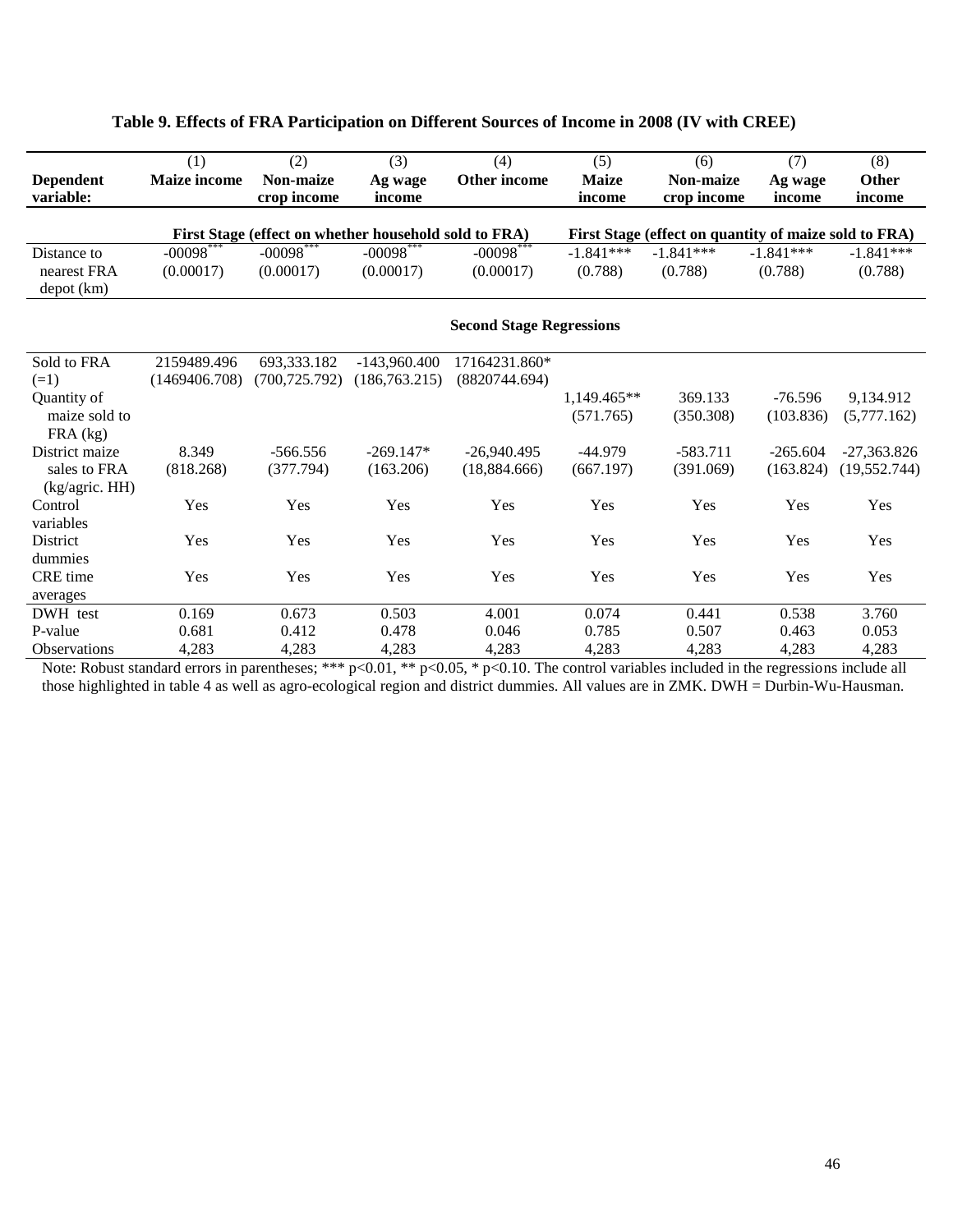|                                 | (1)                  | (2)               | (3)               | (4)           | (5)               | (6)        |
|---------------------------------|----------------------|-------------------|-------------------|---------------|-------------------|------------|
| Dependent variable:             | <b>Other staples</b> | <b>High value</b> | <b>Cash crops</b> | <b>Other</b>  | <b>High value</b> | Cash crops |
|                                 |                      | crops             |                   | staples       | crops             |            |
| Sold to FRA $(=1)$              | $-108,530.062*$      | 36,259.351        | 26,523.902        |               |                   |            |
|                                 | (65, 672.233)        | (38,743.835)      | (217, 594.853)    |               |                   |            |
| Quantity of maize               |                      |                   |                   | 3.880         | 7.806             | 138.683    |
| sold to FRA (kg)                |                      |                   |                   | (18.282)      | (7.230)           | (187.477)  |
| District maize sales to         | $-325.283***$        | 8.738             | 99.806            | $-342.768***$ | 11.481            | 56.549     |
| FRA (kg per<br>agricultural HH) | (58.880)             | (29.155)          | (268.719)         | (59.480)      | (29.167)          | (277.534)  |
| Control variables               | Yes                  | Yes               | Yes               | Yes           | Yes               | Yes        |
| Survey year dummies             | Yes                  | Yes               | Yes               | Yes           | Yes               | <b>Yes</b> |
| <b>Observations</b>             | 12,854               | 12,854            | 12,854            | 12,854        | 12,854            | 12,854     |
| R-squared                       | 0.473                | 0.551             | 0.452             | 0.473         | 0.551             | 0.453      |

### **Table 10. Effects of FRA Participation on the Gross Value of Production of Other Crops (Fixed Effects Estimates)**

Note: Robust standard errors in parentheses, clustered by households; \*\*\*  $p<0.01$ , \*\*  $p<0.05$ , \*  $p<0.10$ . The control variables included in the regressions are the same as in table 4. All values are in ZMK.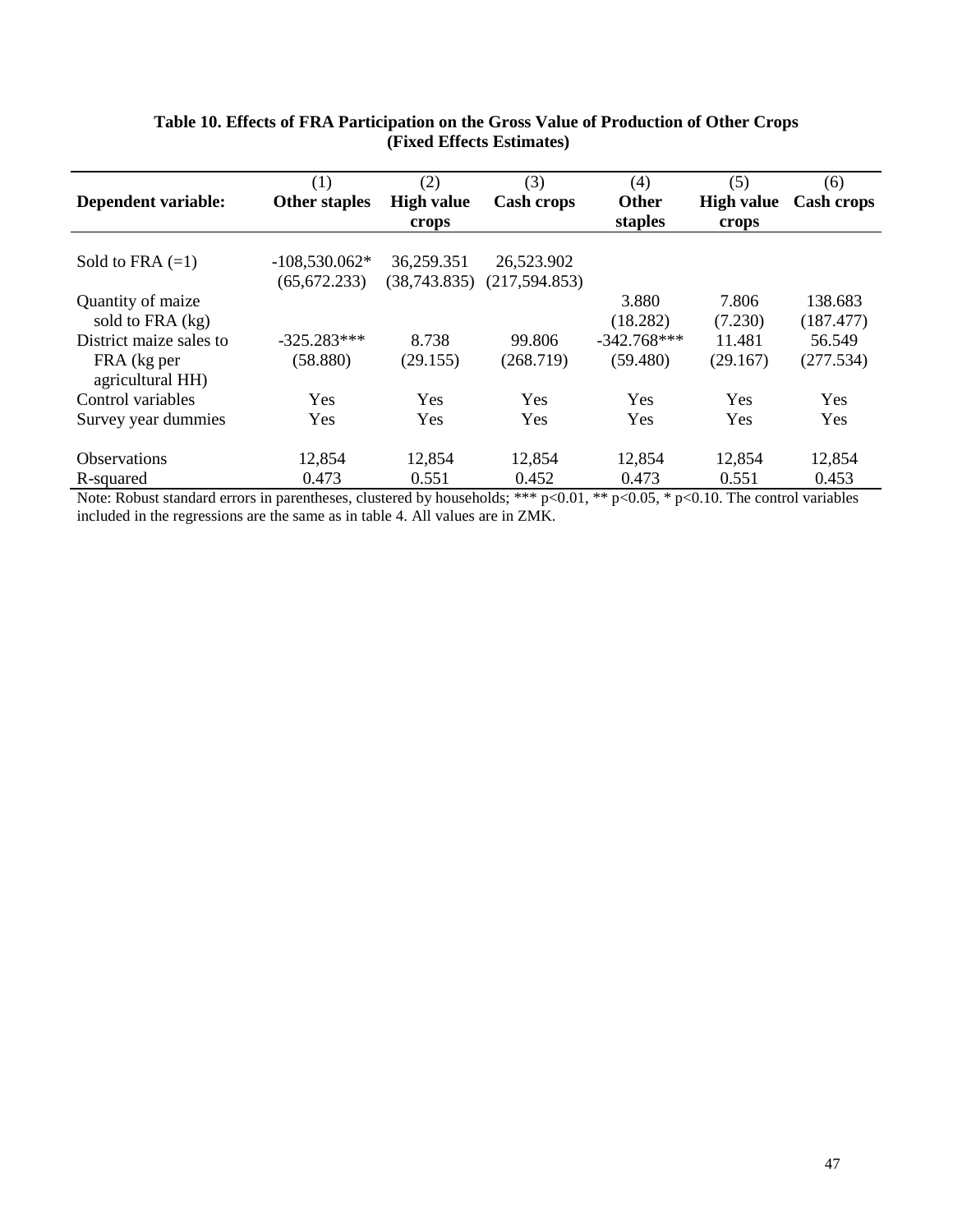|                         | (1)                                       | (2)                             | (3)               | (4)          | (5)                                       | (6)         |
|-------------------------|-------------------------------------------|---------------------------------|-------------------|--------------|-------------------------------------------|-------------|
| Dependent variable:     | <b>Other</b>                              | <b>High value</b>               | <b>Cash crops</b> | <b>Other</b> | <b>High value</b>                         | Cash        |
|                         | staples                                   | crops                           |                   | staples      | crops                                     | crops       |
|                         |                                           |                                 |                   |              |                                           |             |
|                         | <b>First Stage</b>                        |                                 |                   |              | <b>First Stage</b>                        |             |
|                         | (effect on whether household sold to FRA) |                                 |                   |              | (effect on quantity of maize sold to FRA) |             |
| Distance to nearest FRA | $-00098$ ***                              | $-00098$ ***                    | $-00098***$       | $-1.841***$  | $-1.841***$                               | $-1.841***$ |
| depot (km)              | (0.00017)                                 | (0.00017)                       | (0.00017)         | (0.788)      | (0.788)                                   | (0.788)     |
|                         |                                           |                                 |                   |              |                                           |             |
|                         |                                           | <b>Second Stage Regressions</b> |                   |              |                                           |             |
| Sold to FRA $(=1)$      | $-2,742.420$                              | 122,449.218                     | -1325065.732      |              |                                           |             |
|                         | (423, 337.414)                            | (225, 553.180)                  | (923, 299.494)    |              |                                           |             |
| Quantity of maize       |                                           |                                 |                   | $-1.388$     | 65.209                                    | $-705.086$  |
| sold to FRA (kg)        |                                           |                                 |                   | (225.319)    | (123.994)                                 | (613.627)   |
| District maize sales to | $-628.316*$                               | 148.616                         | $-563.378$        | $-628.277*$  | 145.580                                   | $-530.746$  |
| FRA (kg per agri. HH)   | (321.949)                                 | (131.179)                       | (386.186)         | (325.180)    | (135.226)                                 | (467.744)   |
| Control variables       | Yes                                       | Yes                             | Yes               | Yes          | Yes                                       | Yes         |
| District dummies        | Yes                                       | Yes                             | Yes               | Yes          | Yes                                       | Yes         |
| CRE time averages       | Yes                                       | Yes                             | Yes               | Yes          | Yes                                       | Yes         |
| DWH test                | 0.072                                     | 0.023                           | 1.832             | 0.178        | 0.249                                     | 3.460       |
| P-value                 | 0.789                                     | 0.879                           | 0.176             | 0.673        | 0.618                                     | 0.063       |
| <b>Observations</b>     | 4,283                                     | 4,283                           | 4,283             | 4,283        | 4,283                                     | 4,283       |

### **Table 11. Effects of FRA Participation on the Gross Value of Production of Other Crops in 2008 (IV with CRE Estimates)**

Note: Robust standard errors in parentheses; \*\*\*  $p<0.01$ , \*\*  $p<0.05$ , \*  $p<0.10$ . The control variables included in the regressions include all those highlighted in table 4 as well as agro-ecological region and district dummies. All values are in ZMK. DWH = Durbin-Wu-Hausman.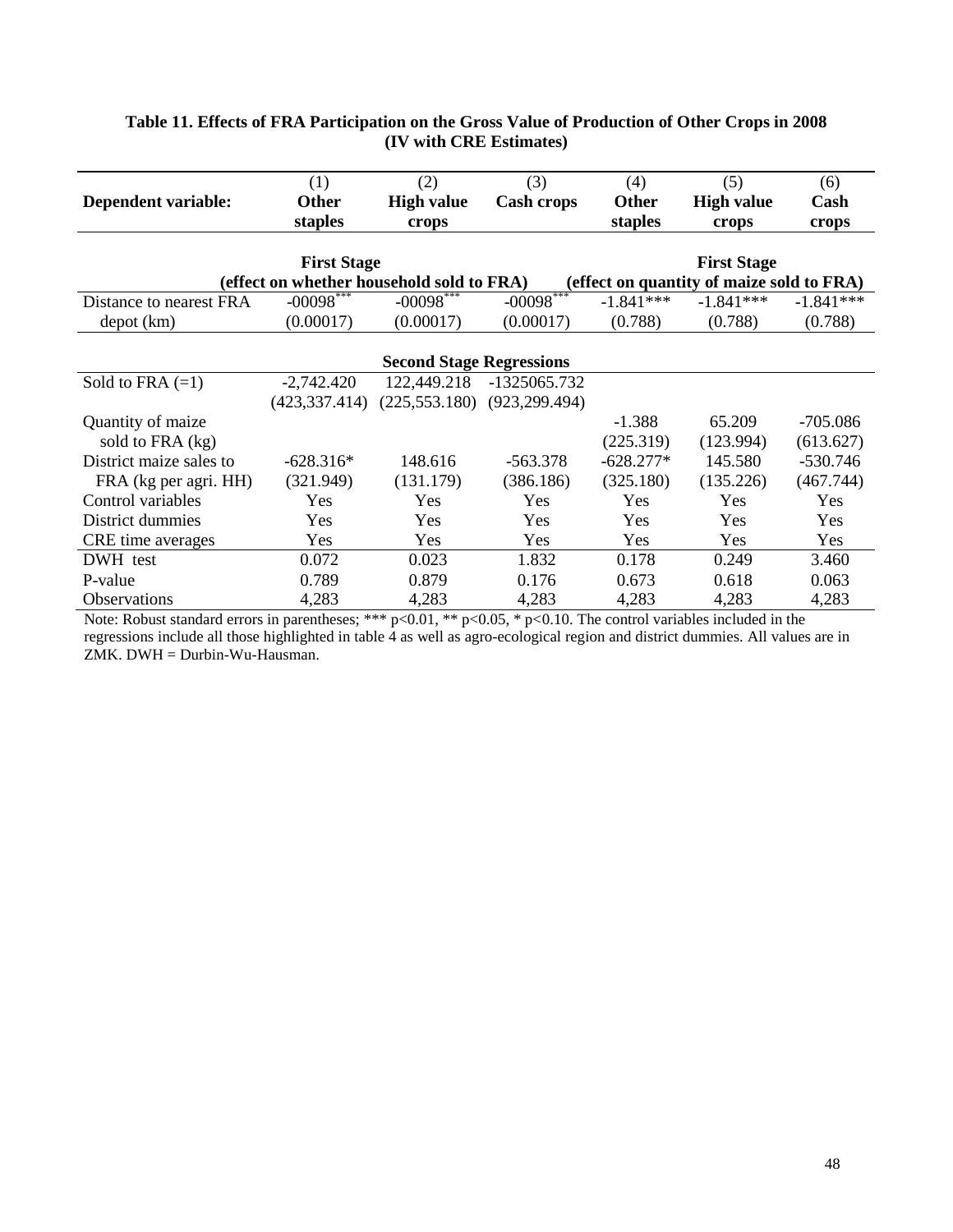| Dependent variable:                                     | (1)<br><b>Calories Availability</b><br>(per person per day) | (2)<br><b>Calories Availability</b><br>(per person per day) |
|---------------------------------------------------------|-------------------------------------------------------------|-------------------------------------------------------------|
| Sold to FRA $(=1)$                                      | 315.915<br>(283.891)                                        |                                                             |
| Quantity of maize sold<br>to FRA $(kg)$                 |                                                             | 0.004<br>(0.004)                                            |
| District maize sales to FRA<br>(kg per agricultural HH) | $-1.154***$<br>(0.335)                                      | $-1.110***$<br>(0.340)                                      |
| Control variables                                       | Yes                                                         | Yes                                                         |
| Survey year dummies                                     | Yes                                                         | Yes                                                         |
| <b>Observations</b>                                     | 12,854                                                      | 12,854                                                      |
| R-squared                                               | 0.469                                                       | 0.469                                                       |

### **Table 12. Effects of FRA Participation On Calories Availability (Fixed Effects Estimates)**

Note: Robust standard errors in parentheses, clustered by households; \*\*\*  $p<0.01$ , \*\*  $p<0.05$ , \* p<0.10. The control variables included in the regressions are the same as in table 4. All values are in ZMK.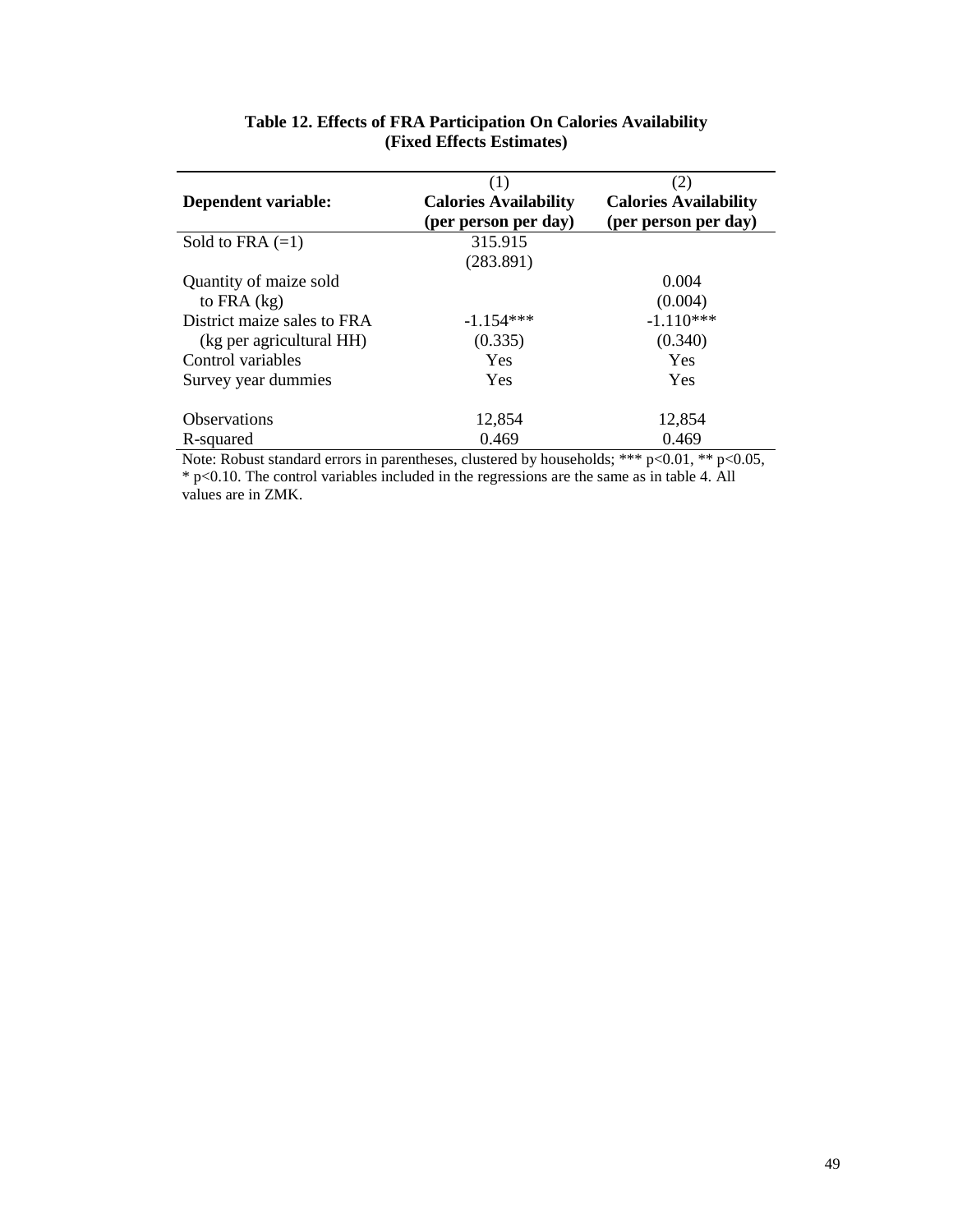|                             | $\bf(1)$                                            | $\mathbf{2}$                                        |  |
|-----------------------------|-----------------------------------------------------|-----------------------------------------------------|--|
| Dependent variable:         | <b>Calorie Availability</b><br>(per person per day) | <b>Calorie Availability</b><br>(per person per day) |  |
|                             | <b>First Stage Regressions</b>                      |                                                     |  |
| Distance to nearest FRA     | $-00098$                                            | $-1.841***$                                         |  |
| depot (km)                  | (0.00017)                                           | (0.788)                                             |  |
|                             | <b>Second Stage Regressions</b>                     |                                                     |  |
| Sold to FRA $(=1)$          | 2,405.906                                           |                                                     |  |
|                             | (2,737.828)                                         |                                                     |  |
| Quantity of maize           |                                                     | 1.281                                               |  |
| sold to FRA (kg)            |                                                     | (1.552)                                             |  |
| District maize sales to FRA | $-2.196$                                            | $-2.255$                                            |  |
| (kg per agricultural HH)    | (1.544)                                             | (1.631)                                             |  |
| Control variables           | Yes                                                 | Yes                                                 |  |
| District dummies            | Yes                                                 | Yes                                                 |  |
| CRE time averages           | <b>Yes</b>                                          | Yes                                                 |  |
| DWH test                    | 0.474                                               | 0.760                                               |  |
| P-value                     | 0.491                                               | 0.383                                               |  |
| <b>Observations</b>         | 4,283                                               | 4,283                                               |  |

#### **Table 13. Effects of FRA Participation on Calorie Availability In 2008 (IV with CRE Estimates)**

Note: Robust standard errors in parentheses; \*\*\* p<0.01, \*\* p<0.05, \* p<0.10. The control variables included in the regressions include all those highlighted in table 4 as well as agro-ecological region and district dummies. DWH = Durbin-Wu-Hausman.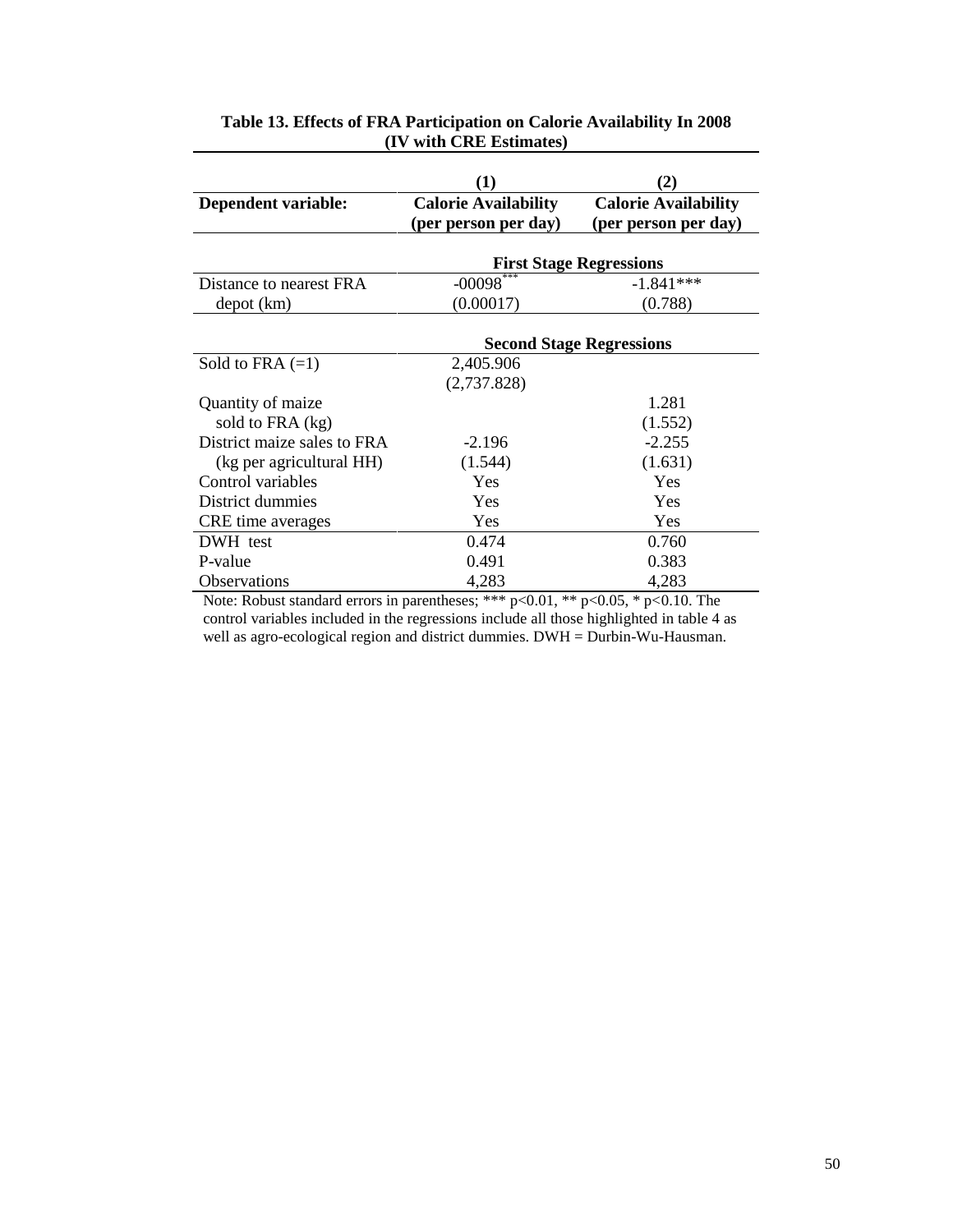### **APPENDIX**

|                                                             | (1)                    | (2)                      |
|-------------------------------------------------------------|------------------------|--------------------------|
| <b>Dependent variable:</b>                                  | Sold to FRA            | <b>Quantity of maize</b> |
| <b>Explanatory variables</b>                                | $(=1)$                 | sold to FRA (kg)         |
|                                                             |                        |                          |
| Distance to nearest FRA depot (km)                          | $-0.000980$ ***        | $-1.842**$               |
|                                                             | (0.000)                | (0.788)                  |
| District maize sales to FRA (kg per agricultural HH)        | 0.000072*              | 0.159                    |
|                                                             | (0.000)                | (0.192)                  |
| Number of children under 5                                  | 0.000872               | 4.664                    |
|                                                             | (0.007)                | (47.664)                 |
| Number of children aged 5 to 14                             | 0.001069               | $-13.695$                |
|                                                             | (0.005)                | (28.902)                 |
| Number of prime age adults (aged 15 to 59)                  | 0.007827*              | $-25.540$                |
|                                                             | (0.004)                | (23.742)                 |
| Number of adults aged 60 and above                          | $-0.011521$            | $-142.021**$             |
|                                                             | (0.014)                | (55.892)                 |
| Education of household head                                 | 0.000428               | 13.591                   |
|                                                             | (0.003)                | (10.689)                 |
| Male-headed household $(=1)$                                | 0.043786**             | 47.232                   |
|                                                             | (0.020)                | (73.785)                 |
| District wage for weeding                                   | $-0.001447*$           | $-6.052$                 |
|                                                             | (0.001)                | (4.721)                  |
| % of households in district earning non-farm income         | 0.002798               | 11.993                   |
|                                                             | (0.003)                | (16.673)                 |
| % of households in district earning business income         | $-0.003838**$          | $-15.137***$             |
|                                                             | (0.002)<br>0.009377*** | (5.871)<br>8.297         |
| % of households in district earning income from other farms | (0.003)                | (12.696)                 |
| District commercial fertilizer price                        | $-0.000569***$         | $-1.277$                 |
|                                                             | (0.000)                | (0.936)                  |
| Maize producer price, t-1                                   | $-0.000811***$         | $-1.914*$                |
|                                                             | (0.000)                | (1.009)                  |
| Groundnut producer price, t-1                               | $0.001128**$           | 1.122                    |
|                                                             | (0.000)                | (2.060)                  |
| Mixed beans producer price, t-1                             | $-0.000170$            | $-0.649$                 |
|                                                             | (0.000)                | (1.157)                  |
| Sweet potato producer price, t-1                            | $-0.003283***$         | $-6.043**$               |
|                                                             | (0.001)                | (2.385)                  |
| Growing season rainfall                                     | 0.000040               | $-0.382$                 |
|                                                             | (0.000)                | (0.990)                  |
| Growing season rainfall, t-1                                | $-0.000348$            | $-2.173**$               |
|                                                             | (0.000)                | (1.106)                  |
| Growing season rainfall, t-2                                | 0.000024               | 0.902                    |
|                                                             | (0.000)                | (1.151)                  |
| Growing season rainfall, t-3                                | $-0.000394$            | $-4.824***$              |
|                                                             | (0.000)                | (1.574)                  |
| Long run mean growing season rainfall                       | 0.002620               | 13.181                   |

### **Table A1. First Stage Regression Results for IV/CRE Model (OLS with CRE Estimates)**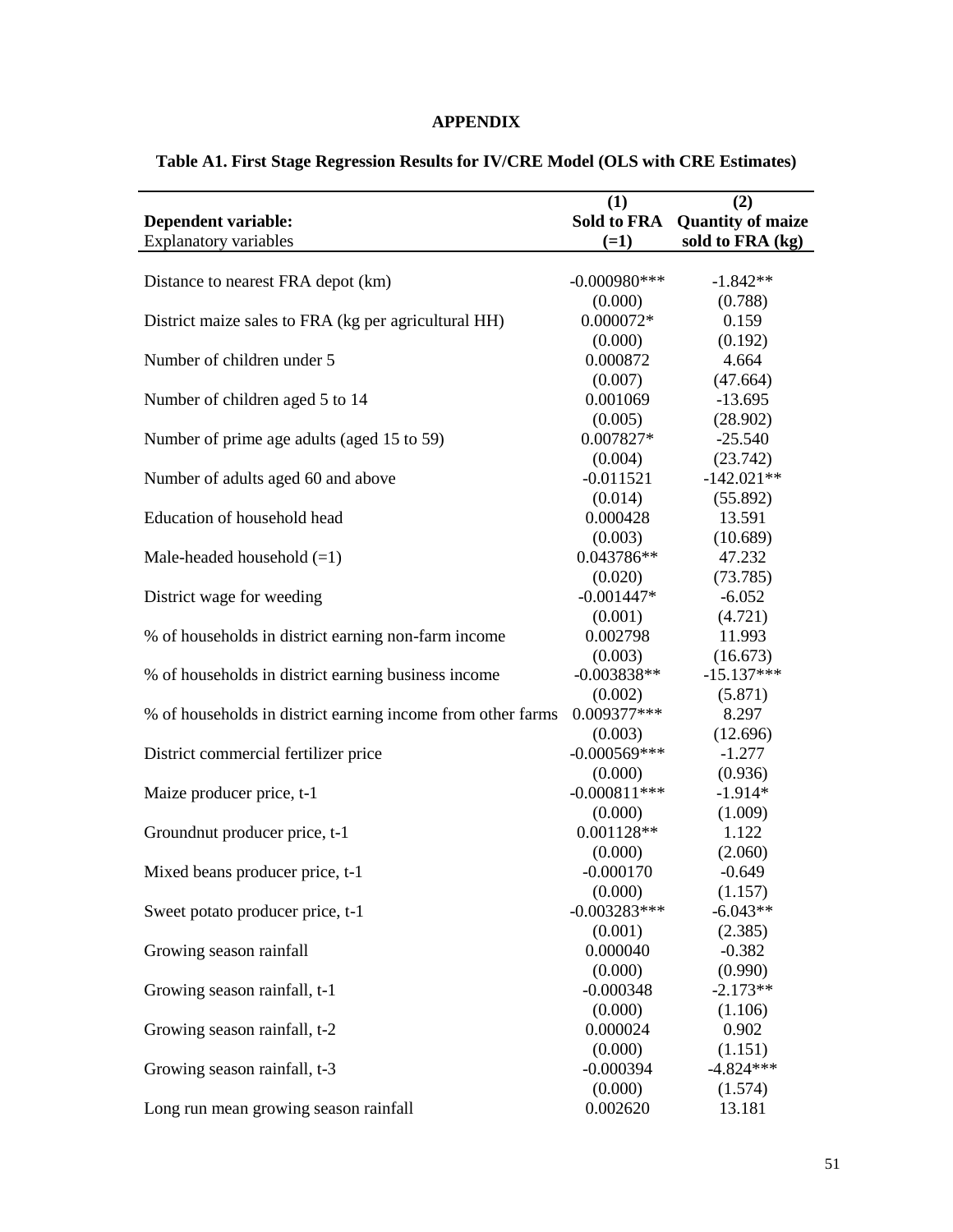|                                                    | (0.002)        | (11.025)     |
|----------------------------------------------------|----------------|--------------|
| Long run mean moisture stress periods              | 0.018801       | 381.475      |
|                                                    | (0.094)        | (429.918)    |
| Long run rainfall coefficient of variation         | $0.027295*$    | 134.096**    |
|                                                    | (0.015)        | (63.647)     |
| Disease-related PA death of male head/spouse       | $-0.046690$    | $-195.286$   |
|                                                    | (0.065)        | (574.149)    |
| Disease-related PA death of female head/spouse     | $-0.003402$    | 112.341      |
|                                                    | (0.068)        | (283.051)    |
| Disease-related PA death of other male HH member   | 0.051230*      | 186.762      |
|                                                    | (0.030)        | (125.324)    |
| Disease-related PA death of other female HH member | $-0.013554$    | $-123.598$   |
|                                                    | (0.028)        | (102.001)    |
| Landholding size                                   | $0.013453***$  | 201.249**    |
|                                                    | (0.005)        | (79.149)     |
| Value of farm equipment                            | $0.000000*$    | 0.000        |
|                                                    | (0.000)        | (0.000)      |
| Value of livestock                                 | 0.000000       | $0.000***$   |
|                                                    | (0.000)        | (0.000)      |
| Km from the SEA to the nearest district town       | 0.000798***    | 1.993        |
|                                                    | (0.000)        | (1.214)      |
| Km from the SEA to the nearest main road           | 0.000136       | $-1.847$     |
|                                                    | (0.000)        | (1.475)      |
| Km from the SEA to the nearest feeder road         | $-0.004095***$ | $-11.342$    |
|                                                    | (0.002)        | (7.134)      |
| Number of moisture stress periods                  | 0.014490       | 110.608*     |
|                                                    | (0.016)        | (64.953)     |
| Constant                                           | $-0.666979$    | $-3,014.097$ |
|                                                    | (0.758)        | (3,032.649)  |
| Agro-ecological region dummies                     | Yes            | Yes          |
| District dummies                                   | Yes            | Yes          |
| CRE time averages                                  | Yes            | Yes          |
| Observations                                       | 4,283          | 4,283        |
| R-squared                                          | 0.168          | 0.233        |
| p-value for excluded instrument                    | 0.000          | 0.020        |
| F-statistic for excluded instrument                | 34.82          | 5.46         |

Note: Standard errors in parentheses; \*\*\* p<0.01, \*\* p<0.05, \* p<0.10.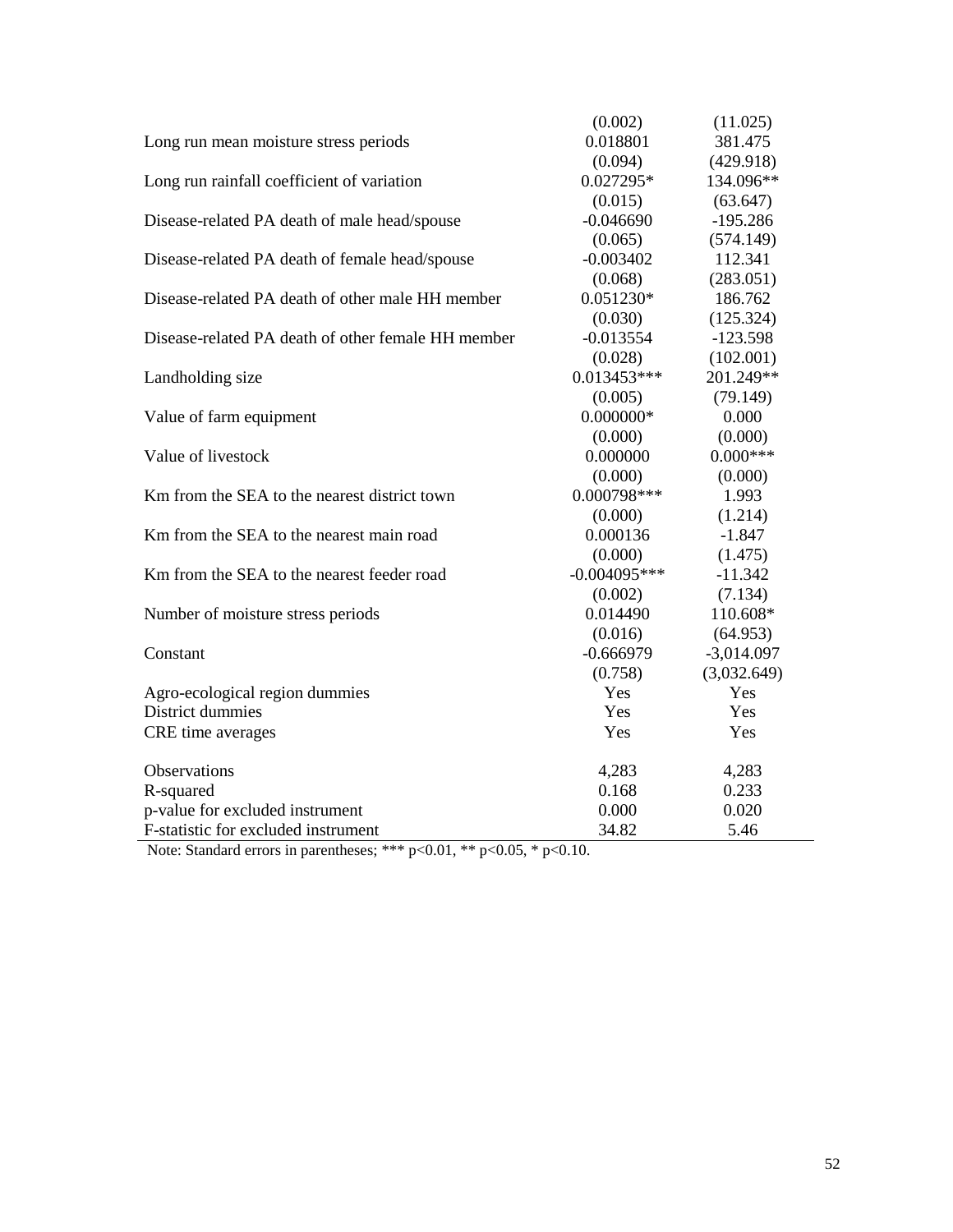|                             | (1)              | (2)                   | (3)              | (4)                   |
|-----------------------------|------------------|-----------------------|------------------|-----------------------|
| Dependent variable:         | Ln(gross income) | Ln(per capita income) | Ln(gross income) | Ln(per capita income) |
| Sold to FRA $(=1)$          | $0.541557***$    | $0.530572***$         |                  |                       |
|                             | (0.062531)       | (0.065687)            |                  |                       |
| Quantity of maize sold      |                  |                       | $0.000051$ ***   | $0.000049***$         |
| to FRA $(kg)$               |                  |                       | (0.000015)       | (0.000015)            |
| District maize sales to FRA | $-0.000227**$    | $-0.000235**$         | $-0.000163*$     | $-0.000172*$          |
| (kg per agricultural HH)    | (0.000089)       | (0.000093)            | (0.000089)       | (0.000093)            |
| Control variables           | Yes              | Yes                   | Yes              | <b>Yes</b>            |
| Survey year dummies         | Yes              | Yes                   | Yes              | Yes                   |
|                             |                  |                       |                  |                       |
| <b>Observations</b>         | 12,813           | 12,813                | 12,813           | 12,813                |
| R-squared                   | 0.659            | 0.612                 | 0.656            | 0.609                 |

### **Table A2. Effects of FRA Participation on Log Income (Fixed Effects Estimates)**

Note: Robust standard errors in parentheses, clustered by households; \*\*\* p<0.01, \*\* p<0.05, \* p<0.10. The control variables included in the regressions are the same as in table 4.